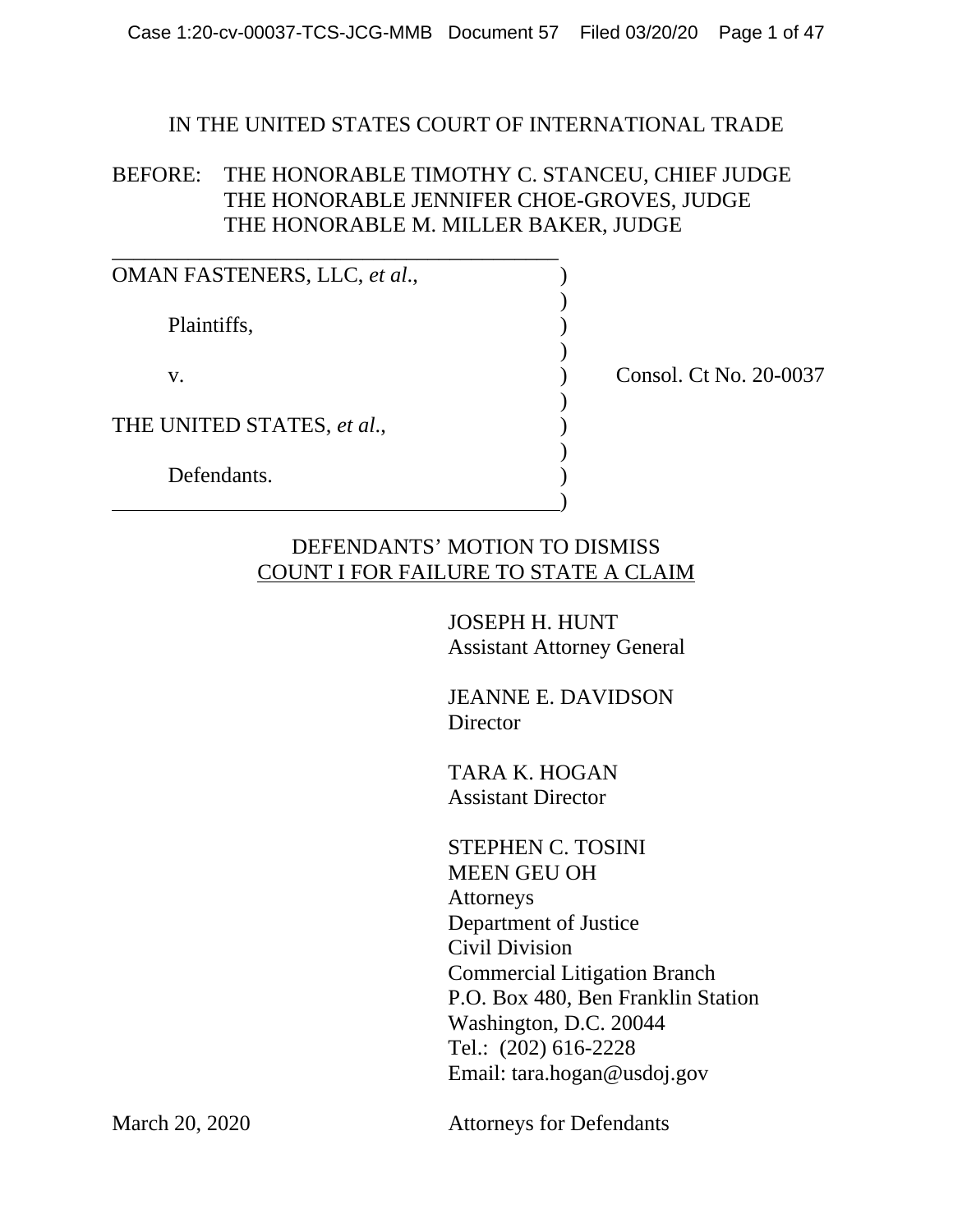# **TABLE OF CONTENTS**

# **PAGE**

| $\mathbf{I}$ . | Section 232 Authorizes The President To Adjust Imports Of Articles                                                                 |  |
|----------------|------------------------------------------------------------------------------------------------------------------------------------|--|
| II.            | Commerce's Investigation Into The Effect Of Imports Of Steel<br>Articles On Our National Security And Recommendations To The       |  |
| Ш.             | To Address The Threatened Impairment To National Security, The<br><b>President Issued Multiple Proclamations Adjusting Imports</b> |  |
|                | A.                                                                                                                                 |  |
|                | Further Adjustments To The Measures Set Forth In<br><b>B.</b>                                                                      |  |
|                | $\mathcal{C}$ .                                                                                                                    |  |
| IV.            |                                                                                                                                    |  |
|                |                                                                                                                                    |  |
| I.             |                                                                                                                                    |  |
| II.            | The President Complied With Section 232 When He Applied<br>The Section 232 Tariffs To Steel Derivative Articles 18                 |  |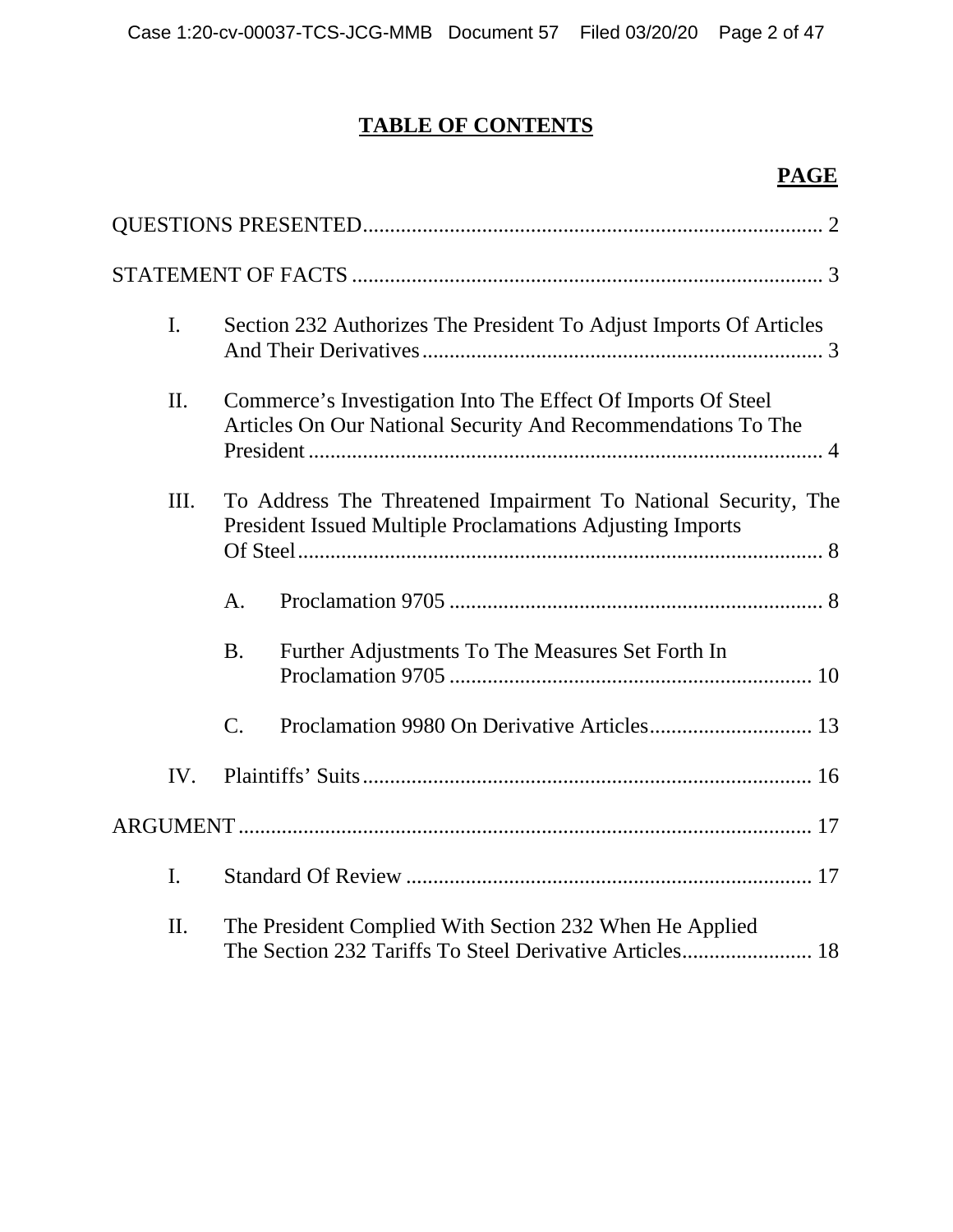|    | A.             | The Text Of Section 232 Delegates Broad Continuing                                                                                                                                                  |
|----|----------------|-----------------------------------------------------------------------------------------------------------------------------------------------------------------------------------------------------|
|    | <b>B.</b>      | The 1988 Amendments Did Not Withdraw This<br>Long-Standing Delegation Of Authority To Modify<br>22                                                                                                  |
|    | $\mathbf{C}$ . | A Narrow Construction Of Section 1862(c)(1)'s<br>90-Day And 15-Day Windows Are Inconsistent With The                                                                                                |
|    | D.             | The Court Should Avoid An Interpretation That Converts                                                                                                                                              |
|    | Ε.             | In Light Of The Broad Construction Owed To The Statute,<br>The President Complied With All Procedural Requirements29                                                                                |
| Ш. |                | The Secretary Was Not Required To Conduct Another Investigation,<br>Or Follow Statutory Procedures For Investigations, In Order For The<br>President To Adjust Imports of Steel Article Derivatives |
|    |                | 38                                                                                                                                                                                                  |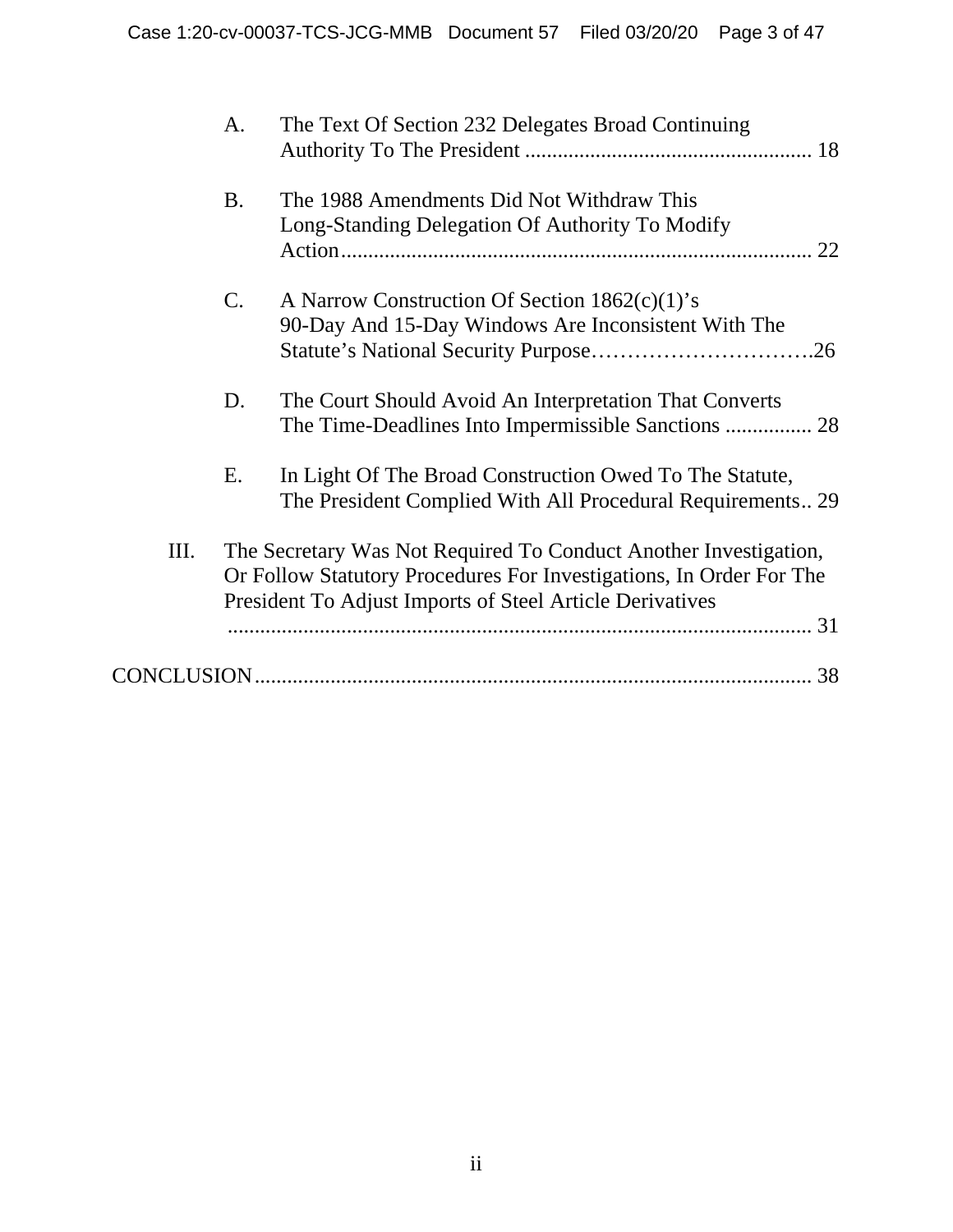# **TABLE OF AUTHORITIES**

# **CASES PAGE(S)**

| Algoma Steel Corp. v. United States,                                                        |
|---------------------------------------------------------------------------------------------|
| American Ass'n of Exporters & Importers-Textile & Apparel Group<br><i>v. United States,</i> |
| Ashcroft v. Iqbal,                                                                          |
| Barnhart v. Peabody Coal Co.,                                                               |
| Bell Atl. Corp. v. Twombly,                                                                 |
| Bennett v. Spear,                                                                           |
| Browning v. Clinton,                                                                        |
| B-West Imps., Inc. v. United States,                                                        |
| Canadian Fur Trappers Corp. v. United States,<br>.29                                        |
| Chapman v. Houston Welfare Rights Organization,                                             |
| Demby v. Schweiker,                                                                         |
| FEA v. Algonquin SNG, Inc.,                                                                 |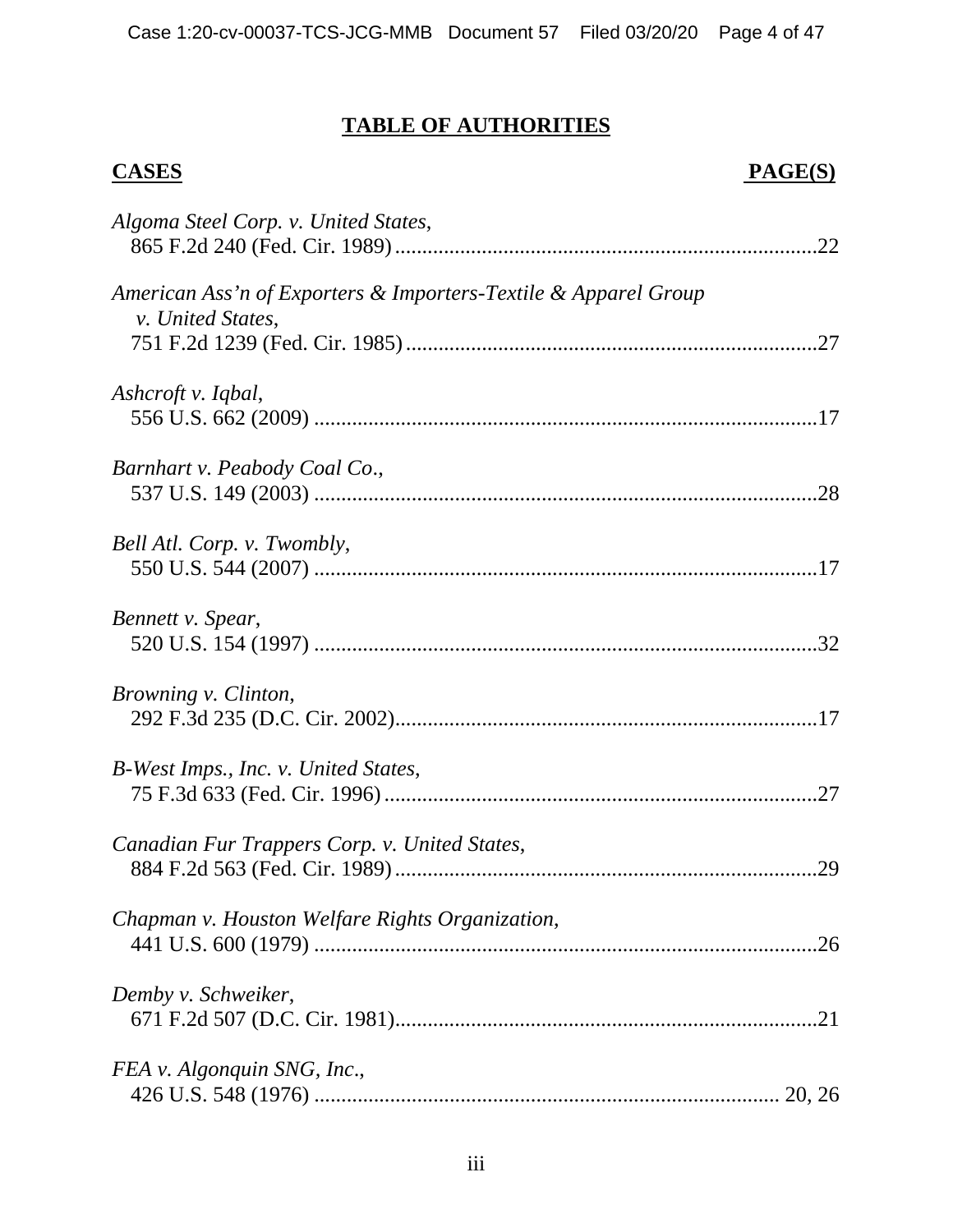| Fed. Crop Ins. Corp. v. Merrill,                              |
|---------------------------------------------------------------|
| Florsheim Shoe Co. v. U.S.,                                   |
| Franklin v. Massachusetts,                                    |
| Gilda Indus., Inc. v. United States,                          |
| Hitachi Home Elecs., Inc. v. United States,                   |
| Int'l Refugee Assistance Project v. Trump,                    |
| Kellogg Brown & Root Servs., Inc. v. United States,           |
| Maple Leaf Fish Co. v. United States,                         |
| Merrill Lynch, Pierce, Fenner & Smith, Inc. v. Curran,<br>.25 |
| Michael Simon Design, Inc. v. United States,                  |
| Motions Systems, Corp. v. Bush,                               |
| Pitsker v. Office of Pers. Mgmt,                              |
| Sandel v. Office of Pers. Mgmt.,                              |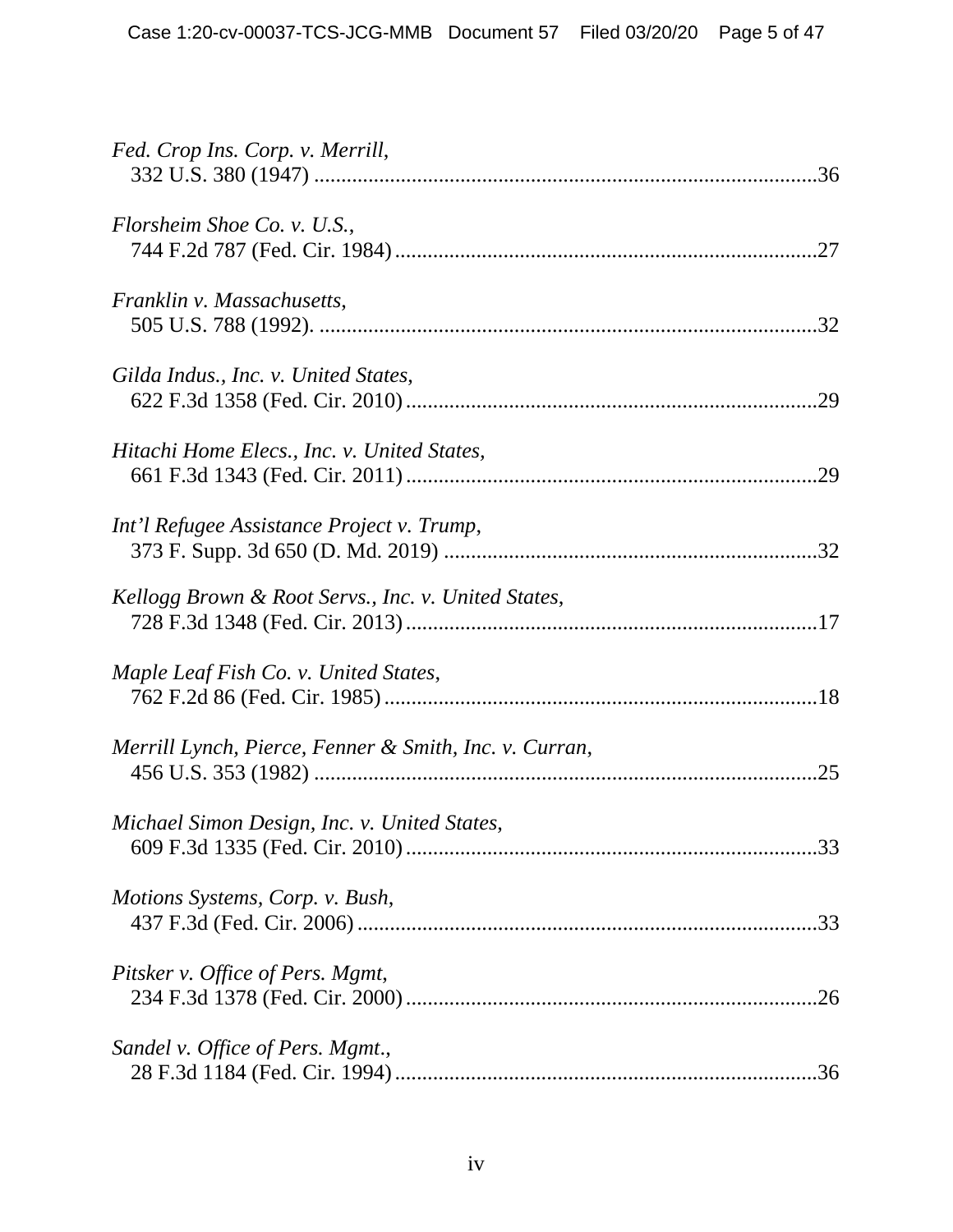| Satey v. JPMorgan Chase & Co.,                                       |
|----------------------------------------------------------------------|
| Secured Mail Sols., LLC v. Universal Wilde, Inc.,                    |
| Silfab Solar, Inc. v. United States,                                 |
| Transpacific Steel, LLC v. United States,                            |
| United States Ass'n of Imps. of Textiles & Apparel v. United States, |
| United States v. James Daniel Good Real Property,<br>.29             |
| United States v. O'Brien,                                            |
| <b>STATUTES AND PUBLIC LAWS</b>                                      |
|                                                                      |
|                                                                      |
|                                                                      |
|                                                                      |
|                                                                      |
|                                                                      |
|                                                                      |
|                                                                      |
|                                                                      |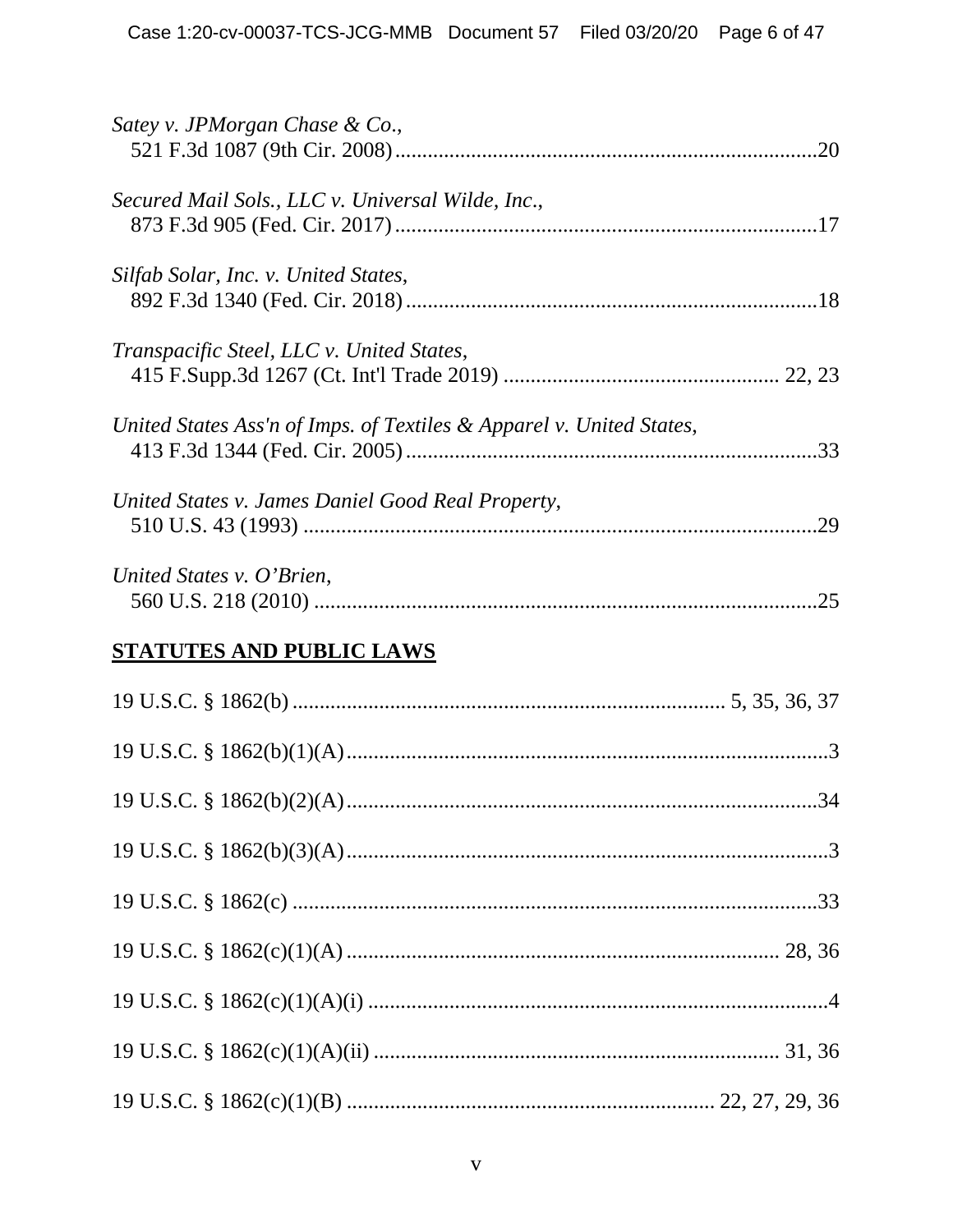| <b>RULES</b>                                                                                                                     |  |
|----------------------------------------------------------------------------------------------------------------------------------|--|
|                                                                                                                                  |  |
| <b>LEGISLATIVE HISTORY</b>                                                                                                       |  |
|                                                                                                                                  |  |
| Hearings Before the Subcommittee on Trade of H. Comm. On Ways & Means,                                                           |  |
| Hearings Before the Committee on Ways and Means On H.R. 3 Trade and<br>International Economic Policy Other Proposals Reform Act, |  |
|                                                                                                                                  |  |
|                                                                                                                                  |  |
|                                                                                                                                  |  |
|                                                                                                                                  |  |

# **PRESIDENTIAL PROCLAMATIONS**

| Presidential Proclamation 3279, Adjusting Imports of Petroleum and Petroleum  |  |  |
|-------------------------------------------------------------------------------|--|--|
| Products into the United States,                                              |  |  |
|                                                                               |  |  |
| Proclamation 4210, Modifying Proclamation 3279 Relating to Imports of         |  |  |
| Petroleum and Petroleum Products Through a System of License Fees and         |  |  |
| Providing For Gradual Reduction of Levels of Imports of Crude Oil, Unfinished |  |  |
| Oils and Finished Products,                                                   |  |  |
|                                                                               |  |  |

38 Fed. Reg. 9,645 (Apr. 19, 1973) ................................................................... 22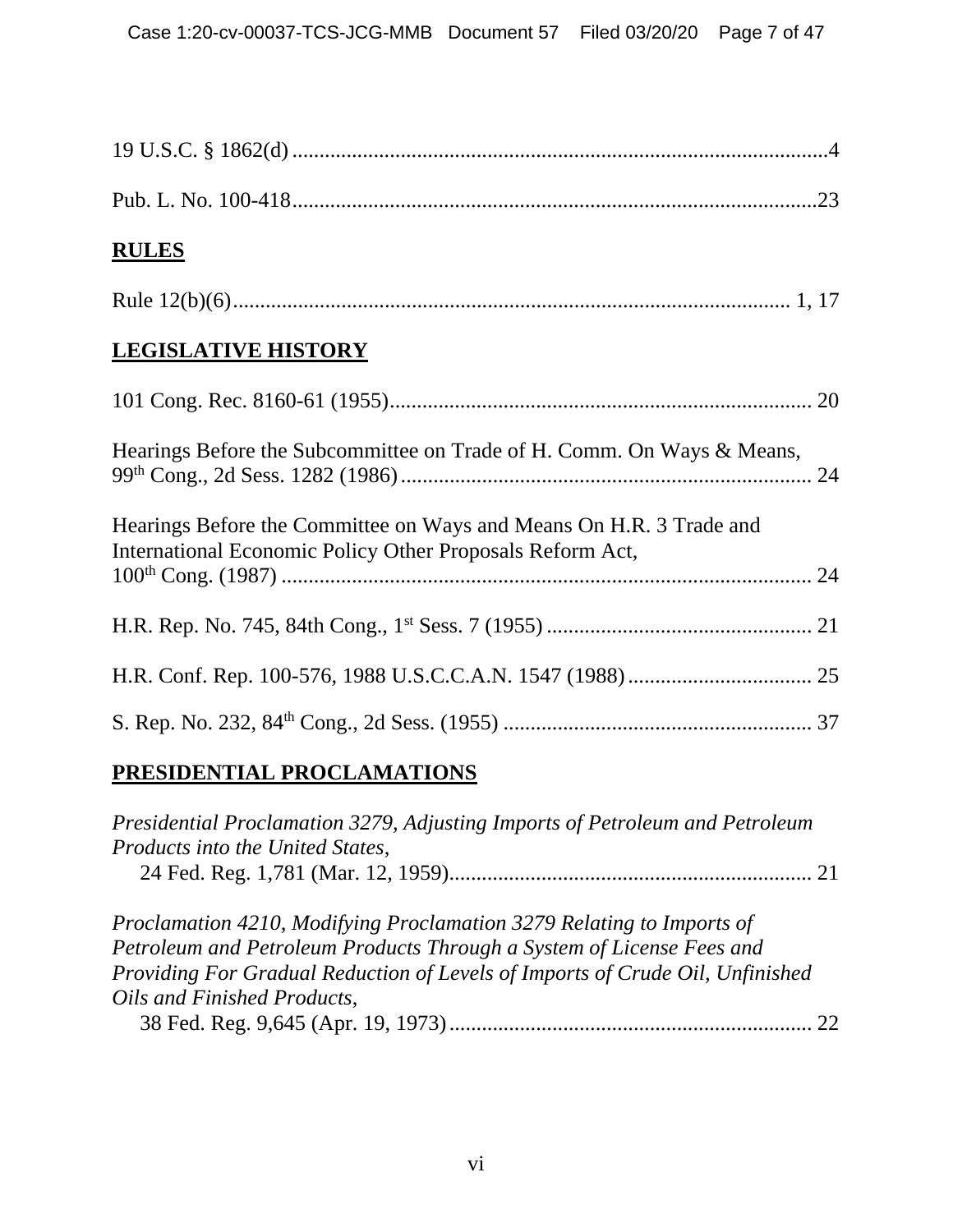| Proclamation 9705 of March 8, 2018, Adjusting Imports of Steel Into The                     |
|---------------------------------------------------------------------------------------------|
| United States,                                                                              |
| Proclamation 9711 of March 22, 2018, Adjusting Imports of Steel Into the United<br>States,  |
|                                                                                             |
| Proclamation 9740 of April 30, 2018, Adjusting Imports of Steel Into the United<br>States,  |
|                                                                                             |
| Proclamation 9759 of May 31, 2018, Adjusting Imports of Steel Into the United<br>States,    |
|                                                                                             |
| Proclamation 9772 of August 10, 2018, Adjusting Imports of Steel Into the United<br>States, |
|                                                                                             |
| Proclamation 9777 of August 29, 2018, Adjusting Imports of Steel Into the United            |
| States,                                                                                     |
| Proclamation 9980 of January 24, 2020, Adjusting Imports of Derivative                      |
| Aluminum and Derivative Steel Articles Into the United States,                              |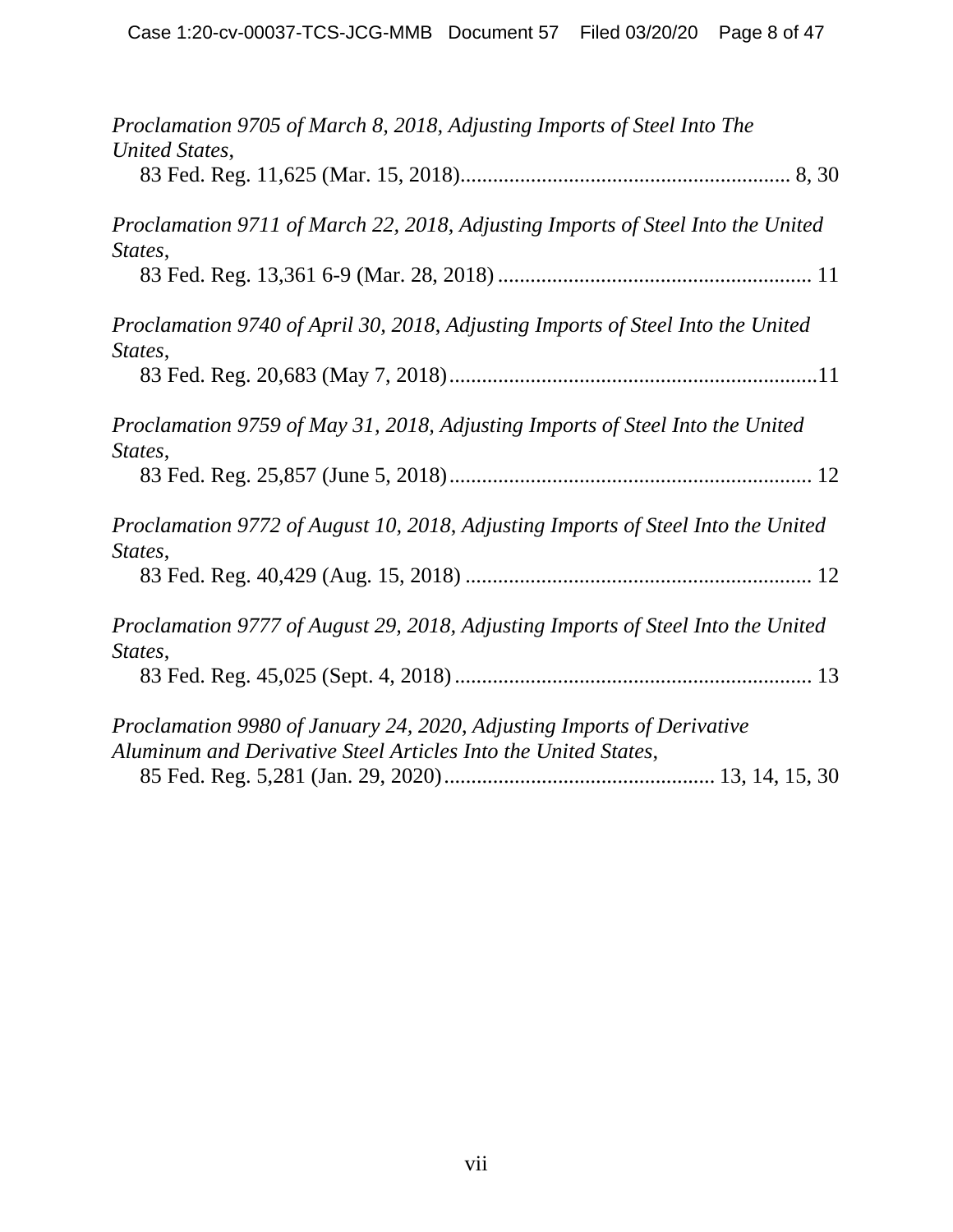#### UNITED STATES COURT OF INTERNATIONAL TRADE

## BEFORE: THE HONORABLE TIMOTHY C. STANCEU, CHIEF JUDGE THE HONORABLE JENNIFER CHOE-GROVES, JUDGE THE HONORABLE M. MILLER BAKER, JUDGE

| OMAN FASTENERS, LLC, et al., |                            |
|------------------------------|----------------------------|
| Plaintiffs,                  |                            |
| V.                           | Consol. Court No. 20-00037 |
| THE UNITED STATES, et al.,   |                            |
| Defendants.                  |                            |

#### DEFENDANTS' MOTION TO DISMISS COUNT I FOR FAILURE TO STATE A CLAIM

Pursuant to United States Court of International Trade Rule 12(b)(6),

defendants respectfully move to dismiss count I of the complaints of consolidated plaintiffs Oman Fasteners, LLC (Oman Fasteners) and Huttig Building Products, Inc. and Huttig, Inc. (Huttig), for failure to state a claim upon which relief may be granted. Plaintiffs, importers of steel derivative articles, challenge the tariffs imposed by Presidential Proclamation 9980 pursuant to Section 232 of the Trade Expansion Act of 1962.<sup>1</sup>

<sup>&</sup>lt;u>1</u> <sup>1</sup> Pursuant to the Court's scheduling orders, Counts II and III of each complaint are stayed. ECF Docket Nos. 46; 54. This motion to dismiss addresses only Count I of each complaint in the consolidated case. Because the legal claim and the related factual allegations are identical in both complaints, citations to "Compl." refer to the Oman Fasteners complaint, unless otherwise indicated.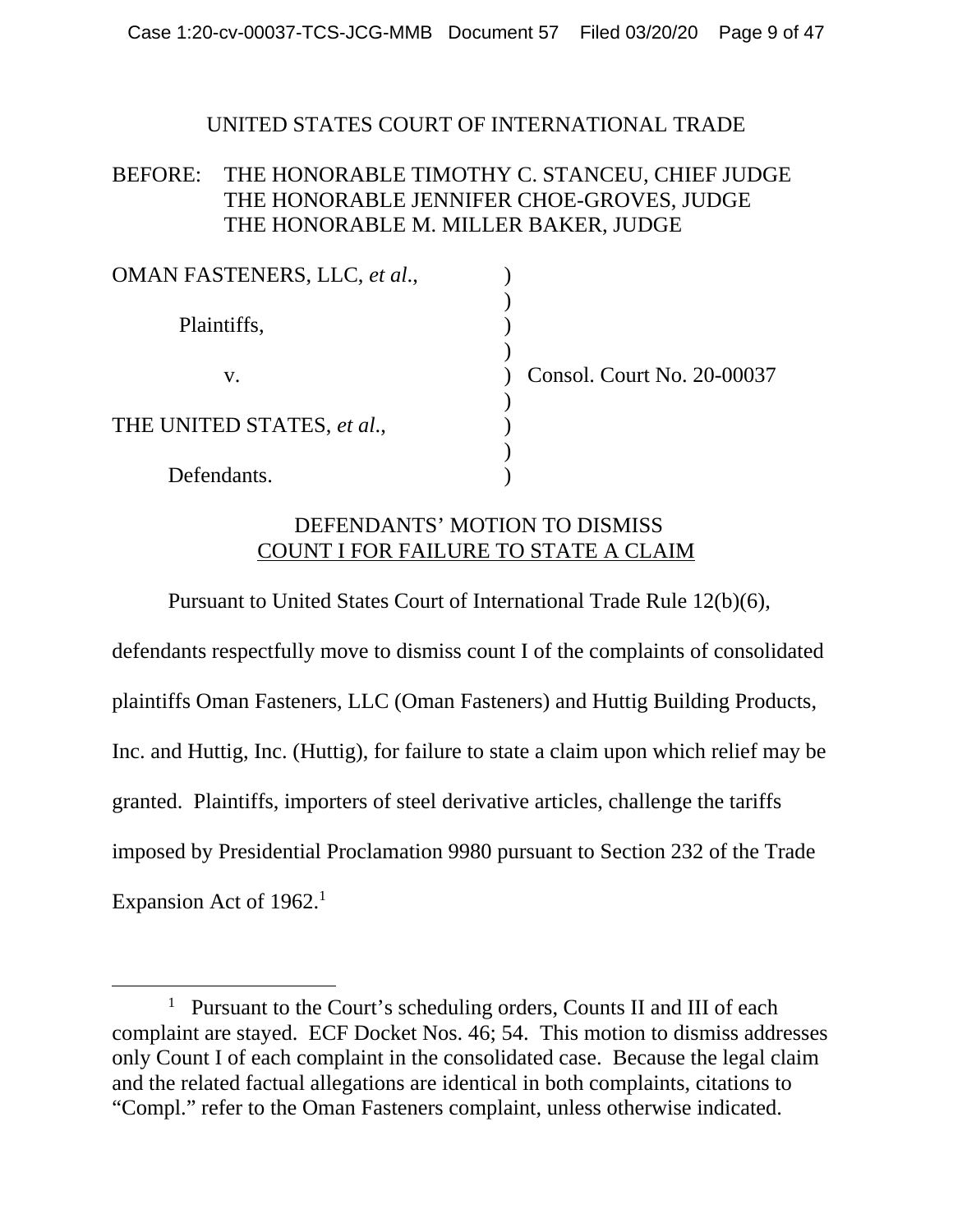The President complied with all applicable statutory procedures when he extended the Section 232 tariffs to steel derivative articles, to address circumvention of the measures implemented to avert the threat of impairment to our national security. The statute grants broad power to the President to take continuing and modifying action beyond the 15-day time limit set forth for initial action in 19 U.S.C. § 1862(c)(1)(B). Reading the statutory time periods as a strict outer limit on the President's authority is contrary to congressional intent and the purpose of the statute.

The President was not required to receive another investigation report and recommendation from the Secretary of Commerce in order to fine tune the measures he selected, to ensure that they accomplish the statutory objective. Nor did the President violate any statute or law by seeking advice from his counselors or by asking the Secretary to monitor the effectiveness of his selected measures. Section 232(b) does not require the Secretary to provide notice, opportunity for comment, or publication of the Secretary's further advice and recommendations to the President in his adjustment and monitoring of his selected measures.

#### QUESTIONS PRESENTED

1. Whether plaintiffs fail to state a claim that, when extending the tariffs imposed on imports of certain steel articles to derivatives of those articles, the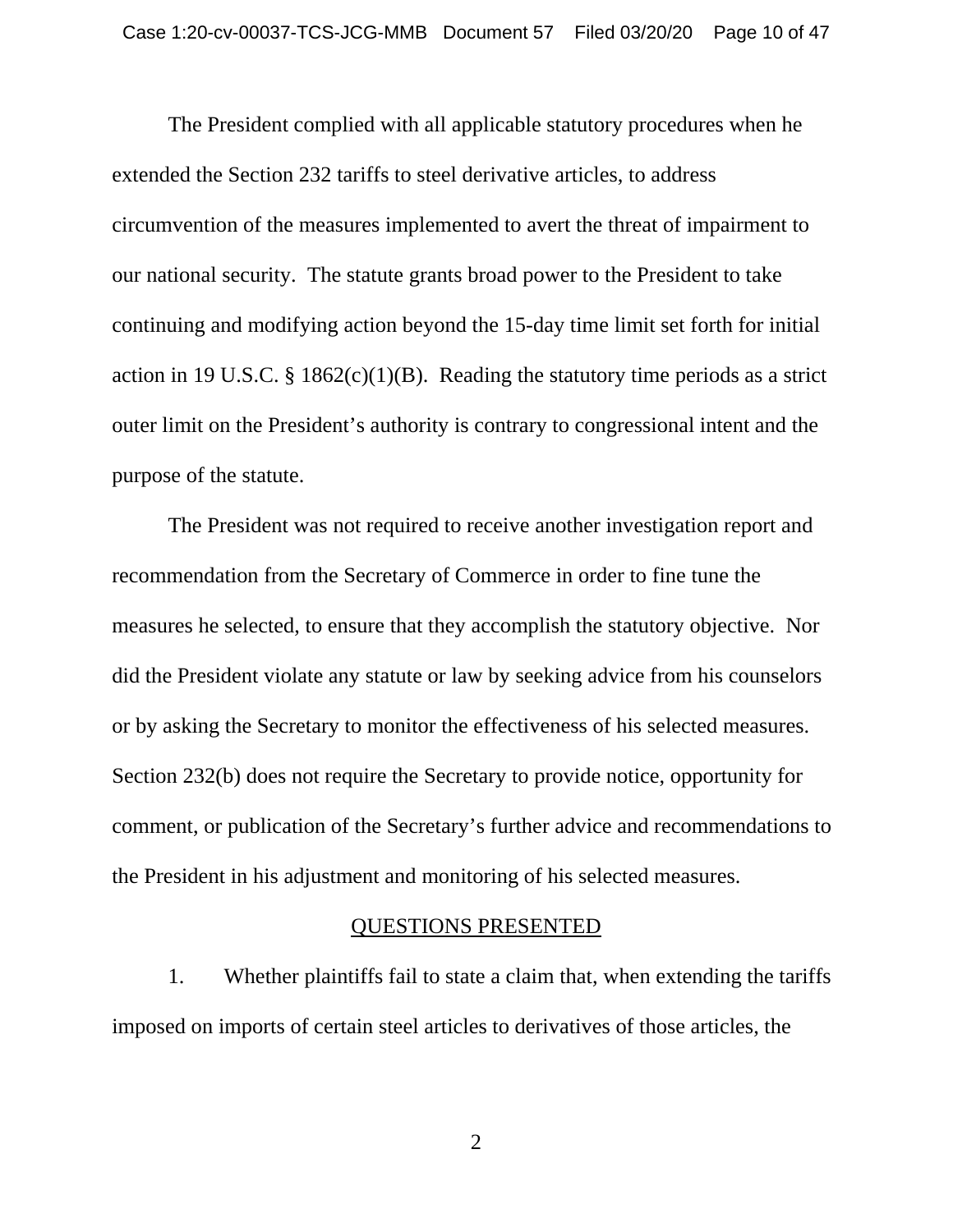President did not follow the procedures set forth in Section 232 of the Trade Expansion Act of 1962, *as amended*, 19 U.S.C. § 1862.

2. Whether plaintiffs fail to state a claim that the Secretary violated the provisions of Section 232 applicable to the Secretary's investigation responsibilities, or any other law, when providing subsequent advice and recommendations to assist the President in the administration of the measures the President selected.

#### STATEMENT OF FACTS

## I. Section 232 Authorizes The President To Adjust Imports Of Articles And Their Derivatives

 Section 232 of the Trade Expansion Act of 1962 establishes a procedure through which the President may "adjust the imports" of articles in order to safeguard national security. 19 U.S.C. §  $1862(c)(1)(A)(ii)$ . The Secretary of Commerce is authorized to conduct an investigation "to determine the effects on the national security of [an] article," *id*. §  $1862(b)(1)(A)$ , and is directed to consult with specific officials. The Secretary must then submit a report with his findings to the President within 270 days of investigation of any article and offer "recommendations . . . for action or inaction." *Id*. § 1862(b)(3)(A).

 If the Secretary finds that an article is being imported in such quantity or under such circumstances as to threaten to impair the national security, the President must, within 90 days after receiving the report, determine whether he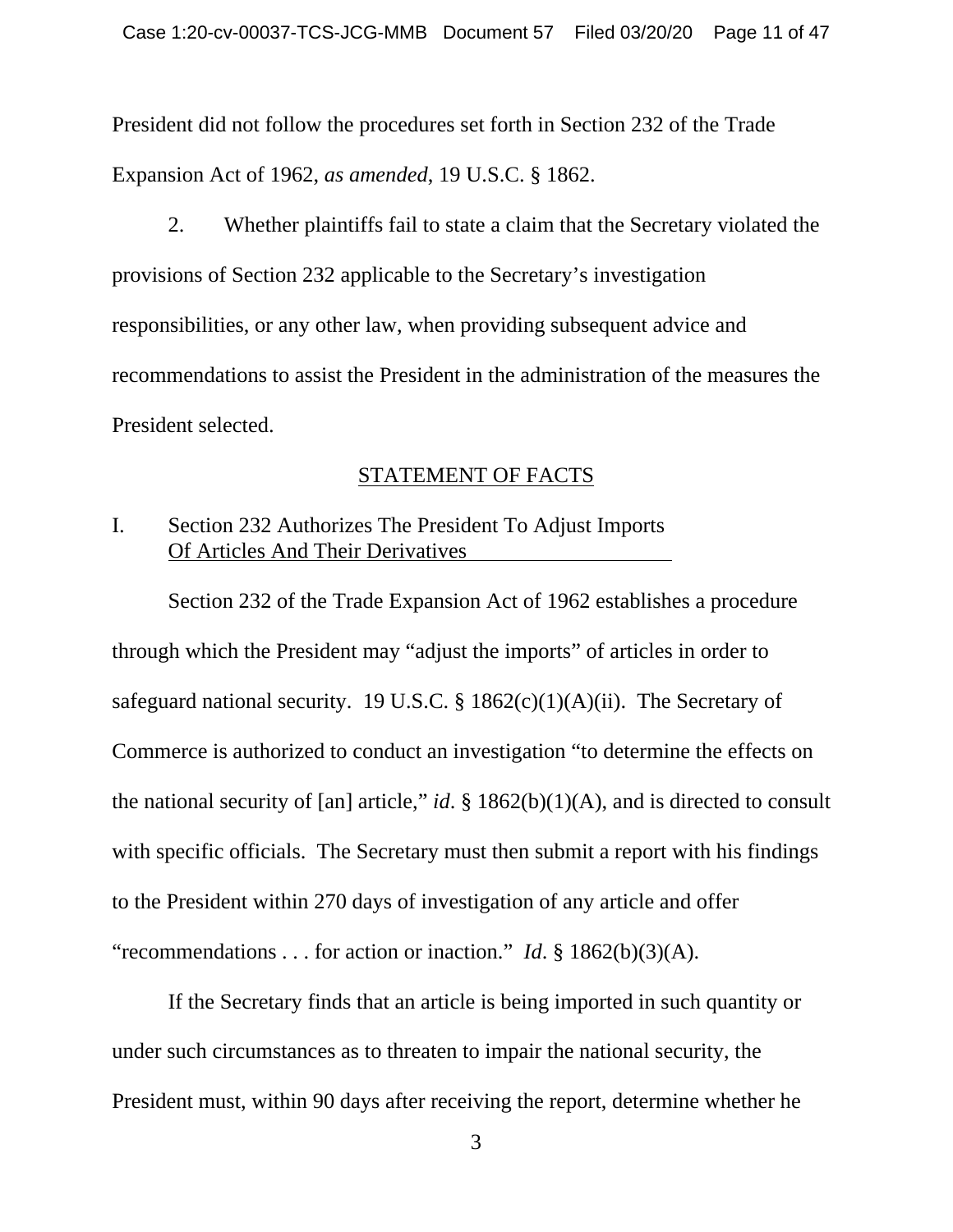concurs with the Secretary's finding. 19 U.S.C.  $\S$  1862(c)(1)(A)(i). If the President concurs, he is authorized to determine the "nature and duration of the action that, in the judgment of the President," must be taken to "adjust the imports of the article and its derivatives so that such imports will not threaten to impair the national security." *Id.* § 1862(c)(1)(A). If the President determines to take action, the statute instructs him to take initial action within 15 days following that determination. *Id*. § 1862(c)(1)(B).

 Section 232(d) identifies a non-exclusive list of factors that the Secretary and the President must consider. These factors include the "domestic production needed for projected national defense requirements" and "the capacity of domestic industries to meet such [national defense] requirements," as well as "the requirements of growth of such industries and such supplies and services including the investment, exploration, and development necessary to assure such growth." *Id.* § 1862(d). Section 232(d) further requires the Secretary and the President to recognize "the close relation of the economic welfare of the Nation to our national security."

# II. Commerce's Investigation Into The Effect Of Imports Of Steel Articles On Our National Security And Recommendations To The President

On April 19, 2017, the Secretary of Commerce initiated a Section 232 investigation to determine the effect of steel imports on national security. *See generally* U.S. DEPARTMENT OF COMMERCE, THE EFFECT OF IMPORTS OF STEEL ON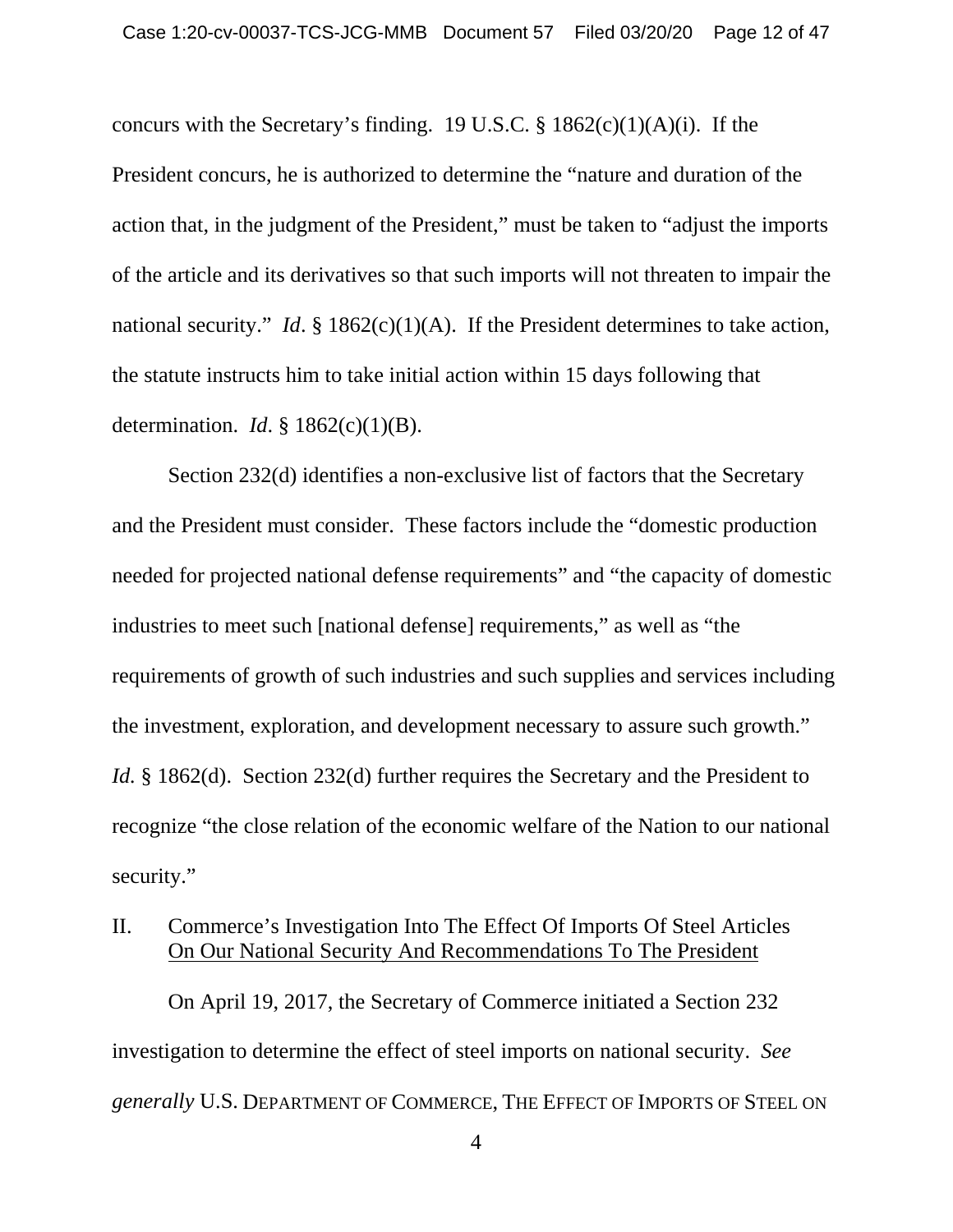THE NATIONAL SECURITY (Jan. 11, 2018) (Steel Rep.) (Compl. Exh. 2). The same day, the Secretary notified the Secretary of Defense, as required by 19 U.S.C. § 1862(b). Steel Rep. at 18. In compliance with 19 U.S.C. § 1862(b)(3)(A), the Secretary issued his report and recommendation to the President on January 11, 2018, within 270 days of initiation of the investigation. *Id.*

In the Steel Report, the Secretary found that the availability of steel manufactured by a healthy domestic industry is important to national defense. *Id*. at 23-27, App. H. In assessing the domestic production needed for projected national defense requirements, the Secretary explained that the Department of Defense "has a large and ongoing need for a range of steel products that are used in fabricating weapons and related systems for the nation's defense. Defense requirements are met by steel companies which also support the requirements for critical infrastructure and commercial industries." *Id*., App. H at 1. "[I]n many cases, the U.S. military relies on special types of steel and the U.S. steel industry's ability to support critical defense needs." *Id.* at App. H at 2. Likewise, the Secretary explained that steel is necessary for critical infrastructure. *Id*. at 23.

Second, the Secretary determined that steel "imports in such quantities as are presently found adversely impact the economic welfare of the U.S. steel industry." *Id.* at 27-41. In reaching this finding, the Secretary concluded that, "[i]n the steel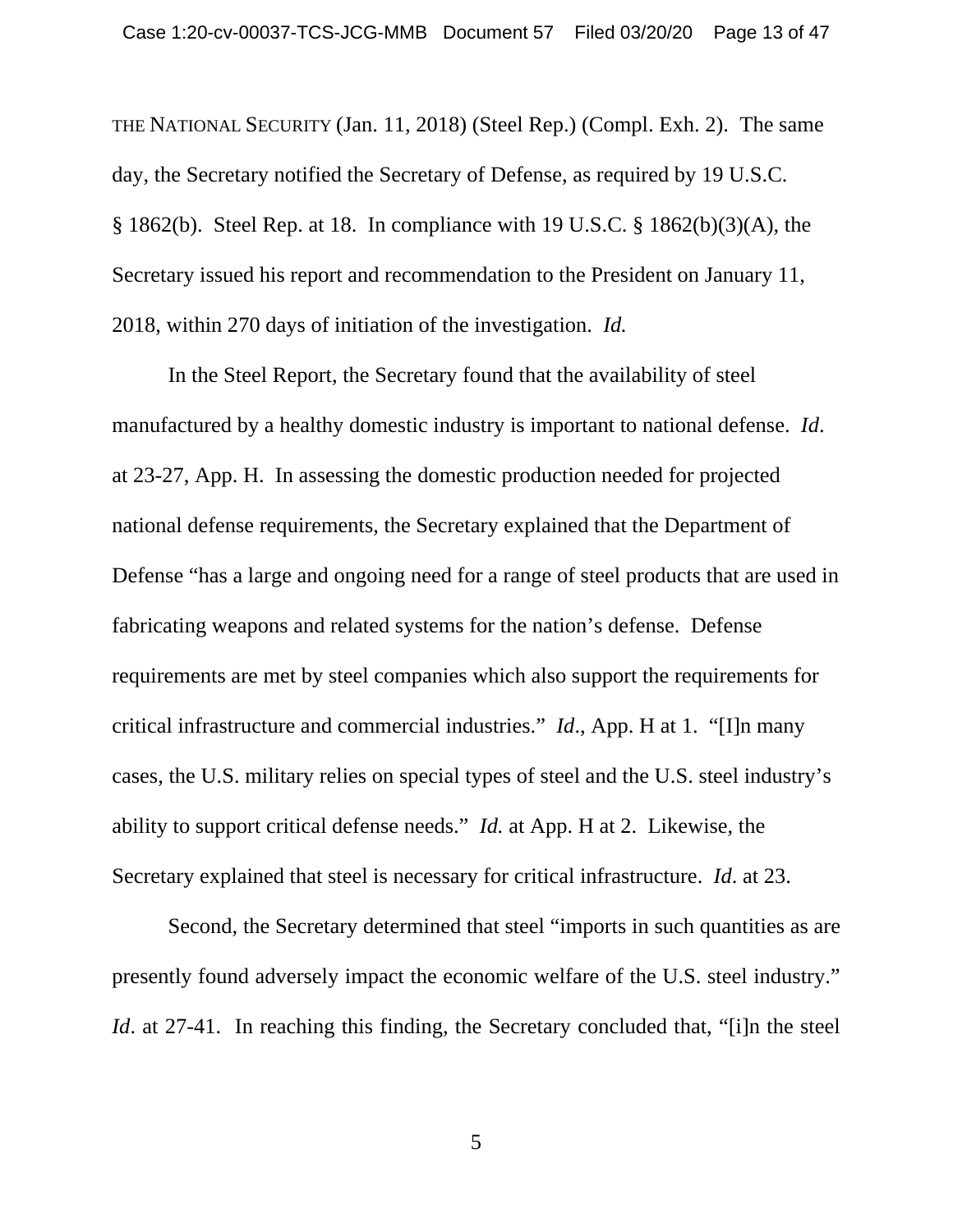sector, foreign competition is characterized by substantial and sustained global overcapacity and production in excess of foreign domestic demand." *Id*. at 27.

Third, the Secretary found that displacement of domestic steel by excessive quantities of imports has the serious effect of weakening our internal economy. *Id.* at 41. The Secretary found that domestic steel production capacity is "stagnant and concentrated" and that capacity for production in integrated facilities has fallen precipitously over the last two decades. *Id*. at 43. As a result, "a further reduction in basic oxygen furnace capacity, which is especially important to the ability of domestic industry to meet national security needs, is inevitable if the present imports continue or increase." *Id.* at 43; *see also id.* at 45. This displacement of domestic production would place the United States in a position where it may be unable to meet demands for national defense and critical industries in a national emergency. *Id.* at 43-44. The Secretary further found that the internal economy was weakened because domestic production is far below demand, whereas domestic utilization rates are well below a sustainable level. *Id.* at 45-47. Given the domestic industry's contraction, the Secretary found that, "[i]f the U.S. requires a similar increase in steel production as it did during previous national emergencies, domestic steel production capacity may be insufficient to satisfy national security needs." *Id*. at 50.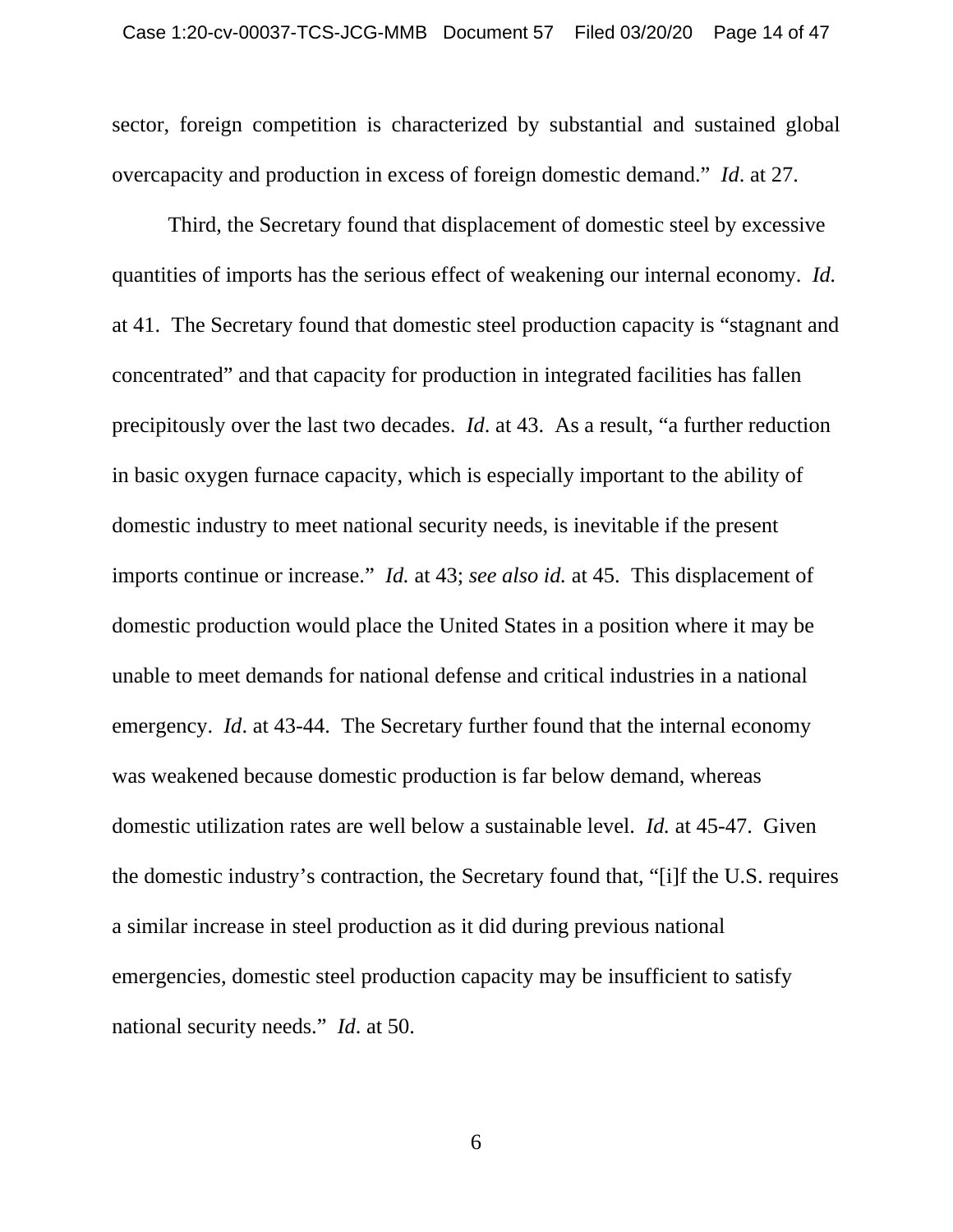Fourth, the Secretary found that global excess steel capacity is weakening the domestic economy. *Id*. at 51. The Secretary explained that there is "substantial chronic global excess steel production led by China," *id.*, and that several other countries also continue to add production capacity. *Id*. at 53.

In light of these findings, the Secretary recommended that "the President take immediate action by adjusting the level of imports through quotas or tariffs on steel imported into the United States [so as to] keep the U.S. steel industry financially viable and able to meet U.S. national security needs." *Id*. at 58. The Secretary recommended two alternative approaches, each expected to increase the domestic industry's capacity utilization rate to 80 percent. *Id*.

The Secretary proposed that any final proclamation should allow the President to exempt certain countries from any measures based on overriding economic or security interests but that if a country is exempted, corresponding adjustments to the tariff or quotas involving un-exempted countries should be considered, to ensure that the overall imports of steel were sufficiently adjusted to achieve a sustainable capacity utilization. Finally, the Secretary recommended that Commerce be allowed to exclude particular products based on lack of sufficient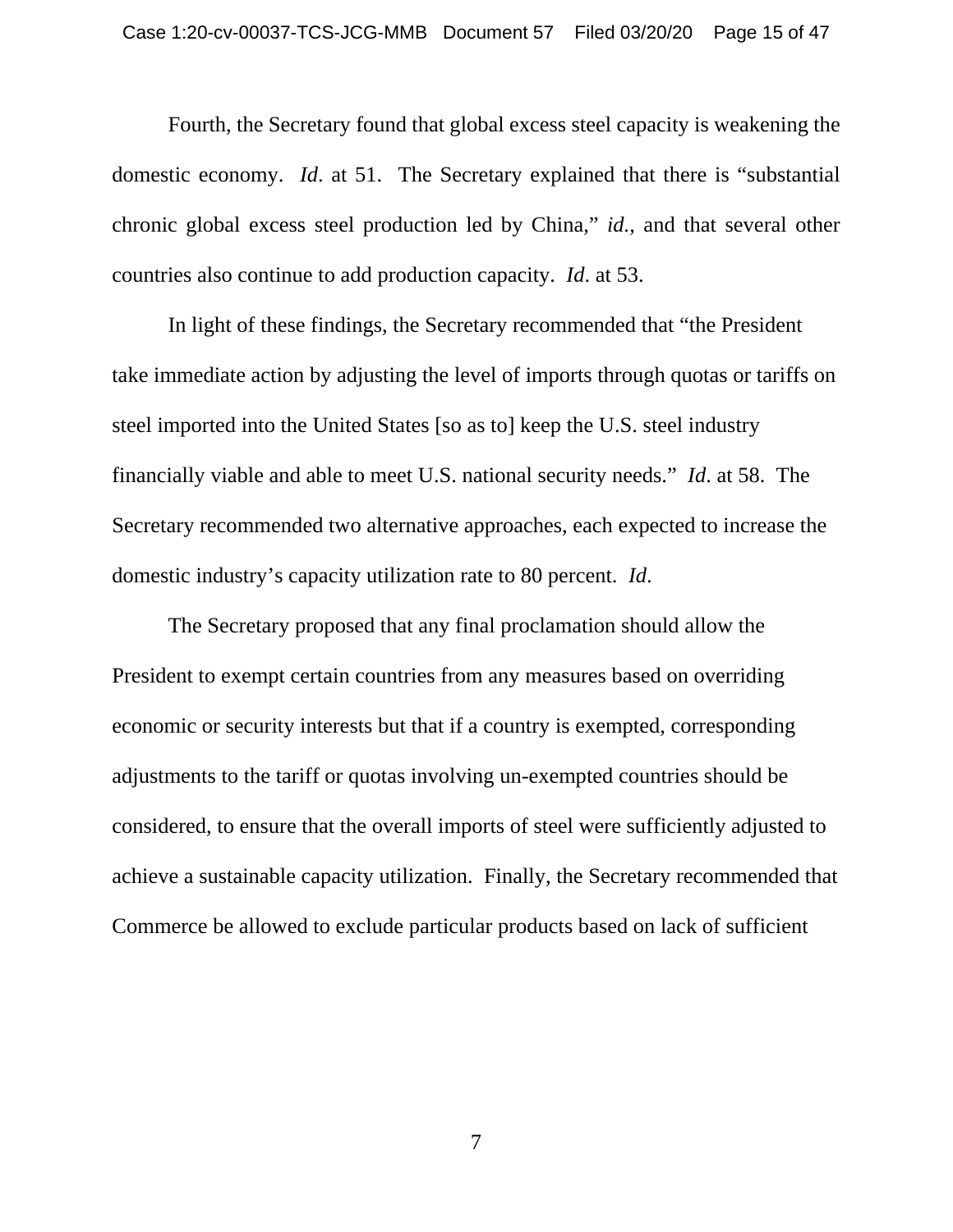U.S. production capacity of comparable products or specific national security considerations. *Id*. at 61.

#### III. To Address The Threatened Impairment To National Security, The President Issued Multiple Proclamations Adjusting Imports Of Steel

A. Proclamation 9705

After considering the Secretary's report and recommendations, the President issued a proclamation announcing measures on "adjusting imports of steel into the United States." *Proclamation 9705 of March 8, 2018, Adjusting Imports of Steel Into the United States*, 83 Fed. Reg. 11,625 (Mar. 15, 2018)(Compl. Exh. 5). Exercising his constitutional and statutory authority, the President established a 25 percent tariff on imports of steel articles, effective March 23, 2018. *Id.* Clauses  $(1)-(2)$ .

The President acknowledged the Secretary's findings that the present quantities of steel imports and the circumstances of global excess capacity are "weakening our internal economy," resulting in the persistent threat of further closures of domestic steel production facilities and the "shrinking [of our] ability to meet national security production requirements in a national emergency." *Id.* ¶ 2. The President further noted the Secretary's conclusion that, because of these risks and the findings that the United States may be unable to "meet [steel] demands for national defense and critical industries in a national emergency," the present quantities and circumstances of steel imports threaten to impair national security,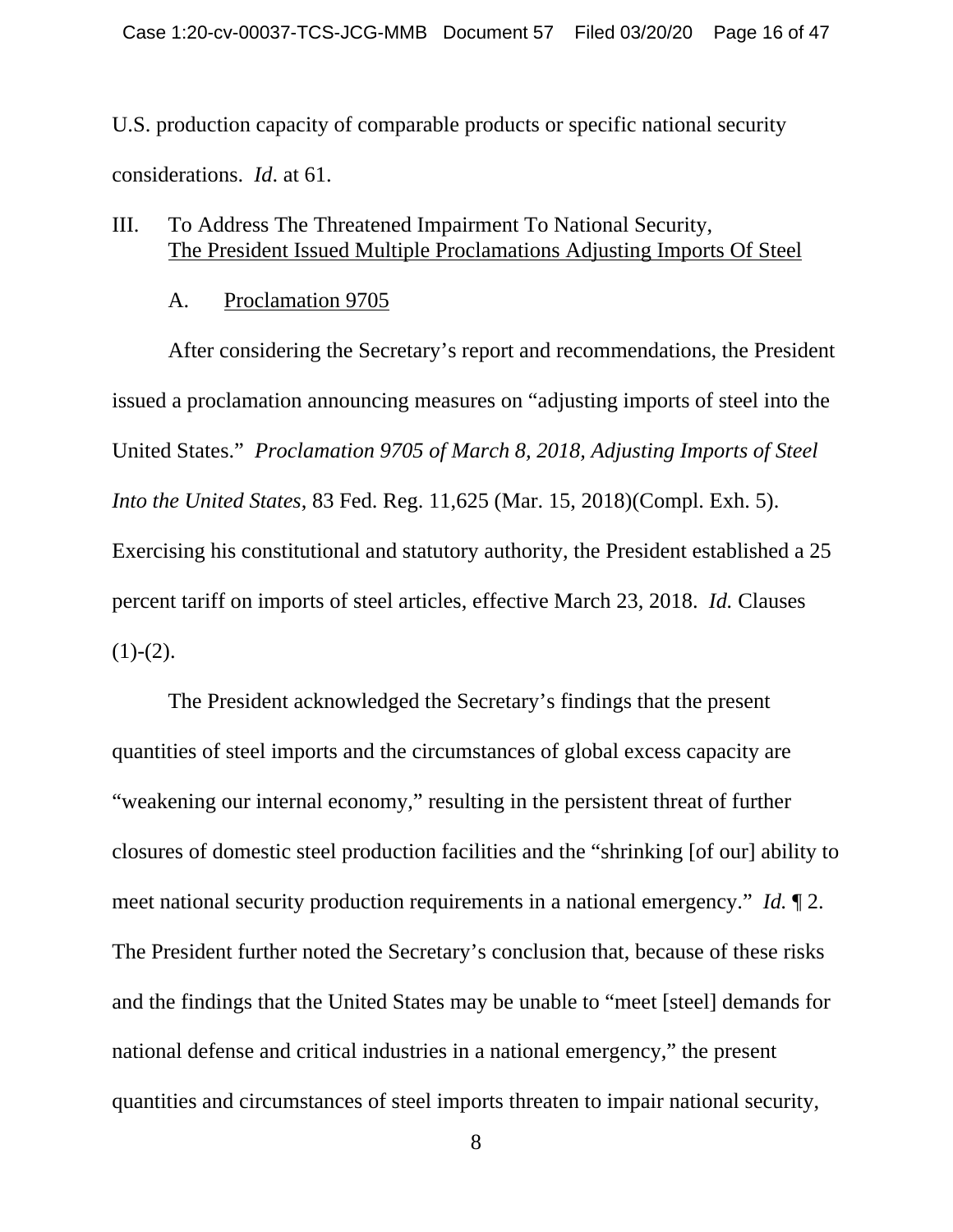as defined in Section 232. *Id.* The President "concur[red] in the Secretary's finding that steel articles are being imported into the United States in such quantities and under such circumstances as to threaten to impair the national security of the United States[.]" *Id.* ¶ 5.

The President considered the Secretary's recommendations regarding the adjustment of steel imports. *Id.* In selecting a tariff as the appropriate measure, the President recognized that the United States "has important security relationships with some countries whose exports of steel articles to the United States weaken our internal economy and thereby threaten to impair the national security," and that there is a "shared concern about global excess capacity, a circumstance that is contributing to the threatened impairment of the national security." *Id.* 19. He proclaimed that "any country with which [the United States has] a security relationship" could discuss alternative ways to address the threatened impairment of our national security caused by imports from that country. *Id.* The President left open the option to "remove or modify" restrictions on imports "[s]hould the United States and any such country arrive at a satisfactory alternative means to address the threat to the national security." *Id.* 

The President authorized the Secretary to exclude from the tariff "any steel article determined not to be produced in the United States in a sufficient and reasonably available amount or of a satisfactory quality," and further authorized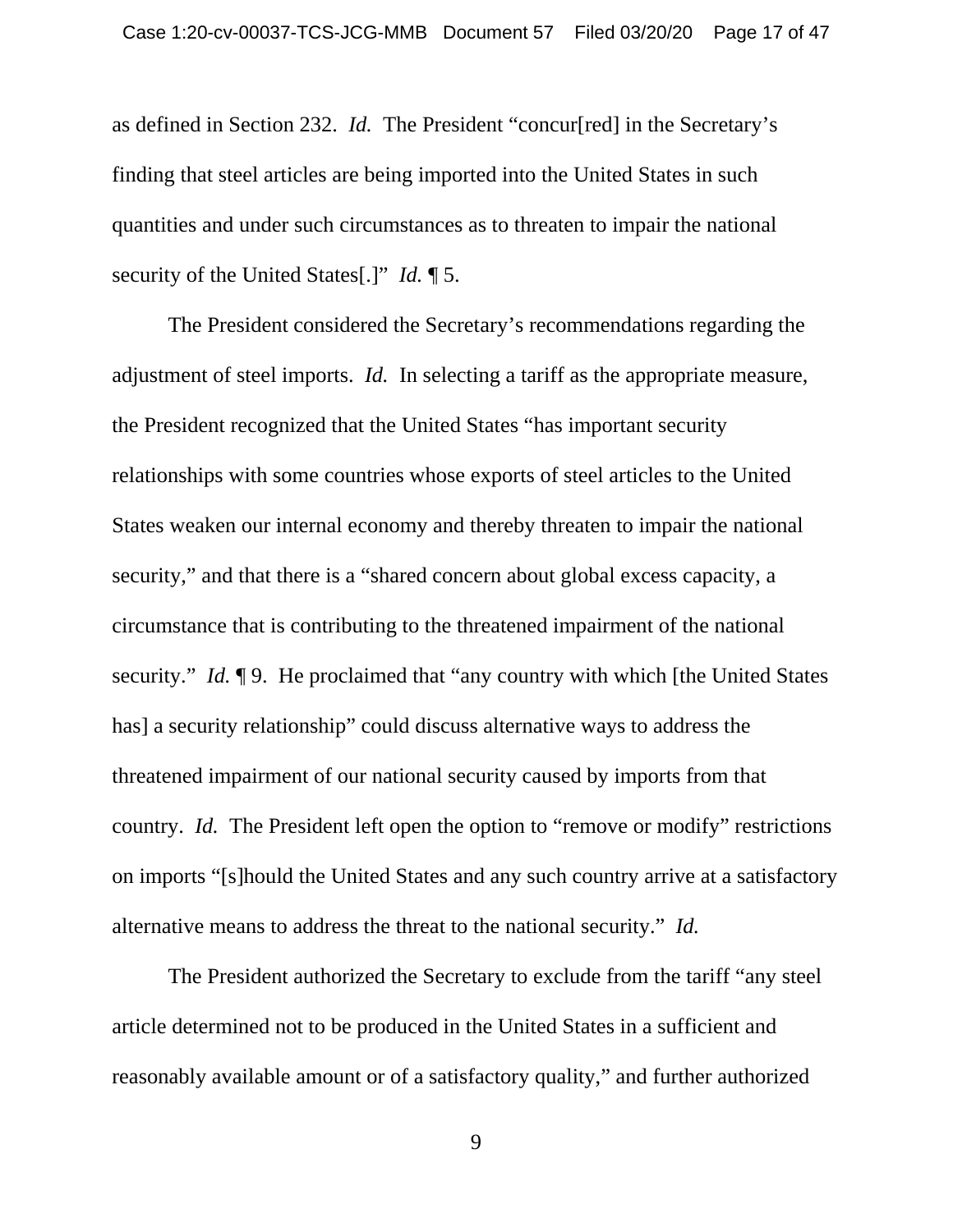the Secretary "to provide such relief based upon specific national security considerations." *Id.* Clause (3).

Finally, the President directed the Secretary to monitor imports of steel articles and to inform him of any circumstances "that in the Secretary's opinion might indicate the need for further action" or "that in the Secretary's opinion might indicate that the increase in duty rate provided for in this proclamation is no longer necessary." *Id.* Clause 5(b). In doing so, the President recognized that the measures set forth in the proclamation were "an important first step in ensuring the economic viability of our domestic steel industry." *Id*. Clause 11.

B. Further Adjustments To The Measures Set Forth In Proclamation 9705

After issuance of Proclamation 9705, the President took a number of continuing measures to ensure that the actions taken to adjust imports would achieve the objective of averting the threat of impairment to our national security.

A number of countries, including allies who share our country's concerns about global steel overcapacity, entered discussions with the President, the Secretary and the U.S. Trade Representative (USTR) to provide appropriate assurances concerning steel exports to the United States. The President deferred imposition of measures on Canada, Mexico, Australia, Argentina, South Korea, Brazil, and the countries of the European Union (EU), in the hope of reaching agreement to address the threat to national security posed by steel article imports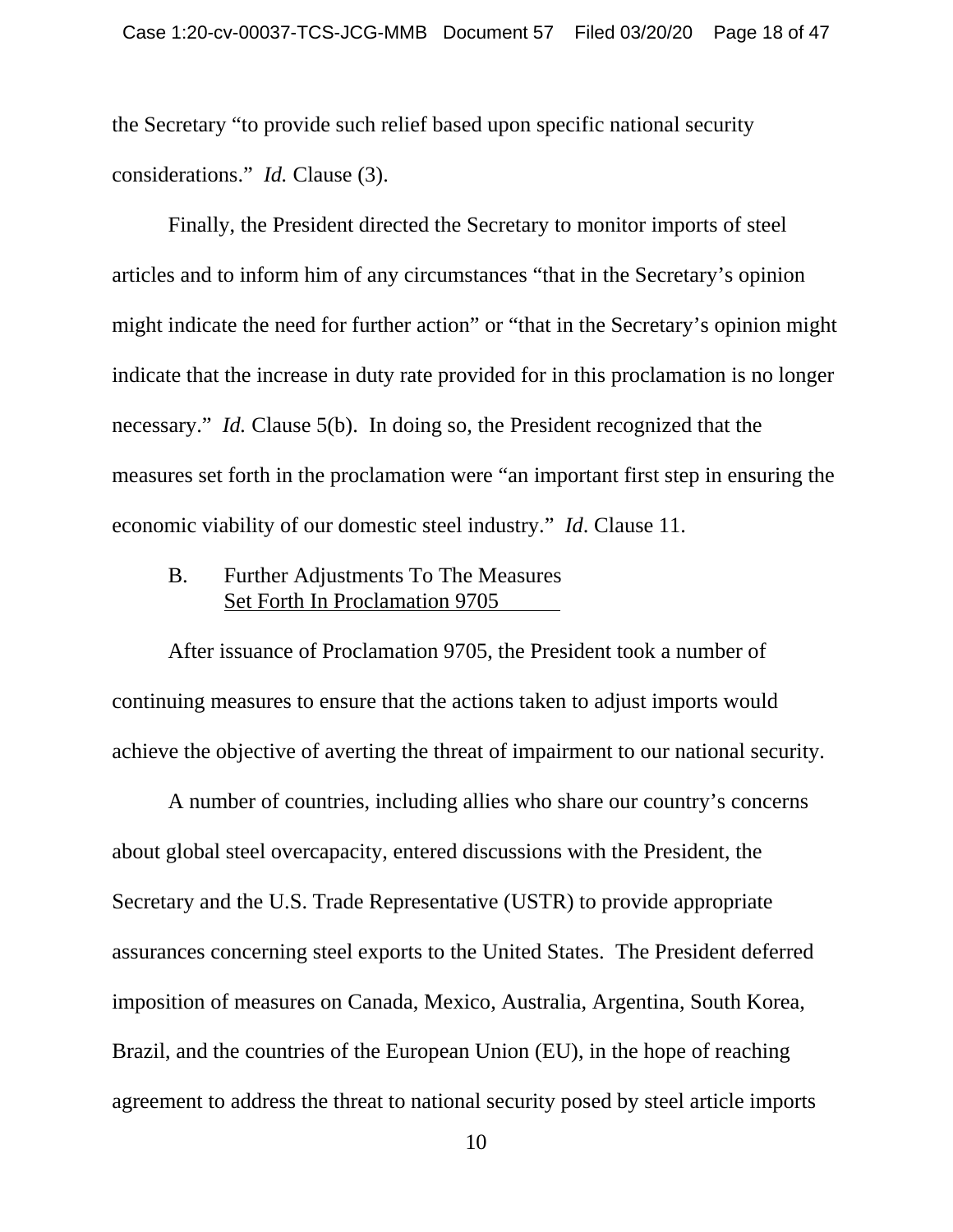from those countries. *Proclamation 9711 of March 22, 2018, Adjusting Imports of Steel Into the United States*, 83 Fed. Reg. 13,361 ¶¶ 6-9 (Mar. 28, 2018). The President also welcomed "any country with which we have a security relationship" "to discuss alternate ways to address the threatened impairment of national security." *Id*. ¶ 3. If the United States and that country were able to reach "satisfactory alternative means," the President determined that he might remove or modify import restrictions on that country and "if necessary, adjust the tariff as it applies to other countries as the national security interests of the United States require." *Id*.

The President next announced that the United States had reached agreement in principle with Argentina, Australia, and Brazil concerning alternative means to address the threatened impairment to the national security posed by steel imports from those countries and extended the temporary exemption for products of those countries. *Proclamation 9740 of April 30, 2018, Adjusting Imports of Steel into the United States*, 83 Fed. Reg. 20,683 (May 7, 2018), ¶ 5, Clause (1). The President extended the temporary exemption for products of Canada, Mexico, and the countries of the EU until June 1, 2018. In addition, Proclamation 9740 exempted products of South Korea, based on an agreement between the United States and South Korea regarding a range of alternative measures. *Id*. ¶ 4, Clause (1). After the United States finalized its agreements with Argentina, Australia, and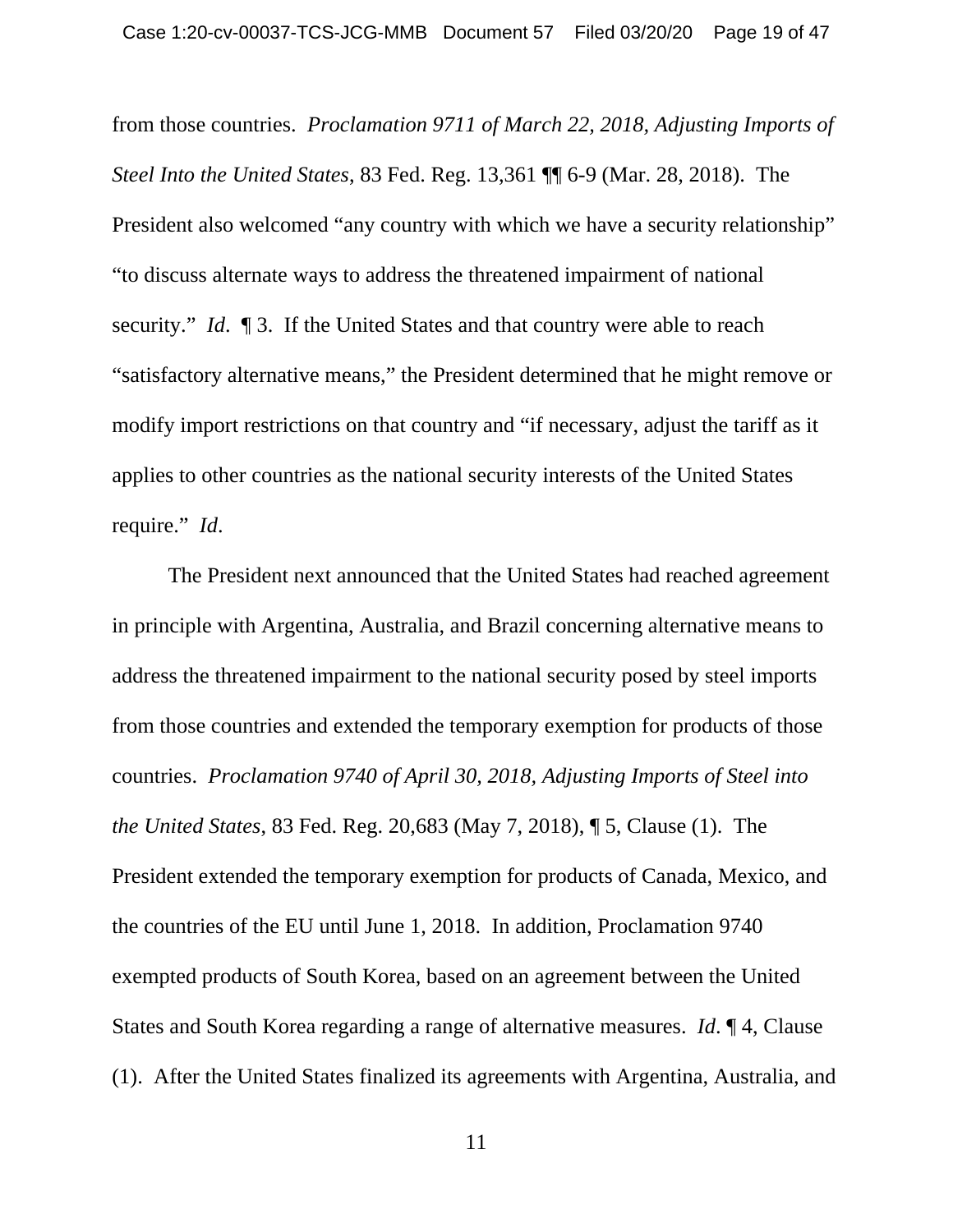Brazil concerning alternative measures, the President exempted products from Argentina, Australia, and Brazil from the tariffs on a long-term basis. *Proclamation 9759 of May 31, 2018*, *Adjusting Imports of Steel into the United States*, 83 Fed. Reg. 25,857 (June 5, 2018).<sup>2</sup>

On August 10, 2018, the President issued another proclamation.

*Proclamation 9772 of August 10, 2018*, *Adjusting Imports of Steel into the United States*, 83 Fed. Reg. 40,429 (Aug. 15, 2018). The President explained that he had received information from the Secretary showing that capacity utilization in the domestic steel industry, while improving, remained below the target capacity utilization level recommended in the Secretary's report. The President explained that the Republic of Turkey, a major steel exporter, was among the countries identified in the Secretary's report that should be subject to a higher tariff in the event the President chose to impose tariffs on only a subset of countries. *Id*. at ¶ 6. "To further reduce imports of steel articles and increase domestic capacity utilization," the President imposed a 50 percent *ad valorem* tariff on steel articles imported from Turkey. *Id.*

 <sup>2</sup>  $2\degree$  The United States did not reach agreement regarding alternative means to address the impairment to national security posed by steel imports with Canada, Mexico, and the EU by June 1, 2018, and the tariff took effect with respect to those countries on that date.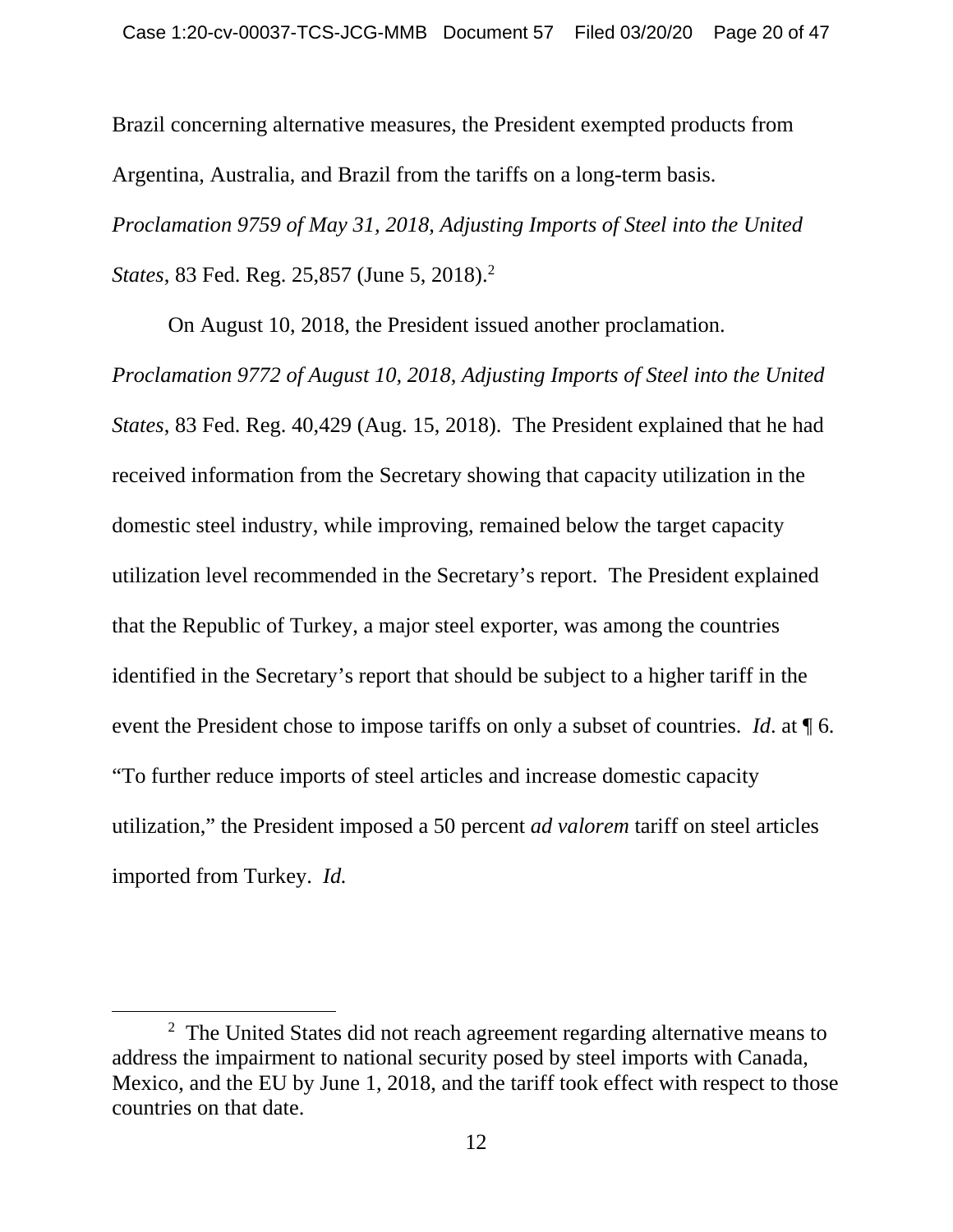On August 29, 2018, the President issued a sixth proclamation to provide additional potential relief to steel importers. *Proclamation 9777 of August 29, 2018*, *Adjusting Imports of Steel into the United States*, 83 Fed. Reg. 45,025 (Sept. 4, 2018). Among other things, the President expanded the exclusion process to also allow requests to import steel articles from those countries subject to quotas. *Id.* **[1]** 3-4, Clauses (1)-(2). The President also authorized the Secretary, in consultation with other officials, to provide relief from the quantitative limitations imposed for certain steel articles exempted from the Section 232 tariff in specific circumstances. *Id.* 

#### C. Proclamation 9980 On Derivative Articles

The President then issued another proclamation to ensure increased domestic capacity utilization. Because the earlier actions had not increased domestic capacity utilization to a sufficient level to protect national security, as identified in the Secretary's report, the President applied the tariffs to apply to certain steel article derivatives. *Proclamation 9980 of January 24, 2020*, *Adjusting Imports of Derivative Aluminum and Derivative Steel Articles into the United States*, 85 Fed. Reg. 5,281 (Jan. 29, 2020) (Compl. Exh. 1). Specifically, the President explained that the "Secretary has informed me that domestic steel producers' capacity utilization has not stabilized for an extended period of time at or above the 80 percent capacity utilization level identified in his report as necessary to remove the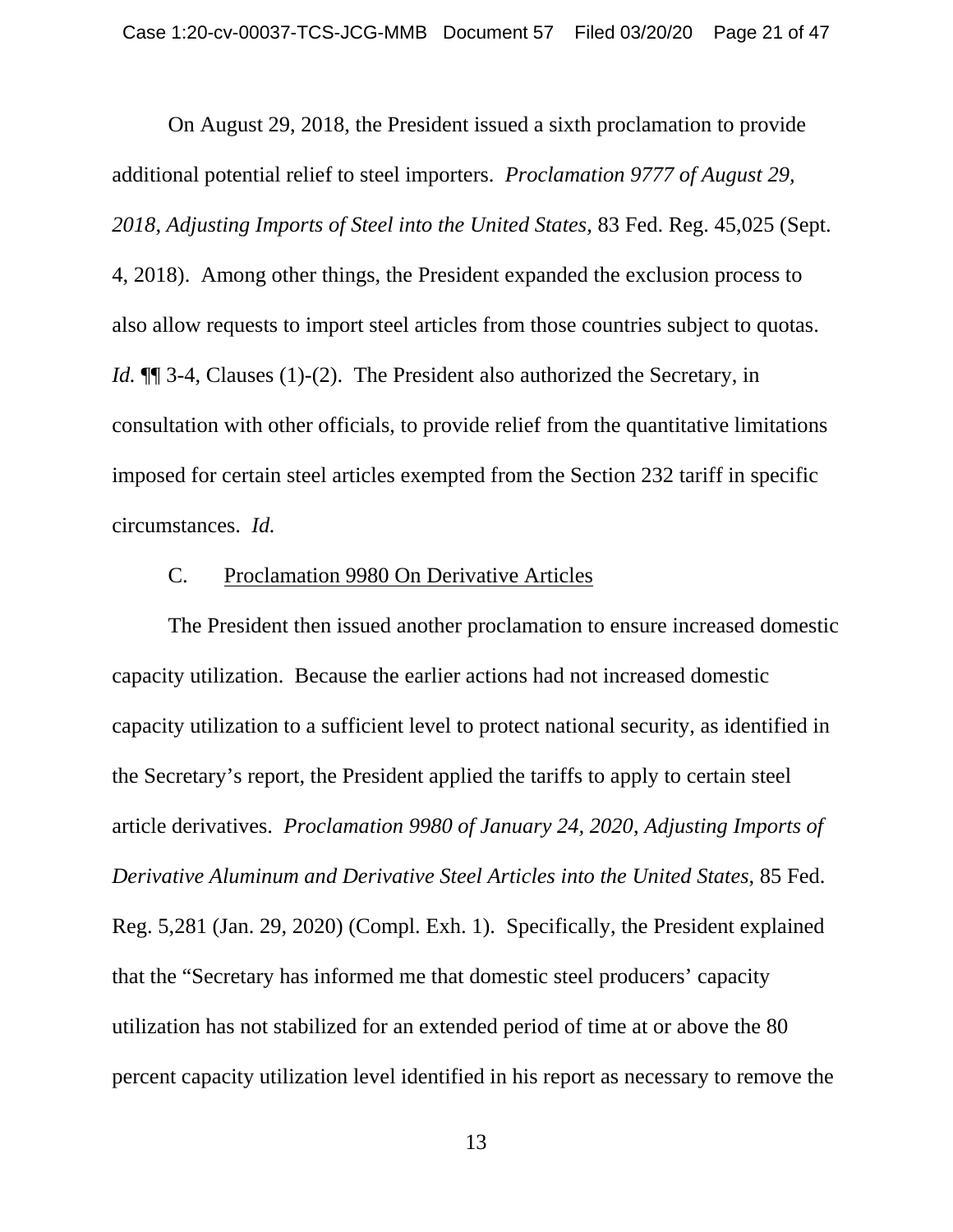threatened impairment of the national security." *Id*. ¶ 5. The President further noted that "[s]tabilizing at that [80 percent] level is important to provide the industry with a reasonable expectation that market conditions will prevail long enough to justify the investment necessary to ramp up production to a sustainable and profitable level." *Id*.

The President explained that, "[a]lthough imports of . . . steel articles have declined since the imposition of the tariffs and quotas, the Secretary has informed me that imports of certain derivatives of aluminum articles and imports of certain derivatives of steel articles have significantly increased since the imposition of the tariffs and quotas." *Id*. The President cited a 33 percent increase of import volumes of steel nails, tacks, drawing pins, corrugated nails, staples and similar derivative articles between June 2018 and May 2019. *Id*. ¶ 7.

Upon review of the Secretary's recommendation, the President found that the "net effect of the increase of imports of these derivatives has been to erode the customer base for U.S. producers of aluminum and steel and undermine the purpose of the proclamations adjusting imports of aluminum and steel articles to remove the threatened impairment of the national security." *Id*.

The President explained that the Secretary had identified derivative articles whose importations undermined the purpose of the Section 232 duties based on three objective criteria, *id*. ¶ 6: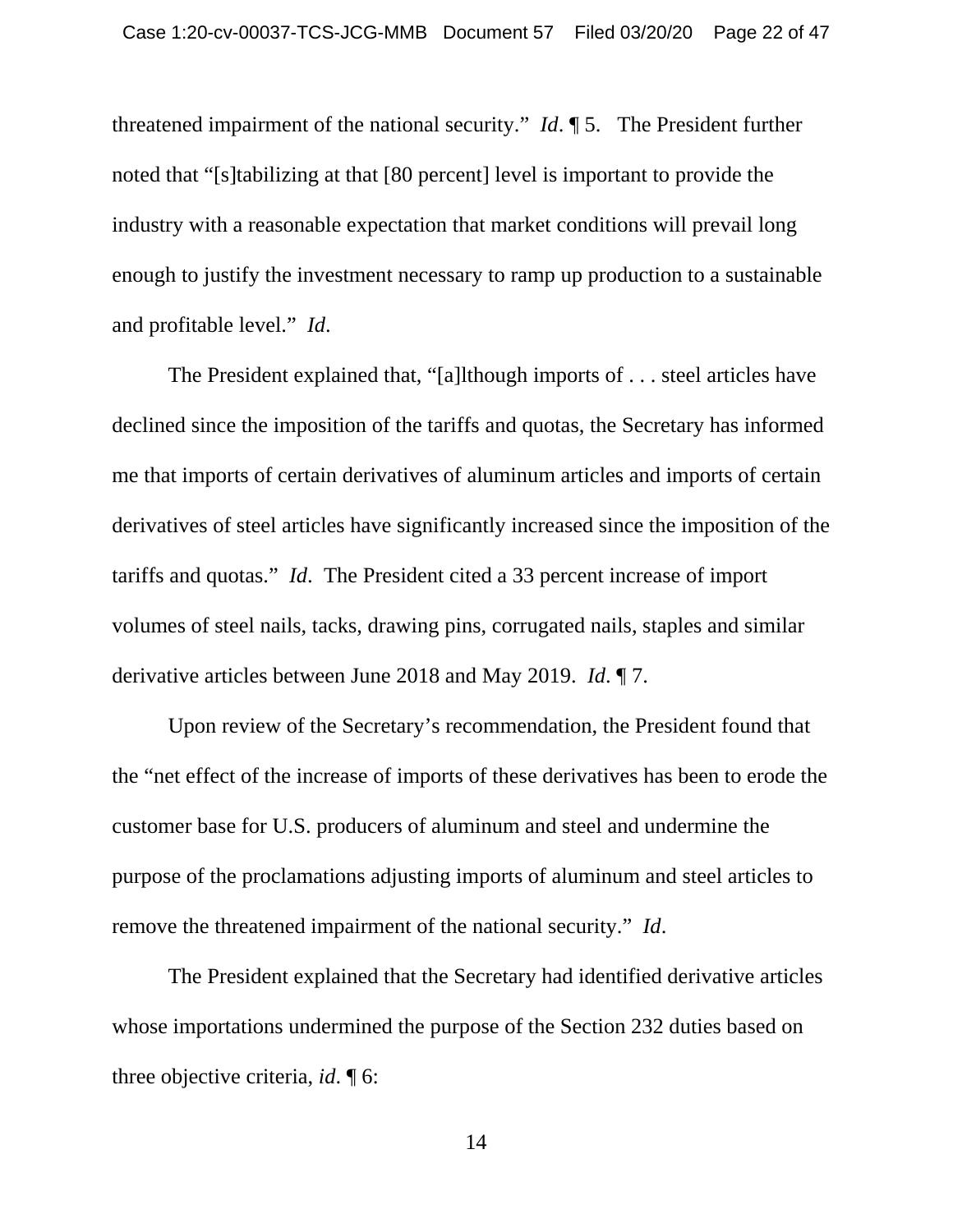- (a) the aluminum article or steel article represents, on average, two-thirds or more of the total cost of materials of the derivative article;
- (b) import volumes of such derivative article increased year-to-year since June 1, 2018, following the imposition of the tariffs in Proclamation 9704 and Proclamation 9705, as amended by Proclamation 9739 and Proclamation 9740, respectively, in comparison to import volumes of such derivative article during the 2 preceding years; and
- (c) import volumes of such derivative article following the imposition of the tariffs exceeded the 4 percent average increase in the total volume of goods imported into the United States during the same period since June 1, 2018.

*Id*.

 The President concurred with the Secretary's recommendation that the Section 232 remedy include "steel nails, tacks, drawing pins, corrugated nails, staples, and similar derivative articles" as well as "bumper and body stampings of aluminum and steel for motor vehicles and tractors." *Id*. ¶ 7. Specifically, the President agreed that "foreign producers of these derivative articles have increased shipments of such articles to the United States to circumvent the duties on aluminum articles and steel articles . . . and that imports of these derivative articles threaten to undermine the actions taken to address the risk to the national security of the United States." *Id*. ¶ 8.

 Consequently, the President "concluded that it is necessary and appropriate in light of our national security interests to adjust the tariffs imposed by previous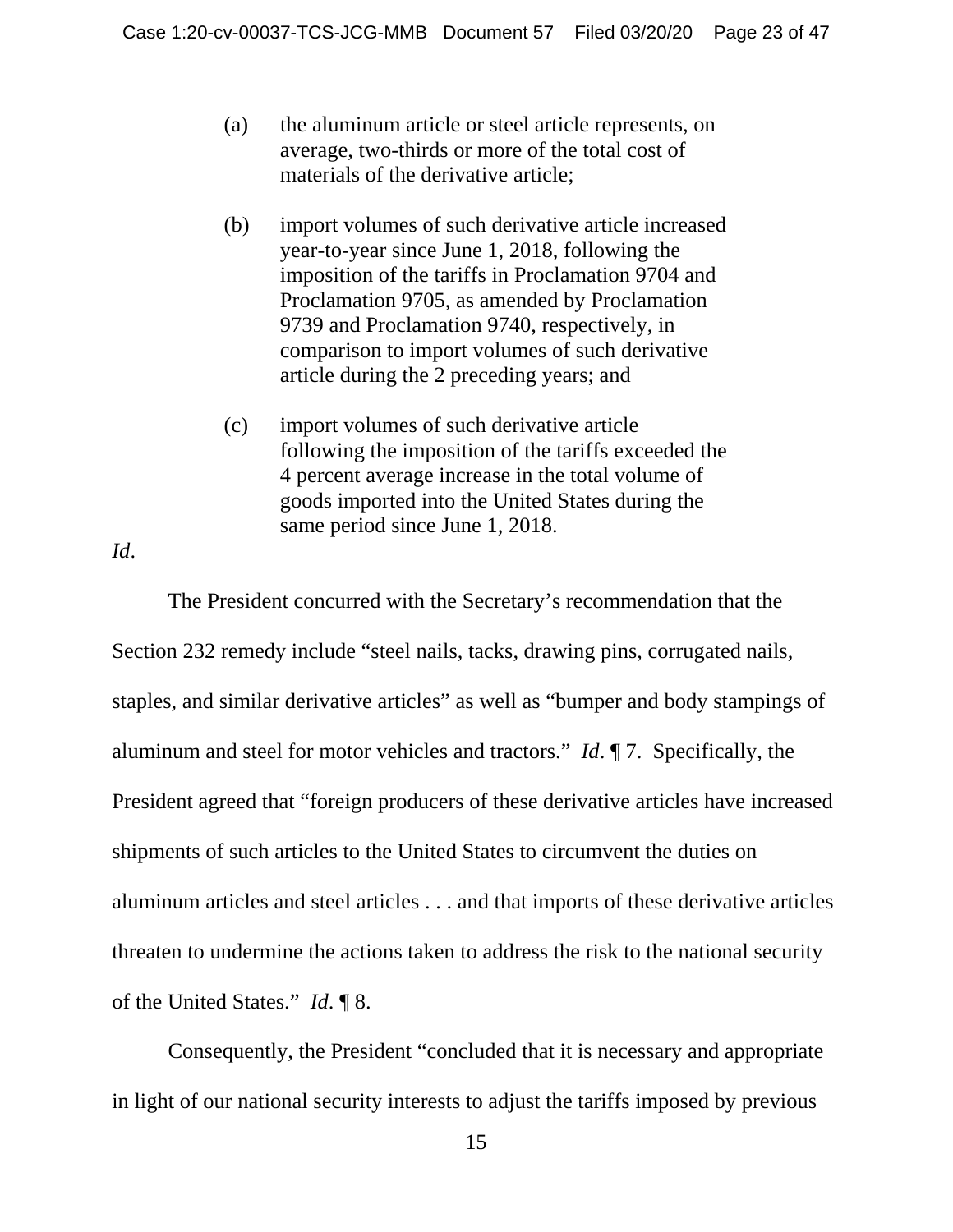proclamations to apply to the derivatives of . . . steel articles." *Id*. ¶ 9. The President reasoned that this "action is necessary and appropriate to address circumvention that is undermining the effectiveness of the adjustment of imports [under Section 232], and to remove the threatened impairment of the national security of the United States." *Id*.

#### IV. Plaintiffs' Suits

Plaintiffs allege that they are manufacturers and importers of steel nails and staples, which are derivative products subject to Proclamation 9980. Oman Fastener Compl.  $\P$ [2; 11; Huttig Compl.  $\P$ [2; 11. In Count I of their complaints, they allege that both the President and the Secretary have acted unlawfully by: (1) Commerce providing information and "assessments" to the President without following the investigative and consultative procedures set forth in 15 C.F.R. 705 *et seq*., and by not providing notice and an opportunity to comment on the Secretary's advice to the President, Compl. ¶¶ 96; 98; 101, and (2) that the President violated Section 232 when he issued Proclamation 9980 outside of the 90-day and 15-day time frames set forth in 19 U.SC. § 1862(c)(1), Compl. ¶¶ 94; 104. Plaintiffs allege that Proclamation 9980 "is contrary to Section 232 and therefore void." Compl. ¶ 106.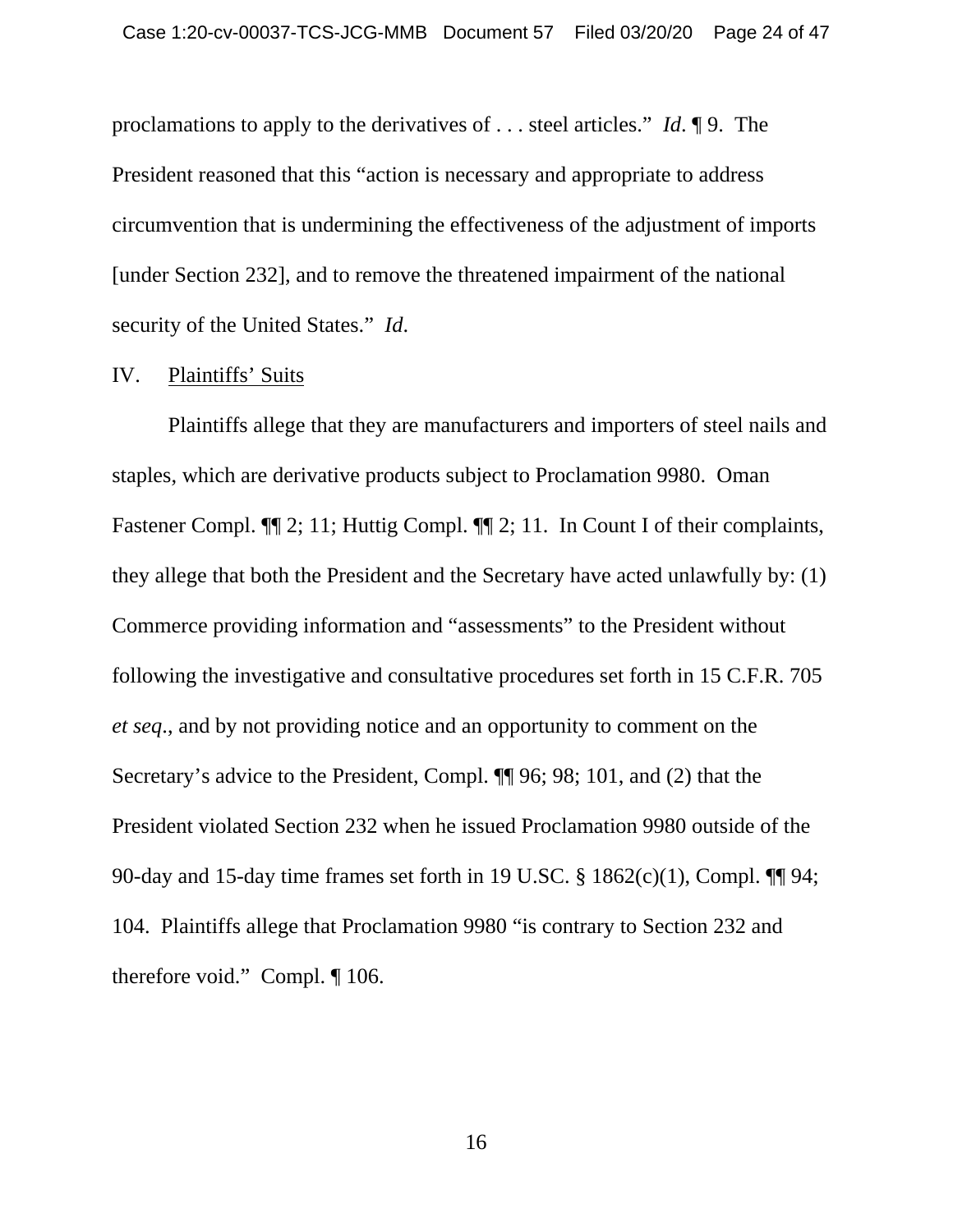Plaintiffs seek to enjoin further enforcement of Proclamation 9980 and a refund of any duties paid as a result of Proclamation 9980. Compls. Prayer for Relief.

#### ARGUMENT

#### I. Standard Of Review

The Court must dismiss a complaint that does not plausibly give rise to an entitlement to relief. USCIT Rule 12(b)(6); *Ashcroft v. Iqbal*, 556 U.S. 662, 678 (2009). A Rule  $12(b)(6)$  motion to dismiss "tests the legal sufficiency of a complaint," *Browning v. Clinton*, 292 F.3d 235, 242 (D.C. Cir. 2002), which must be dismissed if it fails to present a "legally cognizable right of action," *Bell Atl. Corp. v. Twombly*, 550 U.S. 544, 555 (2007).

"In deciding a motion to dismiss, the court must accept well-pleaded factual allegations as true and must draw all reasonable inferences in favor of the claimant," *Kellogg Brown & Root Servs., Inc. v. United States*, 728 F.3d 1348, 1365 (Fed. Cir. 2013), but need not accept legal conclusions contained in the same allegations, *Twombly*, 550 U.S. at 555. Nor is this Court bound to "accept as true allegations that contradict matters properly subject to judicial notice or by exhibit" in ruling on a 12(b)(6) motion. *Secured Mail Sols., LLC v. Universal Wilde, Inc*., 873 F.3d 905, 913 (Fed. Cir. 2017) (citation omitted).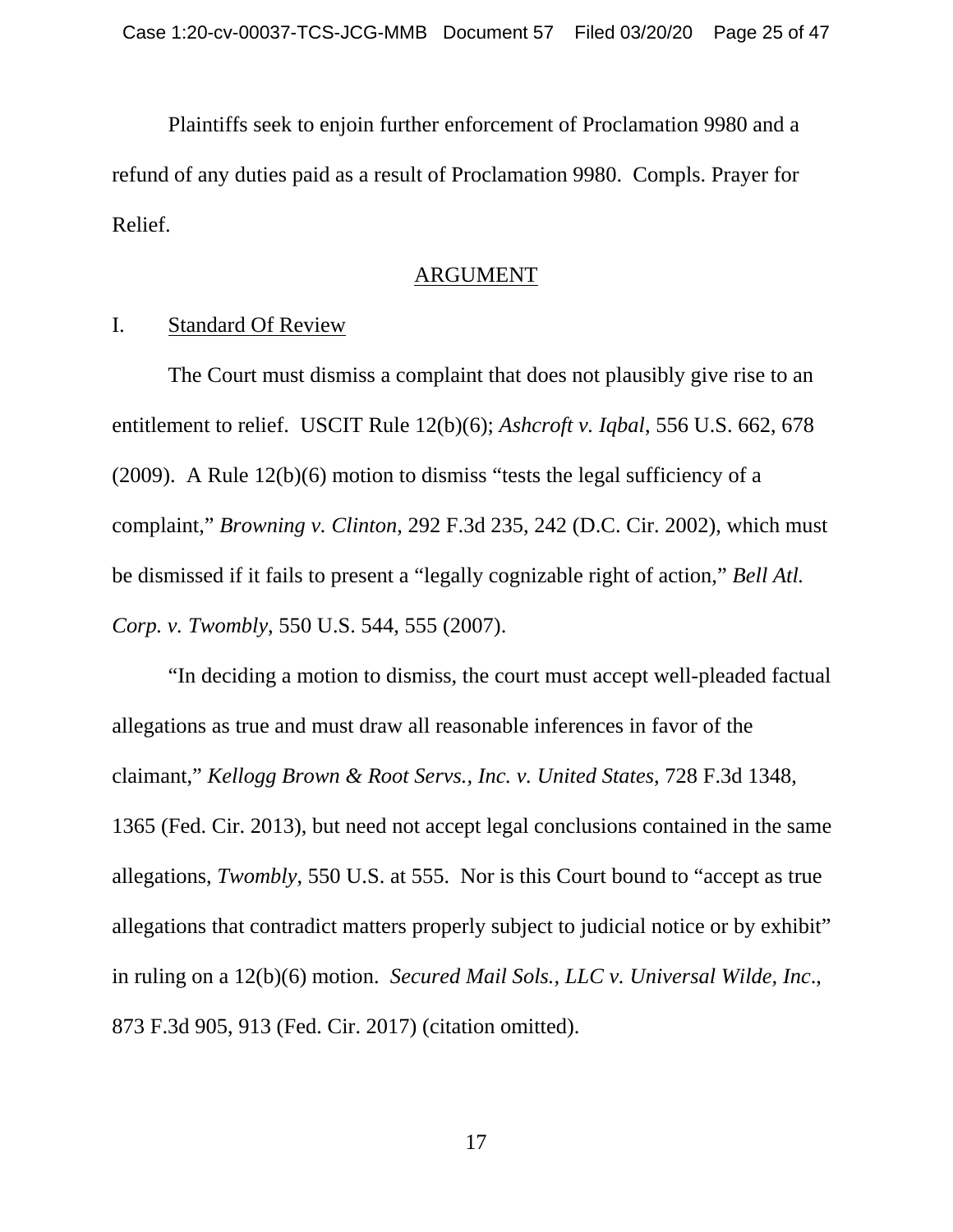The Court's review of the actions of the President pursuant to a statute is

limited. *Silfab Solar, Inc. v. United States*, 892 F.3d 1340, 1346 (Fed. Cir. 2018).

"For a court to interpose, there has to be a clear misconstruction of the governing

statute, a significant procedural violation, or action outside delegated authority."

*Id*. (citing *Maple Leaf Fish Co. v. United States*, 762 F.2d 86, 89 (Fed. Cir. 1985)).

II. The President Complied With Section 232 When He Applied The Section 232 Tariffs To Steel Derivative Articles

Count I must be dismissed because the President acted within his Section 232 authority by adjusting imports of steel derivatives beyond the 90-day and 15 day time frames set forth in 19 U.S.C. 1862(c). Compl. ¶¶ 103; 105. The language, legislative history, purpose, and long-standing congressional interpretation of the statute require the Court to conclude that the President acted lawfully in issuing Proclamation 9980.

A. The Text Of Section 232 Delegates Broad Continuing Authority To The President

First and foremost, section 232 delegates broad authority to the President to make adjustments to actions taken pursuant to the statute. It requires the President, within 90 days after receiving Commerce's report, to determine the "nature and duration" of the action to be taken. 19 U.S.C.  $\S$  1862(c)(1)(A)(ii). If the Secretary's report recommends that action be taken to protect the national security, and if the President concurs, the President "must determine the *nature and*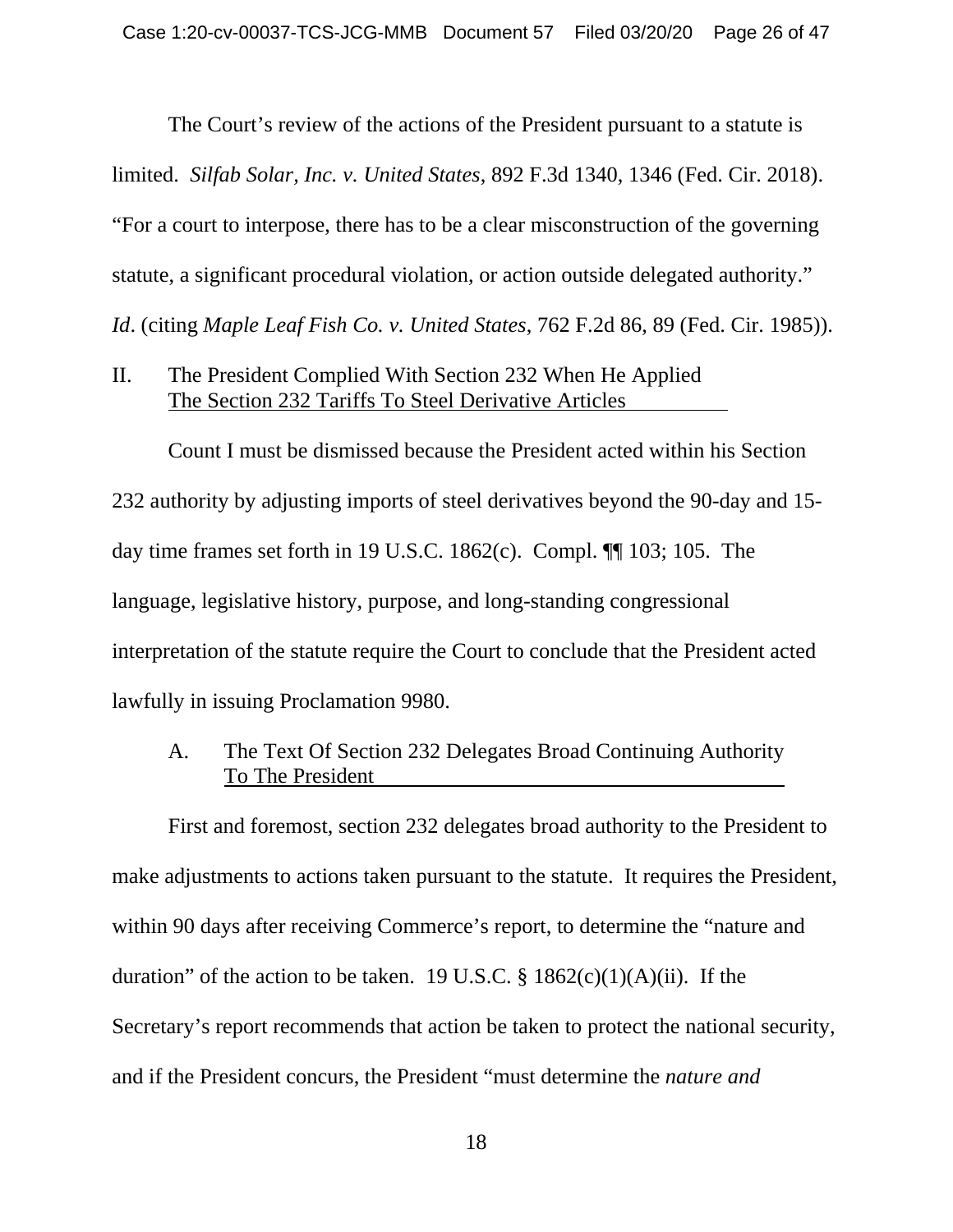*duration of the action* that, *in the judgment of the President*, must be taken to adjust the imports of the article and its derivatives so that such imports will not threaten to impair the national security." 19 U.S.C.  $\S$  1862(c)(1)(A)(ii) (emphasis added).

The statutory terms "nature and duration" are necessarily flexible and broad. Depending on factual circumstances, the President could determine that the "nature and duration" of the import-adjusting action is contingent upon any number of conditions or external events. And the President could determine that the "nature and duration" of the action is dynamic and must be modified as conditions change, as he did here to prevent circumvention of Proclamation 9705.

Similarly, the President is directed to "implement" his selected action within 15 days, should not be read with the finality that plaintiffs appear to ascribe to it. *See* Compl. ¶ 71. Implement means "to provide a definite plan or procedure to ensure the fulfillment" of something. AM. HERITAGE DICTIONARY OF THE ENGLISH LANGUAGE, p. 680. The requirement to "implement" action within 15 days does not foreclose the President's authority to modify the action selected, as the President determines is necessary to protect national security. Indeed, the tense of the operative verb – "implement" – is best construed to apply "not only to situations existing and known at the time of enactment, but also prospectively to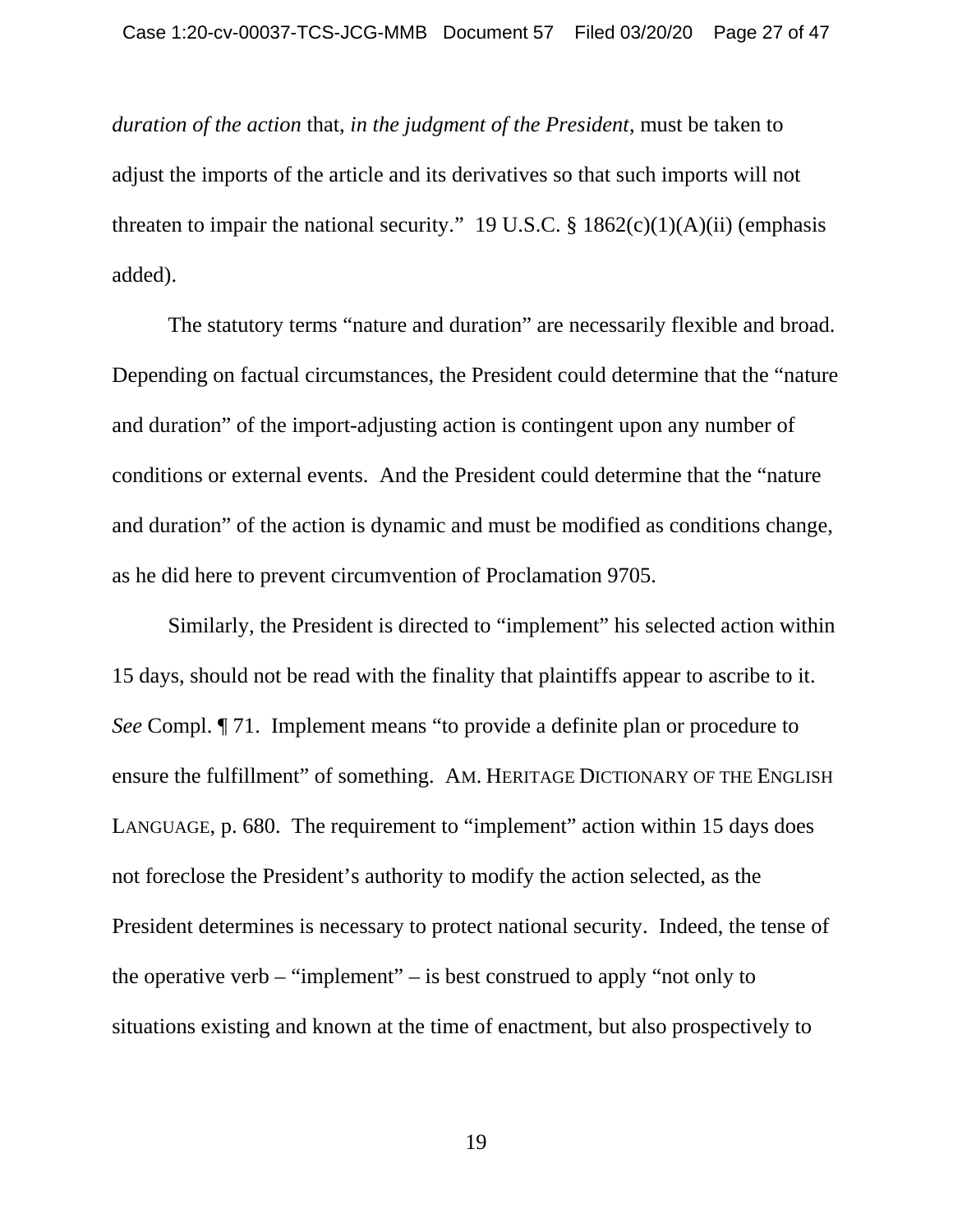things and conditions that come into existence thereafter." *Satey v. JPMorgan Chase & Co.*, 521 F.3d 1087, 1092 (9<sup>th</sup> Cir. 2008) (citation omitted).

The statute contemplates continued monitoring and adjustments to section 232(c) actions, as circumstances change. Section "232([d]) [a]rticulates a series of specific factors to be considered by the President in exercising his authority under [§] 232([c])." *FEA v. Algonquin SNG, Inc.*, 426 U.S. 548, 559 (1976). Many of these factors, including the "domestic production needed for projected national defense requirements," the "capacity of domestic industries to meet such requirements," and "the impact of foreign competition on the economic welfare of individual domestic industries," are dynamic by nature and invite ongoing evaluation and, as necessary, course correction.

The legislative history confirms that the President's authority to determine the "nature and duration" of the action is subject to future modification. Representative Cooper, the floor manager for the bill that became the Trade Agreements Extension Act of 1955, explained that "[t]he President would not only retain flexibility as to the particular measure which he deems appropriate to take, but, having taken an action, he would retain flexibility with respect to the continuation, modification, or suspension of any decision that had been made." 101 Cong. Rec. 8160-61 (1955) (comments of Rep. Cooper). The conference report on the same bill stated, with reference to what is now Section 232(c), that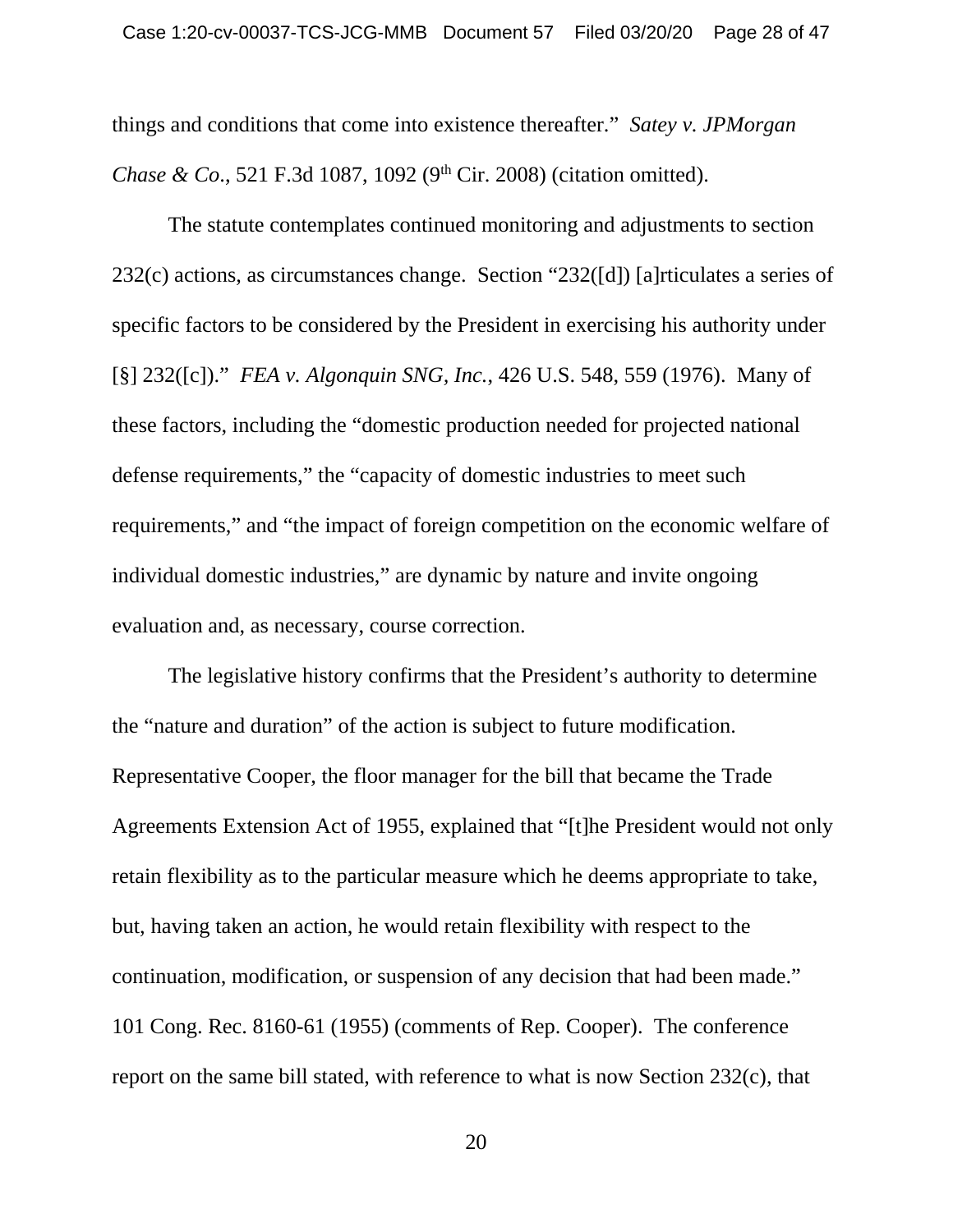"[i]t is the understanding of all the conferees that the authority granted to the President under this provision is a *continuing authority*." H.R. Rep. No. 745, 84th Cong.  $1<sup>st</sup>$  Sess. 7 (1955) (emphasis added).<sup>3</sup>

The President's historical exercise of Section 232 authority is consistent with that delegation of continuing authority to modify action as circumstances require. Such "long-continued action of the Executive Department" is useful "in determining the meaning of a statute or the existence of a power." *See United States v. Midwest Oil Co*., 236 U.S. 459, 472-73 (1915). In Proclamation 3279, President Eisenhower established the Mandatory Oil Import Program (MOIP), a system of restrictions or quotas on imports of petroleum and petroleum products administered by the Secretary of the Interior. *Presidential Proclamation 3279, Adjusting Imports of Petroleum and Petroleum Products into the United States*, 24 Fed. Reg. 1781 (Mar. 12, 1959). That quota system was modified numerous times as Presidents sought to address growing domestic demand for oil. "From the beginning of the MOIP in 1959 until the removal of quotas in 1973, 24 proclamations were issued, making numerous modifications in the original restrictions." United States Tariff Commission, WORLD OIL DEVELOPMENTS AND

 $\frac{1}{3}$ <sup>3</sup> Conference reports are "the most persuasive evidence of congressional intent" because they represent "the final statement of terms agreed to by both houses, next to the statute itself." *Demby v. Schweiker*, 671 F.2d 507, 510 (D.C. Cir. 1981).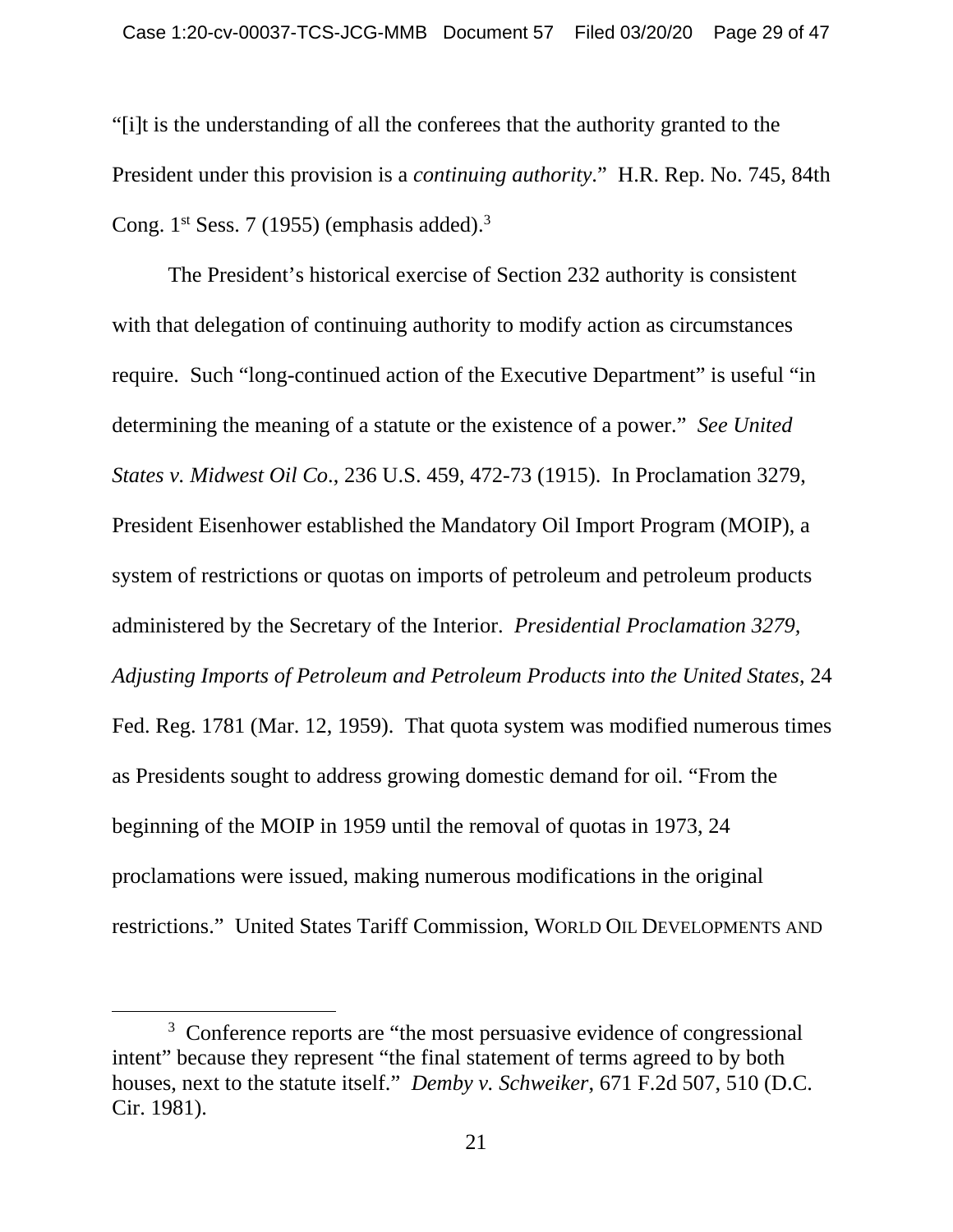U.S. OIL IMPORT POLICIES, T.C. Publication 632 at 44 (1973). And in 1973,

President Nixon invoked his Section 232 authority to drastically alter the remedial actions taken on imports of petroleum products. He suspended existing quotas on oil imports and provided for a "gradual transition from the existing quota method of adjusting imports" to a "system of fees" to be paid by oil importers for import licenses. *Proclamation 4210, Modifying Proclamation 3279 Relating to Imports of Petroleum and Petroleum Products Through a System of License Fees and Providing for Gradual Reduction of Levels of Imports of Crude Oil, Unfinished Oils and Finished Products*, 38 Fed. Reg. 9,645 (Apr. 19, 1973).

The President's application of the tariffs to derivative steel articles, as a response to changing circumstances of imports threatening to impair our national security, is consistent with the statutory language, the legislative history of Section 232, and this long-standing practice.

## B. The 1988 Amendments Did Not Withdraw This Long-Standing Delegation Of Authority To Modify Action

Although their complaints do not reference the interlocutory opinion in *Transpacific Steel, LLC v. United States*, Slip op. 19-142, we explain why that opinion does not support plaintiffs' claim that the President violated the statute by extending the tariffs to steel and aluminum article derivatives. In that decision, a three-judge panel of this Court preliminarily determined that the 90-day and 15 day windows in Section  $1862(c)(1)(B)$  operated as temporal limits on the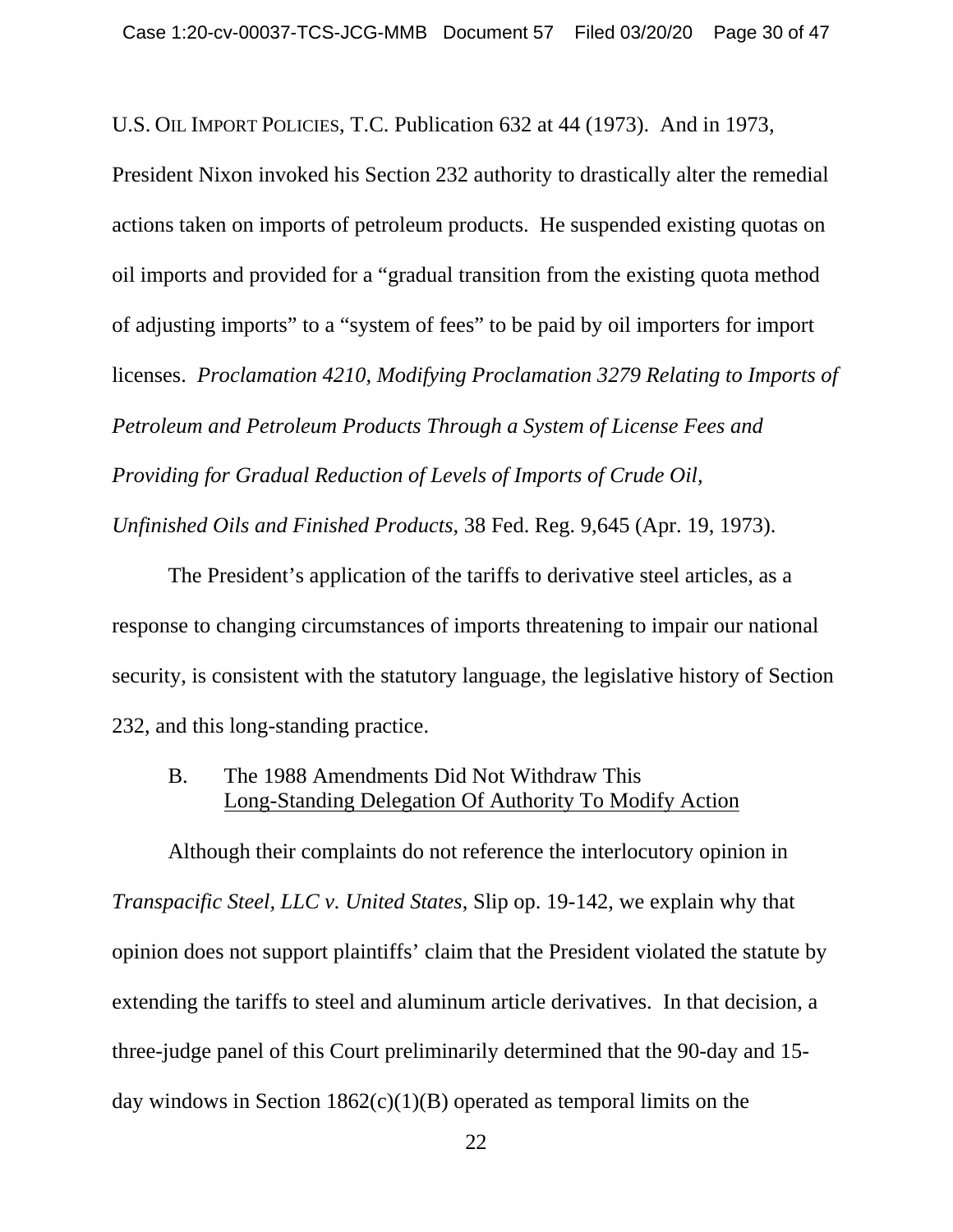President's authority to take action to adjust imports and that the President could not make a further adjustment by temporarily increasing the tariff on steel articles from Turkey. That decision is neither final nor binding on this Court. *See Algoma Steel Corp. v. United States*, 865 F.2d 240, 243 (Fed. Cir. 1989). Further, as we demonstrate below, the opinion rested on an erroneous understanding of the 1988 statutory amendments.

In preliminarily concluding that section  $1862(c)(1)$  cabins the President's authority to act to a 15-day window, the *Transpacific* panel relied on the amendments to Section 232 imposed by the Omnibus Trade and Competitiveness Act of 1988, Pub. L. No. 100-418. Slip op. 19-145 at 10-11. That legislation amended Section 232 to, among other things, shorten the time period for the investigation and to set time frames for presidential concurrence and implementation. Nothing in the 1988 amendments' text or legislative history, however, suggests that Congress intended to alter, let alone withdraw, its longstanding delegation of authority to take continuing action. This Court should not infer that Congress did so *sub silentio*. Any contrary understanding of the deadlines imposed by the 1988 act conflates *when* the President must take action with the *nature and duration of action* that the President is authorized to take.

The circumstances leading to passage of the 1988 amendments make clear Congress' desire to prevent *inaction*, not to curtail further action. Following a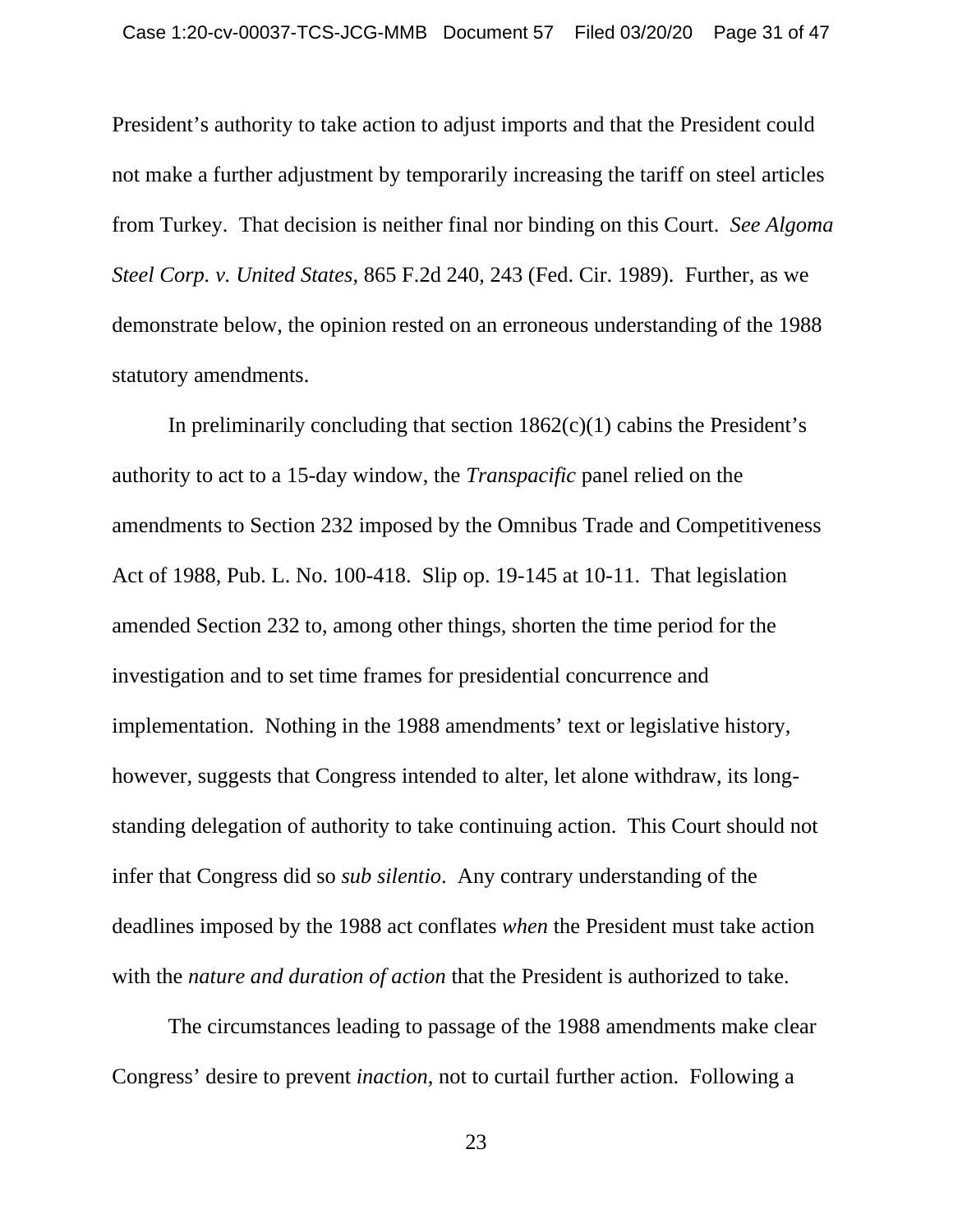March 1983 petition, the Secretary found, in February 1984, that imports of machine tools threatened to impair the national security. President Reagan took no action until May 1986, when he announced that the United States would seek to enter into voluntary restraint agreements. Over six months later, in December 1986, the President announced that the United States had entered agreements with Japan and Taiwan. *See generally* U.S. General Accounting Office, INTERNATIONAL TRADE: REVITALIZING THE U.S. MACHINE TOOL INDUSTRY (July 1990).

Congressional testimony reflects frustration by members of Congress and the public about what they perceived as undue delay by President Reagan in taking action. Speaker of the House Wright commented that "[m]any of our trade problems can be directly traced to the delays, the abuses of discretion, and illconsidered policy decisions by those officially appointed to carry out American policy. One of the worst delays was the machine tools case." Hearings Before the Committee on Ways and Means on H.R. 3 Trade and International Economic Policy Other Proposals Reform Act, 100<sup>th</sup> Congr. (1987). The Honorable Barbara Kennelly further testified to the concern that, absent a deadline for initial action, the President would "leave these cases to languish indefinitely," citing the "very real" problem of the machine tool case. *See* Hearings Before the Subcommittee on Trade of H. Comm. On Ways & Means, 99<sup>th</sup> Cong., 2d Sess. 1282 (1986).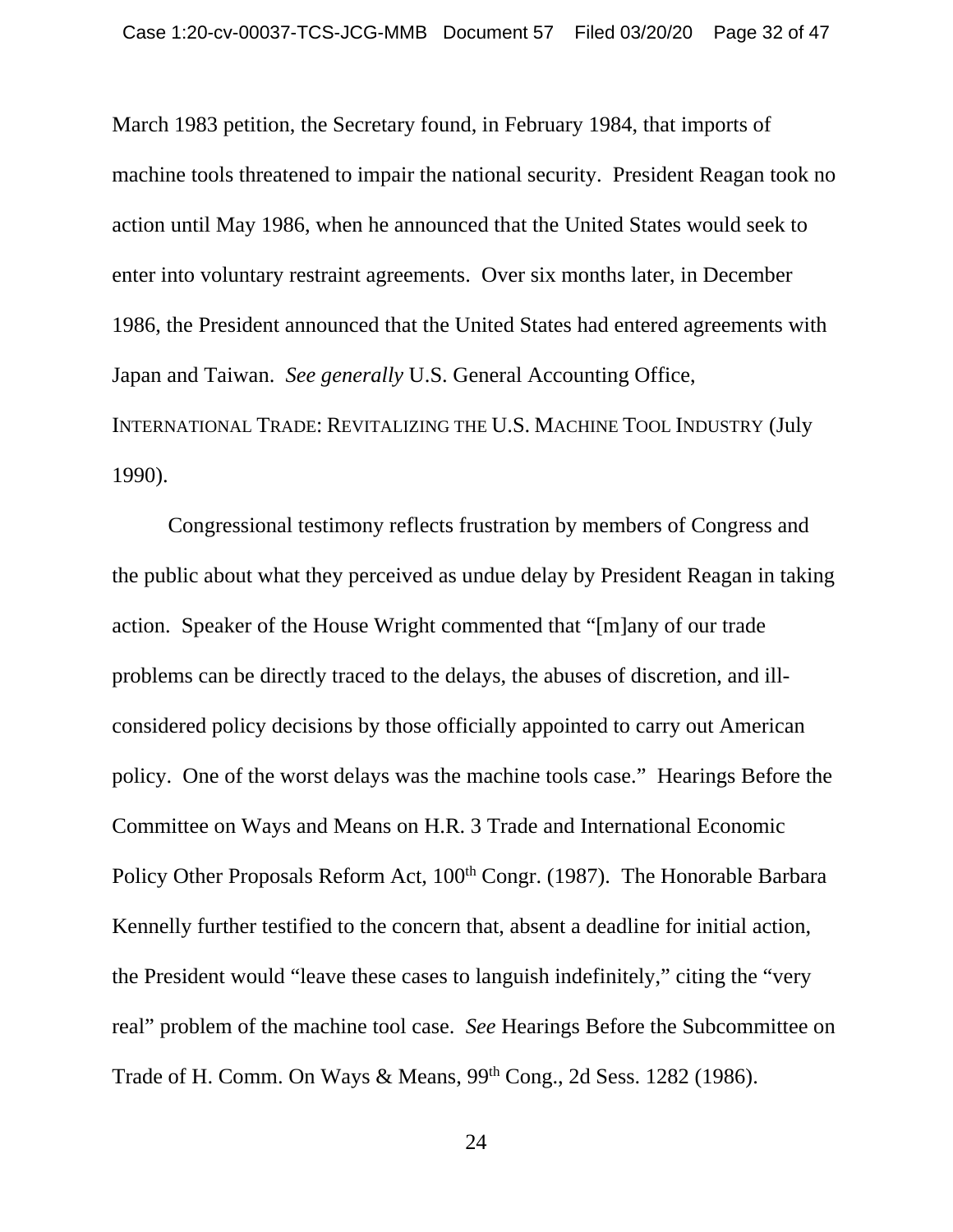Against this backdrop, Congress enacted new requirements to prevent the President from indefinitely delaying action. Section 1862(c)(1)'s 90-day and 15 day time frames are ways in which Congress exerted this pressure. Other amendments reflect a similar objective. For example, the President must present a written report of his reasons for action or inaction to Congress. H.R. Conf. Rep. 100-576, 1988 U.S.C.C.A.N. 1547, 1745 (1988). In these and other ways, Congress was focused on prompting the President to begin to undertake any necessary steps required to protect national security.

In light of the foregoing, there is no basis to find that the 1988 amendments withdrew the President's ability to modify measures taken to address the threat of impairment. *Cf. Merrill Lynch, Pierce, Fenner & Smith, Inc. v. Curran*, 456 U.S. 353, 393-94 (1982) (declining to "assume that Congress silently withdrew" an existing enforcement tool in light of long history of Congress strengthening the regulations governing commodities futures); *United States v. O'Brien*, 560 U.S. 218, 231-32 (2010) (rejecting argument that Congress altered, *sub silentio*, the meaning of a statutory term). Congress' overall desire was for the President to be proactive in addressing threats of impairment to the national security, and it recognized that the President was best positioned to determine the "nature and duration" of the measure required to address the threat. Given there is no indication that Congress intended to do so, the 15-day timeframe should not be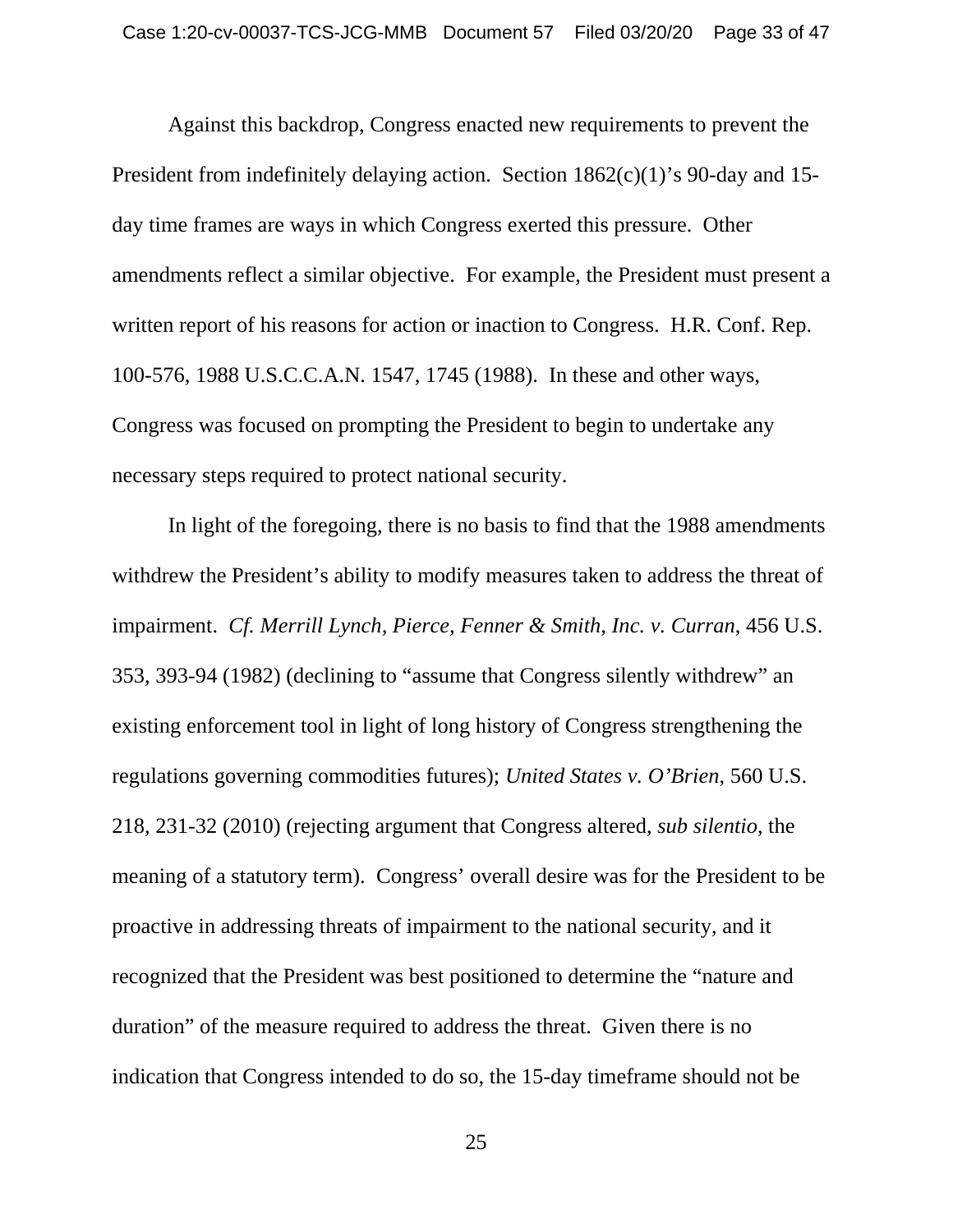read to withdraw the President's authority to modify action once identified. *See* Compl. ¶¶ 72; 103-105.

## C. A Narrow Construction Of Section 1862(c)(1)'s 90-Day And 15-Day Windows Are Inconsistent With The Statute's National Security Purpose

Construing Section 232 to preclude continuing action would prevent the President from achieving the very purpose of the statute. The Court must interpret the statutory text "in light of the purposes Congress sought to serve," *Chapman v. Houston Welfare Rights Organization*, 441 U.S. 600, 608 (1979), and it must avoid interpretations that "cannot be rationalized with the language, purpose, and legislative history" of the statute. *Pitsker v. Office of Pers. Mgmt*, 234 F.3d 1378, 1383-84 (Fed. Cir. 2000).

Section 232 is a congressional mandate to ensure ongoing and appropriate adjustments to imports to protect national security. *Algonquin*, 426 U.S. at 561. Indeed, the Supreme Court has cautioned that Section 232 should not be construed in a way that would cabin the President's ability to address the identified threat to national security. *Id*. at 561-62 ("Unless one assumes, and we do not, that quotas will always be a feasible method of dealing directly with national security threats posed by the 'circumstances' under which imports are entering the country, limiting the President to the use of quotas would effectively and artificially prohibit him from directly dealing with some of the very problems against which [the statute] is directed.")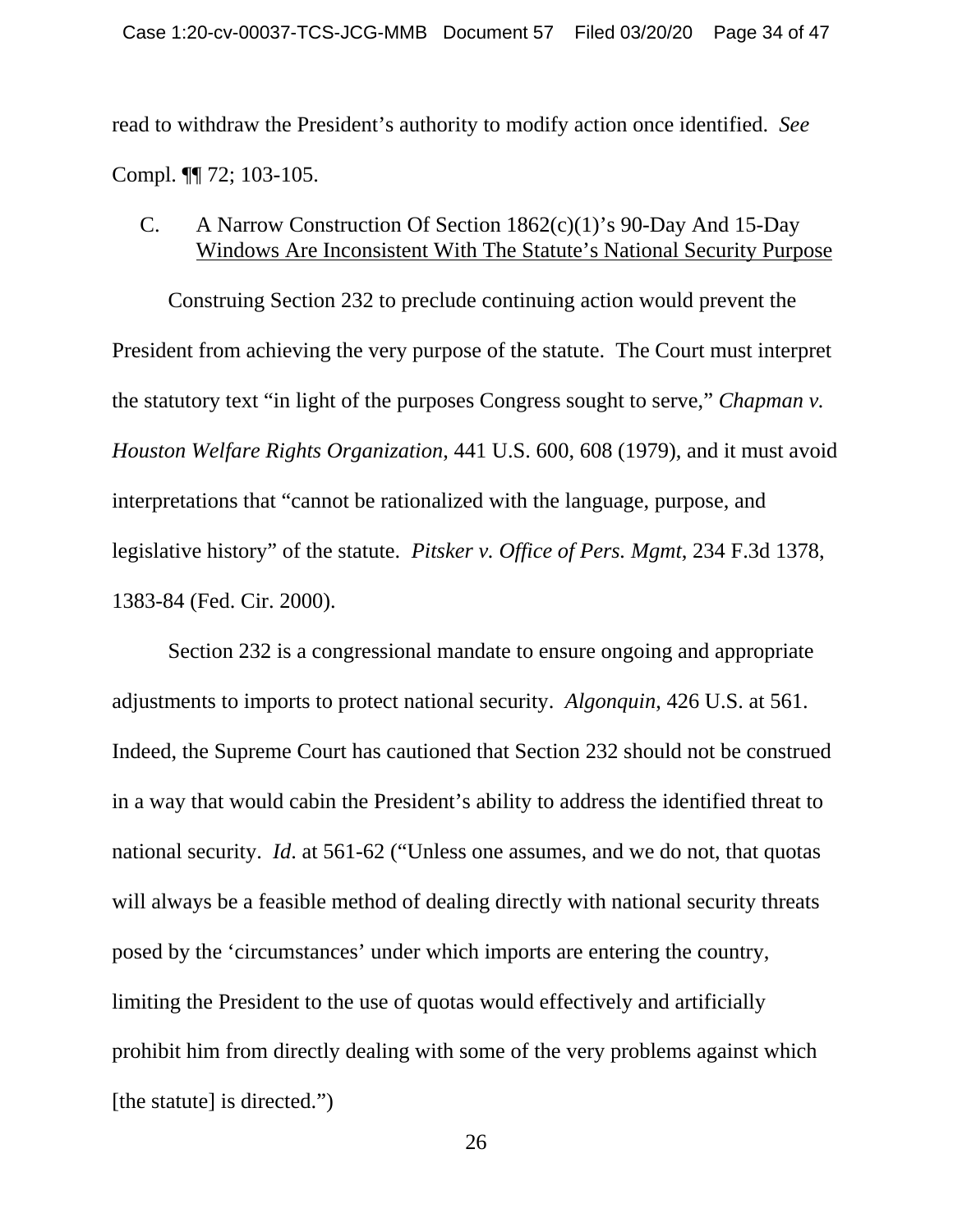That the statute also involves foreign affairs and national security cautions against an inflexible reading of these provisions. "Statutes granting the President authority to act in matters touching on foreign affairs are to be broadly construed . . . ." *B-West Imps., Inc. v. United States*, 75 F.3d 633, 636 (Fed. Cir. 1996). The Federal Circuit has advised that statutes of this nature, which delegate authority to the President in matters of international affairs should not be "hemmed in or cabined, cribbed, confined by anxious judicial blinders." *Florsheim Shoe Corp.*, 744 F.2d 787, 793 (Fed. Cir. 1984) (citation and internal quotation omitted). A broad construction of the statute is owed in no small part because "legislation conferring upon the President discretion to regulate foreign commerce invokes, and is reinforced and augmented by, the President's constitutional power to oversee the political side of foreign affairs." *Am. Ass'n of Exps. & Importers-Textile & Apparel Grp.*, 751 F.2d 1239, 1248 (Fed. Cir. 1985). Reading section  $1862(c)(1)(B)$ 's 15-day window to preclude the President from addressing, through additional or modified action, the threat to the national security that he has *already determined* exists would prevent the President from both achieving the statutory objective and exercising his independent authority in matters of foreign affairs and national security. Absent evidence that Congress intended this result (and there is none), the Court should not adopt this interpretation.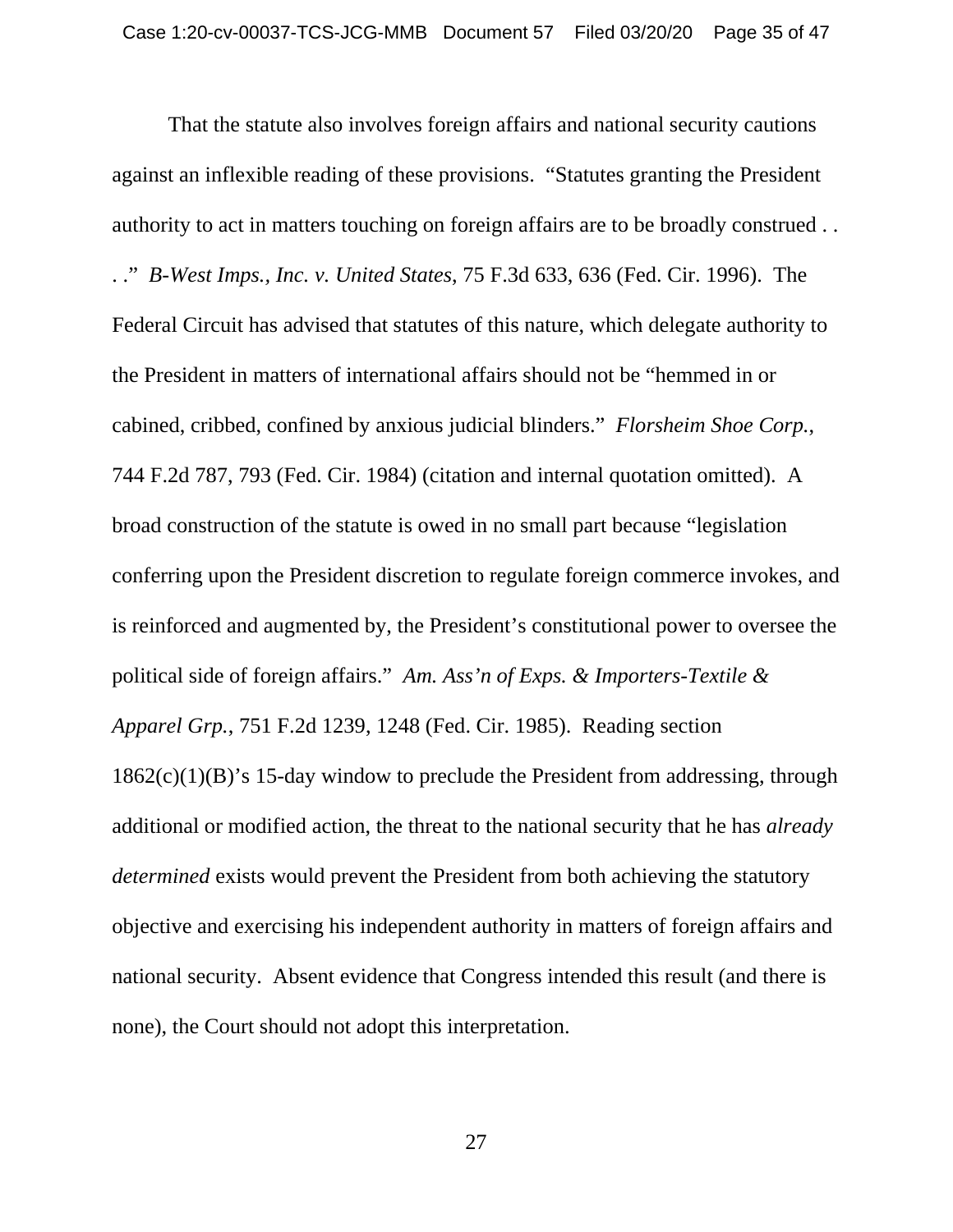## D. The Court Should Avoid An Interpretation That Converts The Time-Deadlines Into Impermissible Sanctions

Plaintiffs contend that the President is "not authorized under Section 232" to take action outside of the 90-day and 15-day time frames in Section  $1862(c)(1)(A)$ and (B). Compl. ¶ 72. In *Transpacific*, the panel appeared to adopt this interpretation of Section 1862(c)(1) because, it claimed, the deadlines would otherwise be "meaningless" "if the President has the power to continue to act, to modify his actions, beyond those deadlines." Slip. Op. 19-145 at 11 n. 13. This assumes that the only possible purpose of the time periods is to extinguish the President's power to act. On the contrary, all evidence demonstrates that the time limits were intended to motivate the President to take initial action quickly. Such an interpretation gives meaning to these time-related provisions without inappropriately foreclosing further action as the President may deem necessary.

Indeed, the Court may not assume that the time limits preclude the President from continuing to take action beyond those deadlines. The United States Code is replete with deadlines requiring officials to act within a specified time frame. The Supreme Court has long held that statutory deadlines, while directory, do not necessarily operate to deprive the official of the power to act under the statute: "If a statute does not specify a consequence for noncompliance with statutory timing provisions, the federal courts will not in the ordinary course impose their own coercive sanction." *Barnhart v. Peabody Coal Co*., 537 U.S. 149, 159 (2003)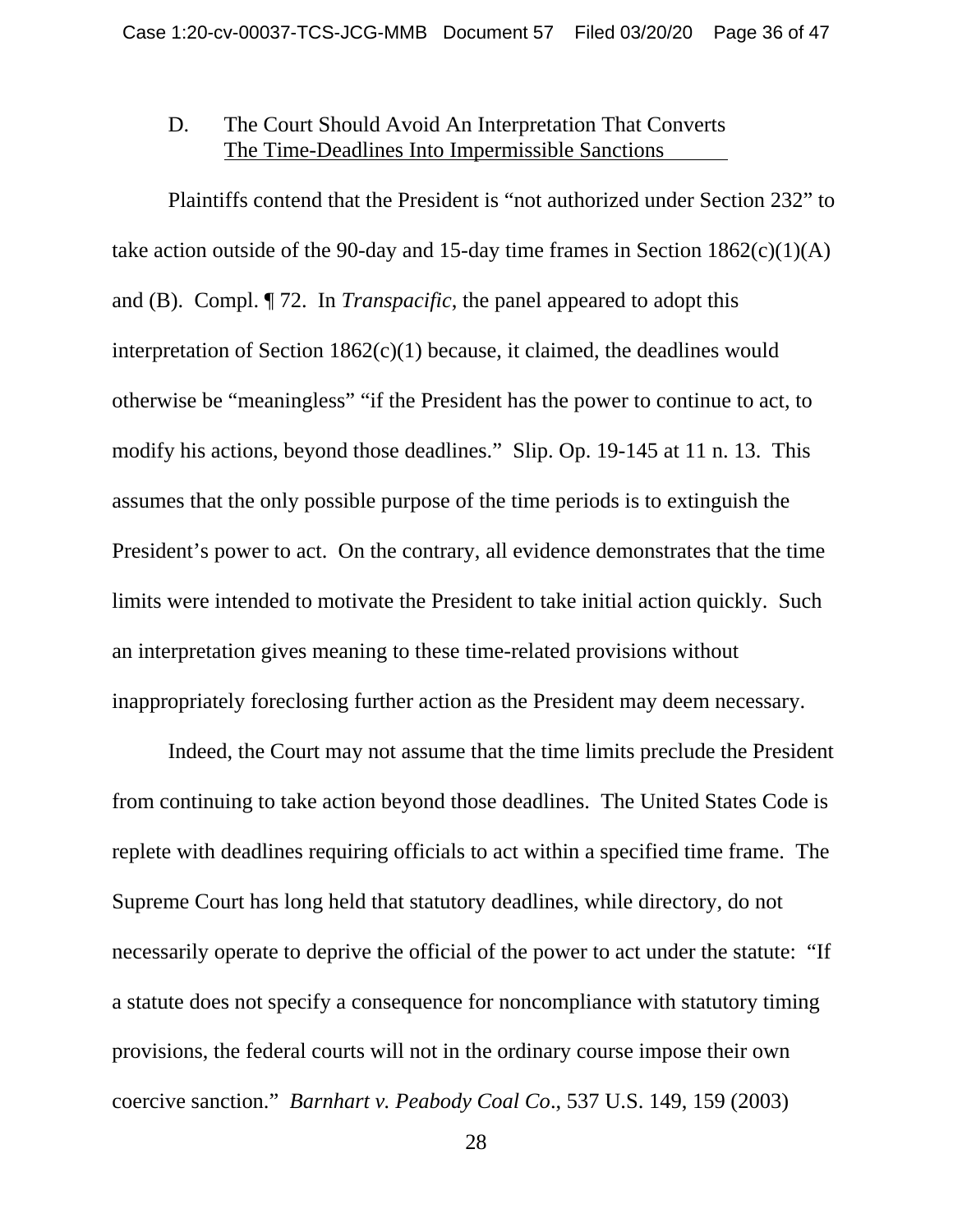(citing *United States v. James Daniel Good Real Property*, 510 U.S. 43, 63 (1993)).

The Federal Circuit has consistently held that statutory deadlines are directory, not mandatory, unless Congress imposes consequences for failing to meet the deadlines. *E.g., Hitachi Home Elecs., Inc. v. United States,* 661 F.3d 1343, 1345-46 (Fed. Cir. 2011); *Gilda Indus., Inc. v. United States*, 622 F.3d 1358, 1365 (Fed. Cir. 2010) ("[A]bsence of a consequence [in the statute] indicates . . . that [the relevant subsection] is a directory provision and not 'mandatory.'"); *Canadian Fur Trappers Corp. v. United States*, 884 F.2d 563, 566 (Fed. Cir. 1989) ("Even though the statute includes a 90 day time frame for the Customs Service to act, the lack of consequential language in the latter part of section (d) if the Customs Service does not meet that time frame leads us to conclude that Congress intended this part of section (d) to be only directory"). Section  $1862(c)(1)(B)$ directs the President to implement action. If the Court were to conclude that the timelines in Section  $1862(c)(1)$  act as a bar to modifying action, the Court would inappropriately convert the time deadlines into a coercive sanction on the President, without any evidence that Congress intended that as a consequence.

#### E. In Light Of The Broad Construction Owed To The Statute, The President Complied With All Procedural Requirements

In sum, the President complied with all procedural requirements. He concurred with the Secretary's finding and proclaimed the action to be taken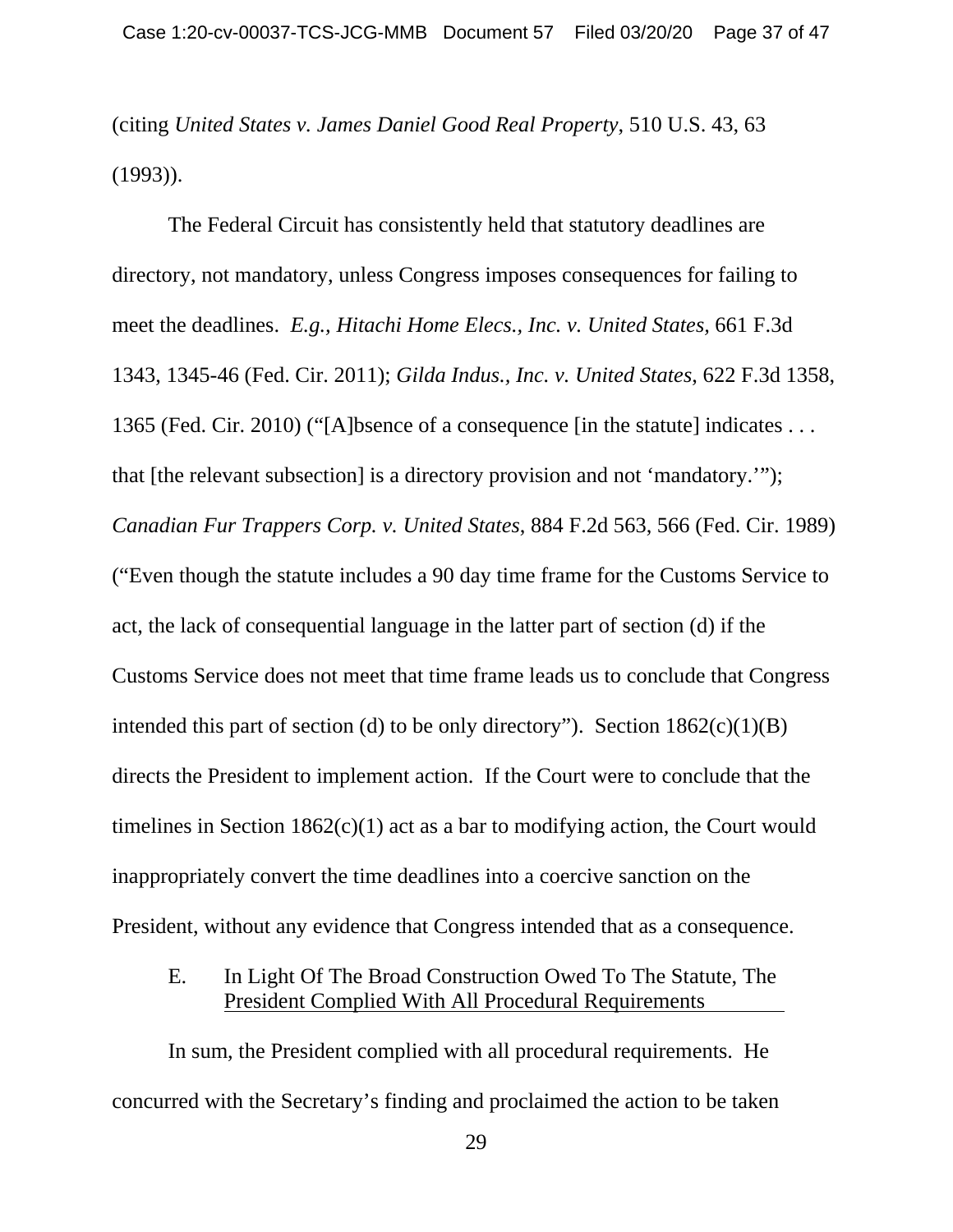within 90 days and he implemented that action within 15 days. *Proclamation 9705*, 83 Fed. Reg. at 11,626, ¶ 5. He explained that the "nature" of his chosen action was a tariff on imports of steel articles. The President announced that this was "an important first step in ensuring the economic viability of our domestic steel industry." *Id*. ¶ 11. At the outset, given the shifting nature of the threat, the President anticipated that circumstances might require adjustment of the measures he selected in order to ensure that they adequately addressed the threat to our national security. To that end, the President directed the Secretary to monitor imports of steel articles and to review the status of such imports with respect to the national security, as well as to inform him of any circumstances "that in the Secretary's opinion might indicate the need for further action by the President under Section 232." *Proclamation 9705*, 83 Fed. Reg. at 11,628, Clause 5(b).

The Secretary complied with the President's direction by providing him with updated information showing that imports volumes of steel nails, tacks, drawing pins, corrugated nails, staples and similar derivatives increased over the prior year. *Proclamation 9980*, 85 Fed. Reg. at 5,282, ¶ 7. The Secretary further offered his expert assessment that foreign producers of derivative articles were increasing shipments to "circumvent the duties on . . . steel articles imposed" through Proclamation 9705. *Id.* ¶ 8.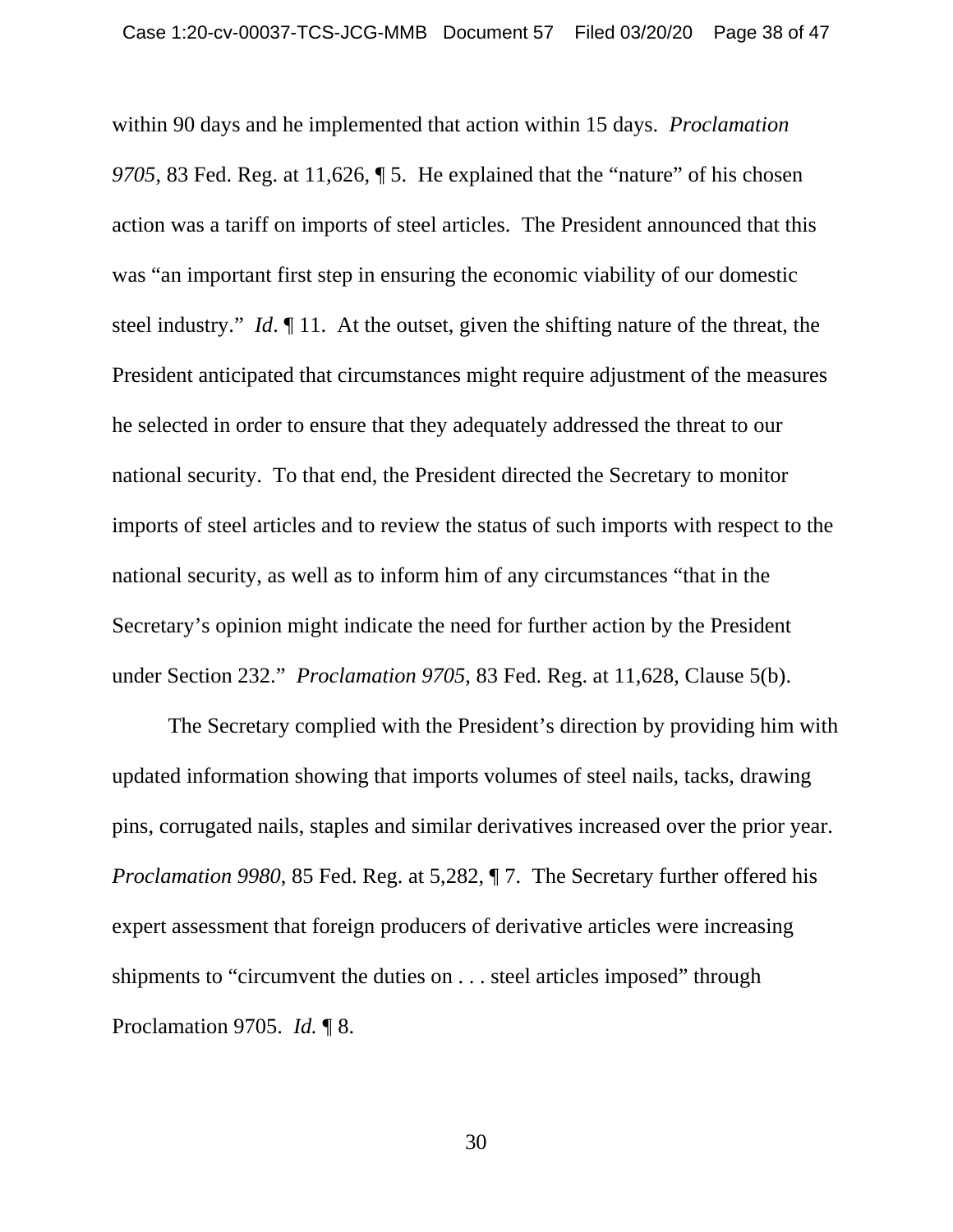Based upon these evolving circumstances, the President adjusted the initial action – tariffs – to extend to imports of certain derivatives of steel articles. The statute authorizes the President to modify the measures he has selected to ensure that they thoroughly address the threatened impairment of national security. It is no defect that the Secretary's investigations covered steel and aluminum articles and not derivatives of steel or aluminum articles, or that Proclamation 9705 did not cover derivative steel articles. Compl. ¶¶ 40; 66-67. The President is authorized to adjust imports of derivatives of articles, even when the Secretary's investigation and report addressed only the article itself. The President must determine the nature and duration of the action that must be taken "to adjust the imports of the articles *and its derivatives*." 19 U.S.C. § 1862(c)(1)(A)(ii) (emphasis added). The entirety of the President's actions is consistent with the procedures set forth in Section 232.

III. The Secretary Was Not Required To Conduct Another Investigation, Or Follow Statutory Procedures For Investigations, In Order For The President To Adjust Imports Of Steel Article Derivatives

Plaintiffs further fail to state a claim that the Secretary failed to comply with the requirements of Section 232. Compl. ¶ 100. As we explain, the Secretary's provision of facts and recommendations to the President, for the purpose of assisting the President in determining whether the measures the President selected and implemented under Section 232 should be modified or adjusted, is not subject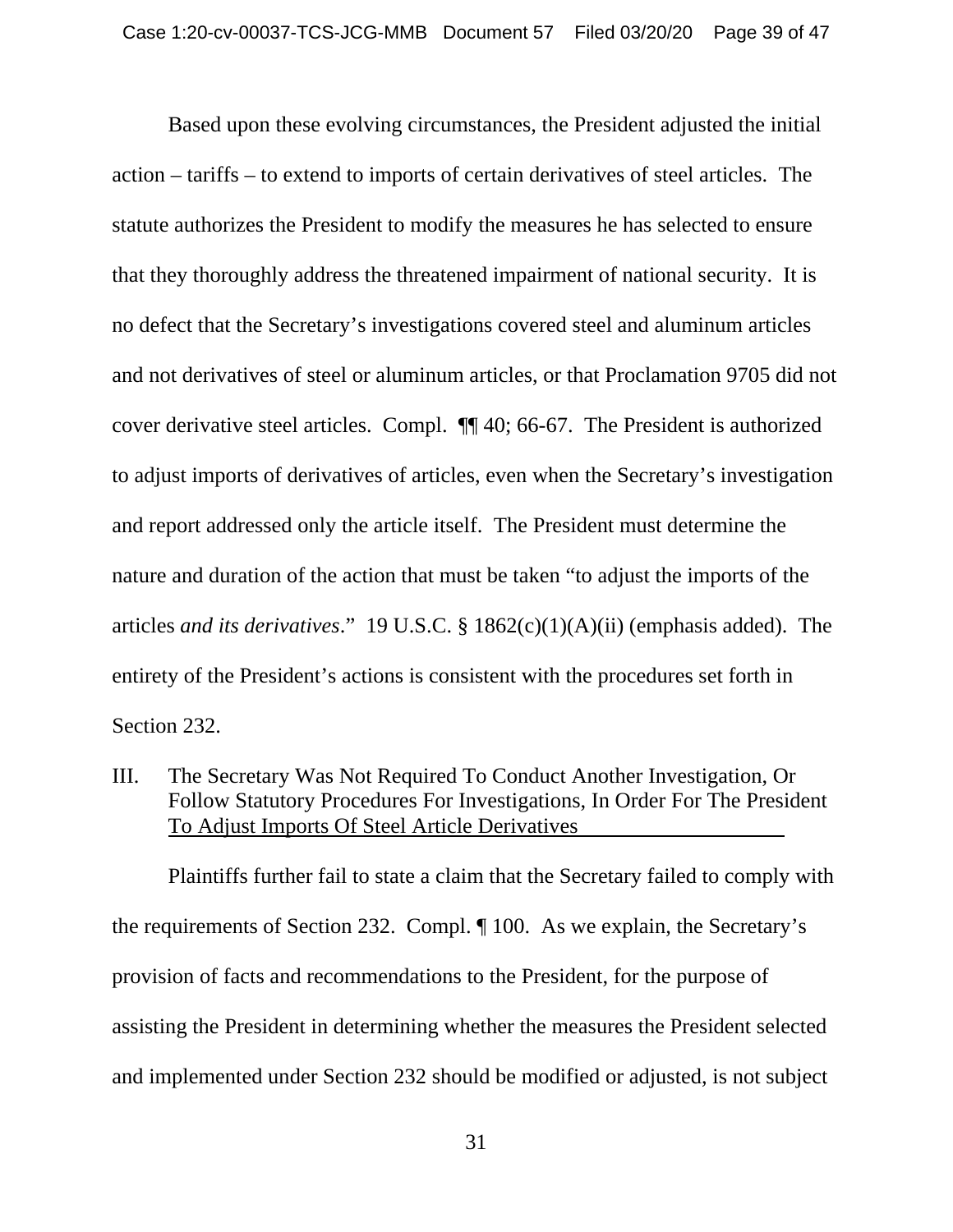to judicial review. Further, that the Secretary did not initiate and conduct a new investigation into steel article derivatives in no way invalidates or voids the President's lawful exercise of discretion to adjust the measures he selected in Proclamation 9705. *See* Compl. ¶¶ 68; 100.

Plaintiffs do not claim that Commerce's "information" or "assessments" are final agency action that is independently subject to judicial review; nor could they. For agency action to be "final," two conditions must be satisfied: (1) "the action must mark the 'consummation' of the agency's decision-making process -- it must not be of a merely tentative or interlocutory nature;" and (2) "the action must be one by which 'rights or obligations have been determined,' or from which 'legal consequences will flow.'" *Bennett v. Spear*, 520 U.S. 154, 177-78 (1997).

By contrast, an agency action is not "final" if it is "purely advisory" and does not "affect[] the legal rights of the parties." *Franklin v. Massachusetts*, 505 U.S. 788, 798 (1992). It is well-settled that "actions taken to provide information and data to aid in the making of a presidential decision do not qualify as 'final agency action.'" *Int'l Refugee Assistance Project v. Trump*, 373 F. Supp. 3d 650, 663 (D. Md. 2019). The Secretary's provision of information and "assessments" concerning the impact of shipments of steel derivative articles on the national security, shared with the President, fall squarely into this category. Compl.  $\P\P$  95; 96.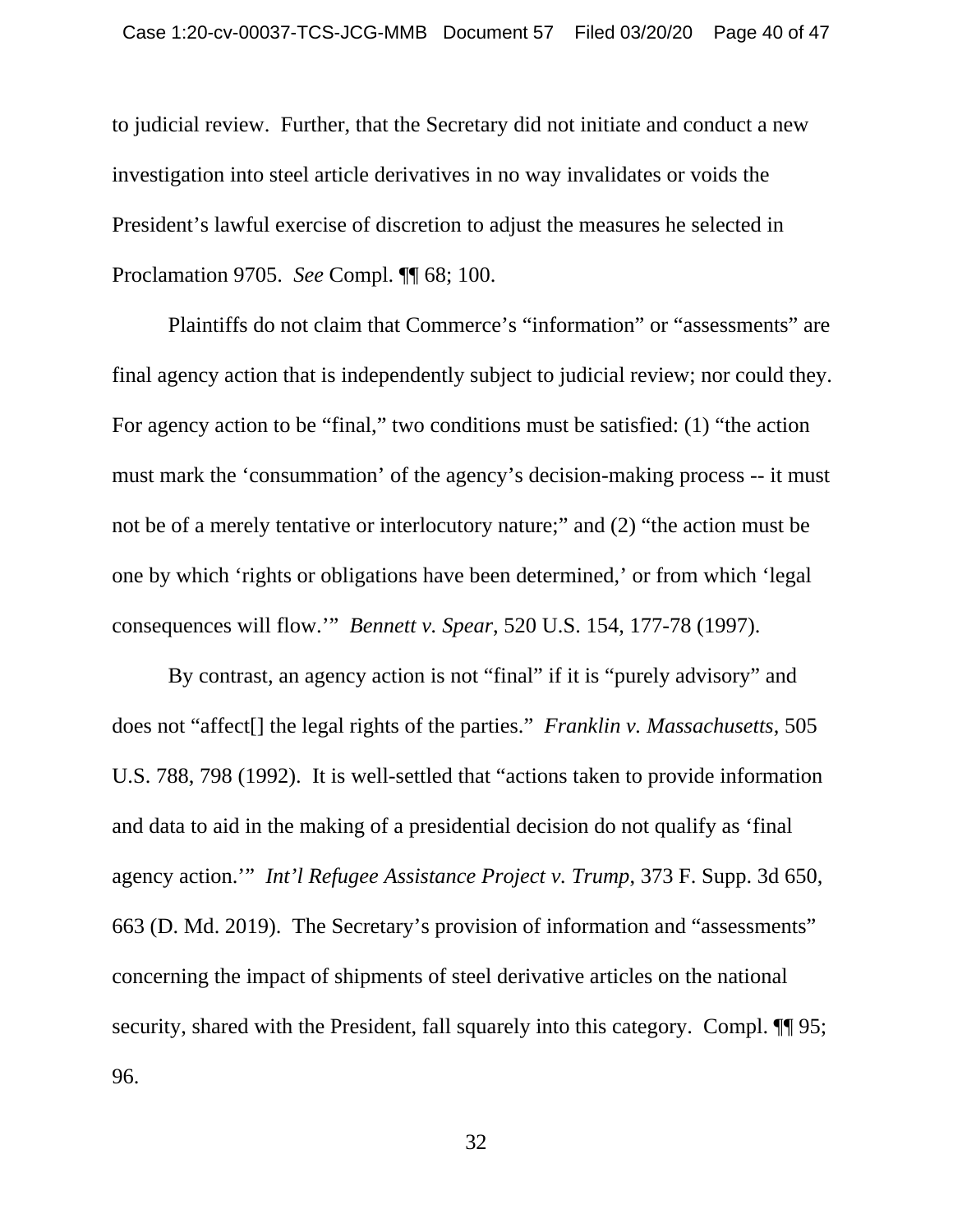Agency action is "purely advisory" when it does not "contain terms or conditions that circumscribe the President's authority to act." *Michael Simon Design v. United States*, 609 F.3d 1335, 1340 (Fed. Cir. 2010); *see also Motions Systems, Corp. v. Bush*, 437 F.3d 1358, 1362 (Fed. Cir. 2006) (*en banc*) (explaining that the United States Trade Representative's "actions were analogous to those of the Secretary in *Franklin*, a case in which the Secretary's report was 'like a tentative recommendation' or 'the ruling of a subordinate official' because it was the President who carried the responsibility of transmitting the final report to Congress."); *United States Ass'n of Imps. of Textiles & Apparel v. United States*, 413 F.3d 1344, 1349 (Fed. Cir. 2005) (finding an agency's recommendation whether to pursue further negotiations with a foreign country was not final agency action).

Instead, plaintiffs allege that, without conducting another investigation into derivatives, the Secretary's act of providing information and assessments to the President "cannot form the basis of an action taken by the President under Section 232." Compl. ¶ 101. But, as we explained in Section II, this misunderstands the scope of the President's authority. The statute places the responsibility to determine the "nature and duration" of the relief to be provided on the President, "in his judgment." 19 U.S.C. § 1862(c). Aside from their contention that the President lacks authority to act outside of the 90-day and 15-day windows,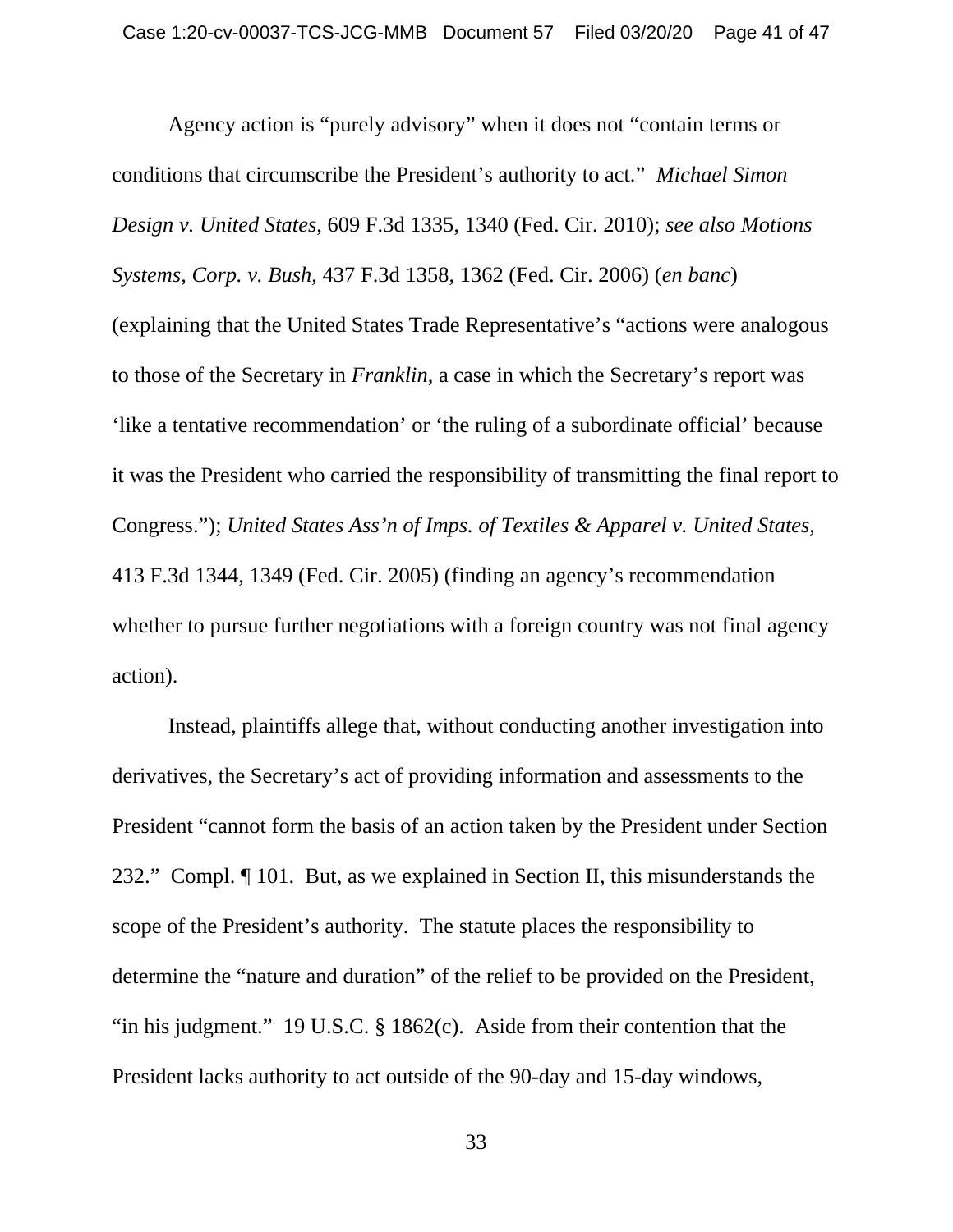plaintiffs identify no law that requires the Secretary to conduct another investigation, or follow the statutory procedures relating to an investigation, before it may provide the President with advice and assessments of the efficacy of ongoing measures or for the President to act to ensure that his selected measures are not being circumvented. Section 232 contains no such requirement.

Plaintiffs do not dispute that the Secretary complied with Section 1862(b) and its implementing regulations when it conducted its investigation into imports of steel articles. Compl.  $\P$  28-34. Section 1862(b)(2)(A) requires notice of an investigation, which the Secretary provided. *Notice Request for Public Comments and Public Hearing on Section 232 National Security Investigation of Imports of Steel*, 82 Fed. Reg. 19,205 (Dep't of Commerce Apr. 26, 2018). "[I]f it is appropriate," Commerce shall "hold public hearings or otherwise afford interested parties an opportunity to submit information and advice relevant to [the] investigation." 19 U.S.C. § 1862(b)(2)(A) (emphasis added). Commerce did that as well. *See* Compl. ¶ 29. Neither the statute nor Commerce's implementing regulations require an opportunity for public comment on the President's actions or require holding a public hearing before the President may impose additional measures to protect national security.

Section 1862(b)'s requirements do not apply to advice and information subsequently provided to the President. Nonetheless, plaintiffs contend that the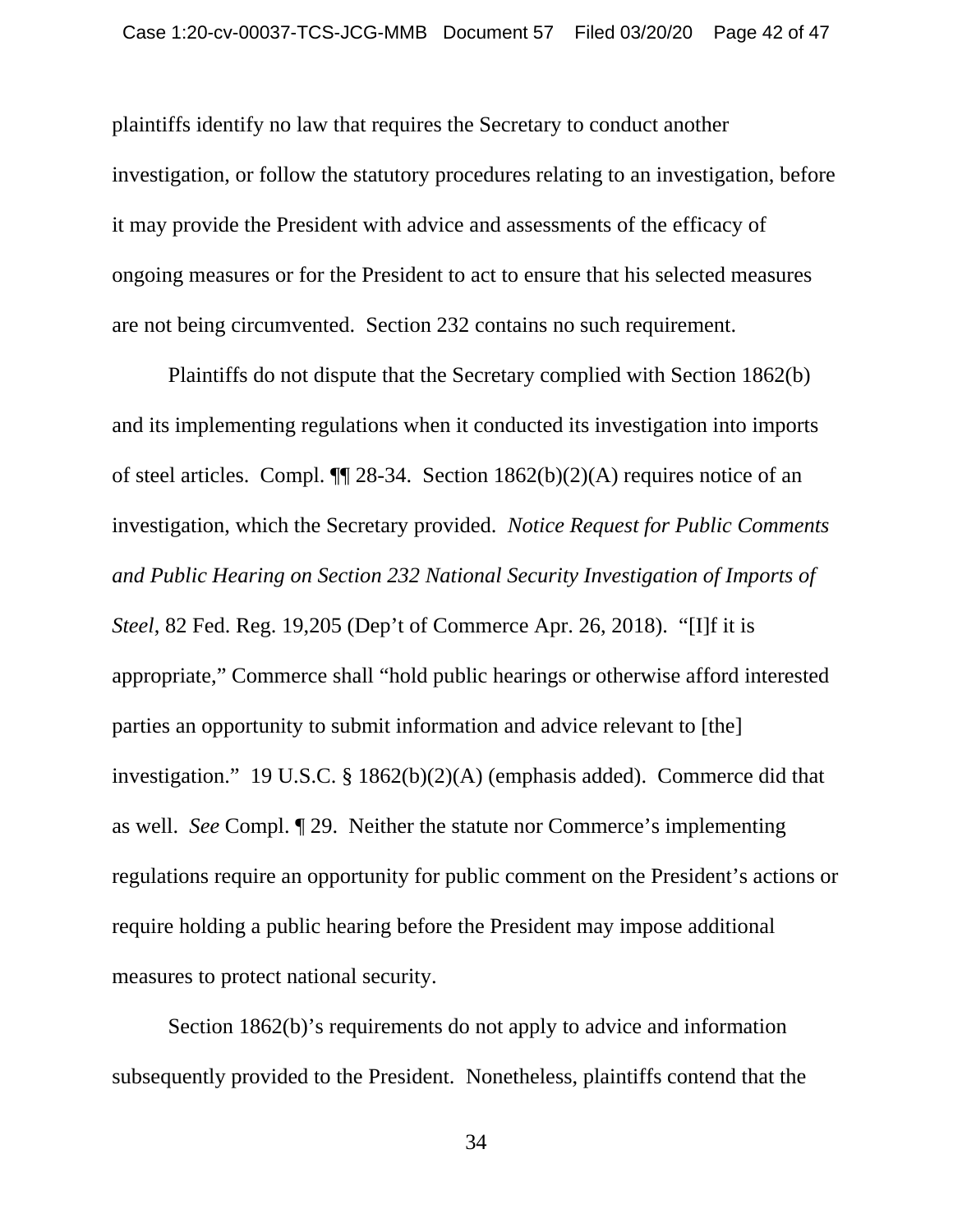Secretary failed to comply with statute when the Secretary provided factual assessments and advice to the President in administering the measures selected. See Compl. **[14** 95-98.<sup>4</sup> The statutory requirements for an investigation report, consultations with other officials, and the opportunity for public comment all fall under the statutory subsection governing the "investigation by [the] Secretary of Commerce to determine effects on national security of imports of articles." 19 U.S.C. § 1862(b). By its own terms, Section 1862(b) does not govern actions taken by the Secretary (whether characterized as advice, recommendations, or assessments) concerning circumvention of the measures selected by the President after the conclusion of the Secretary's investigation.

 Although the statute is not susceptible to the reading that plaintiffs propose, there are good reasons why conducting another investigation into steel article derivatives would not further the statutory purpose. As we previously explained, *supra* p. 18-31, the President possesses authority to take continuing action to ensure that the remedies he selected are effective. Congress recognized that imports of derivatives might circumvent measures on imports of articles and authorized the President, in his sole judgment, to determine the nature and duration

 $\overline{4}$ <sup>4</sup> Part 705 of Commerce's implementing "set forth the procedures by which the Department shall commence and conduct an investigation to determine the effect on the national security of the imports of any article." 15 C.F.R. § 705.2. The regulations mirror the statutory requirements set forth in 19 U.S.C. § 1862(b).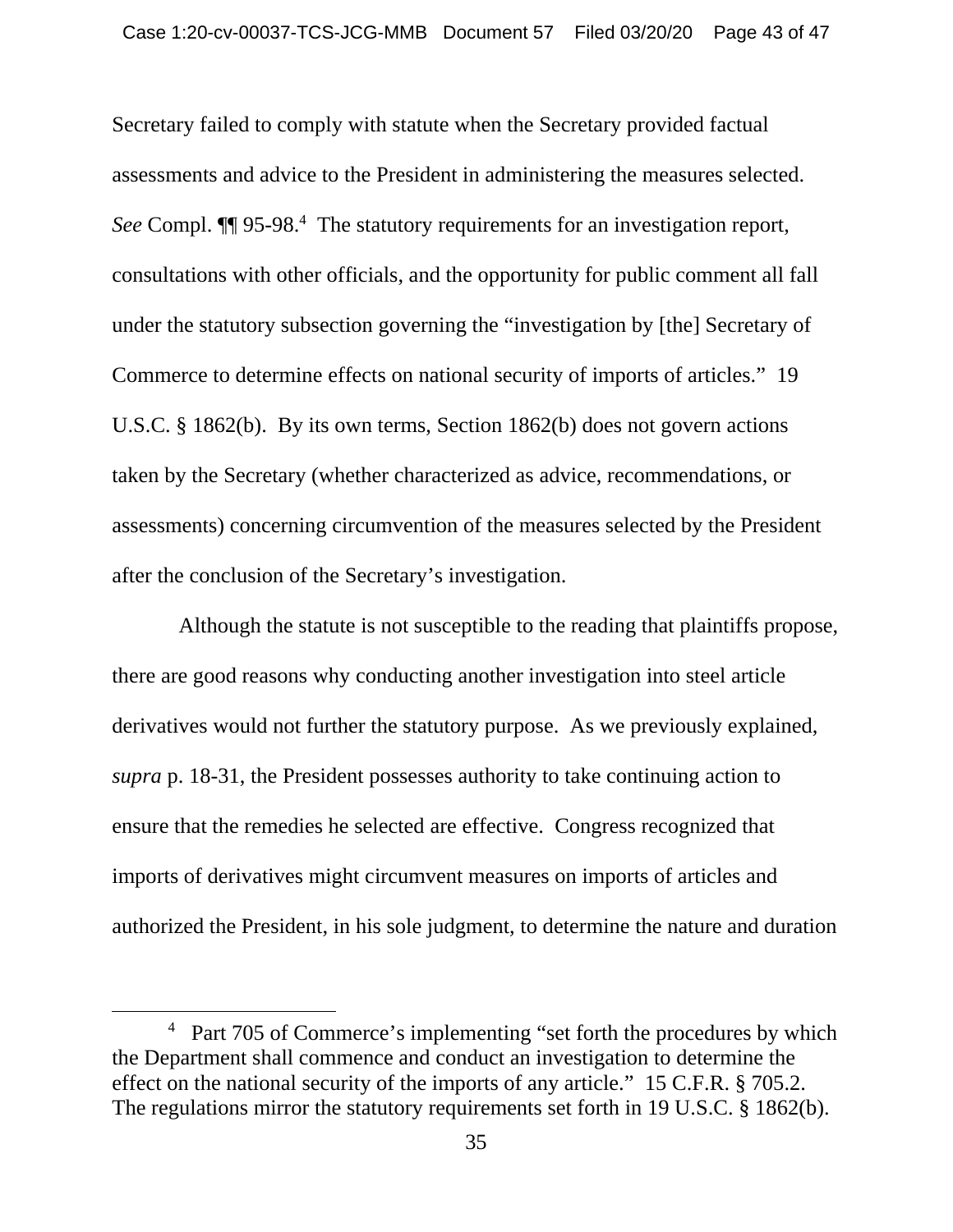of the action needed to address the threat, including the inclusion of imports of derivatives in the selected measures. Given this understanding, reading into the statute a requirement that the Secretary must undertake another investigation on steel article derivatives would prevent the President from monitoring the effect of his selected remedies and ensuring that they have their intended effect; that frustrates the statutory purpose.

Contrary to the plaintiffs' implicit assumption, the statute does not require the Secretary to notify the public that imports of steel article derivatives could be subject to adjustment under Section 232. Compl. ¶¶ 30; 98-99. This claim fails for two reasons. First, the statute notifies the public that the President may adjust the imports of derivatives, even if derivatives themselves are not the article subject to investigation. 19 U.S.C. § 1862(c)(1)(A). Citizens are "charged with knowledge of the law." *Fed. Crop Ins. Corp. v. Merrill*, 332 U.S. 380, 384-85 (1947); *Sandel v. Office of Pers. Mgmt*., 28 F.3d 1184, 1187-88 (Fed. Cir. 1994). Here, Section 232 authorizes the President to adjust imports of derivatives of an article, including when the Secretary's report of investigation covers only the article itself.

Indeed, the term "derivatives of articles" appears only in sections  $1862(c)(1)(A)(ii)$  and  $(c)(1)(B)$ , which relate to the President's acts and responsibilities; the term does not appear in section 1862(b), the provision governing the Secretary's role and responsibilities. In 1958, Congress expanded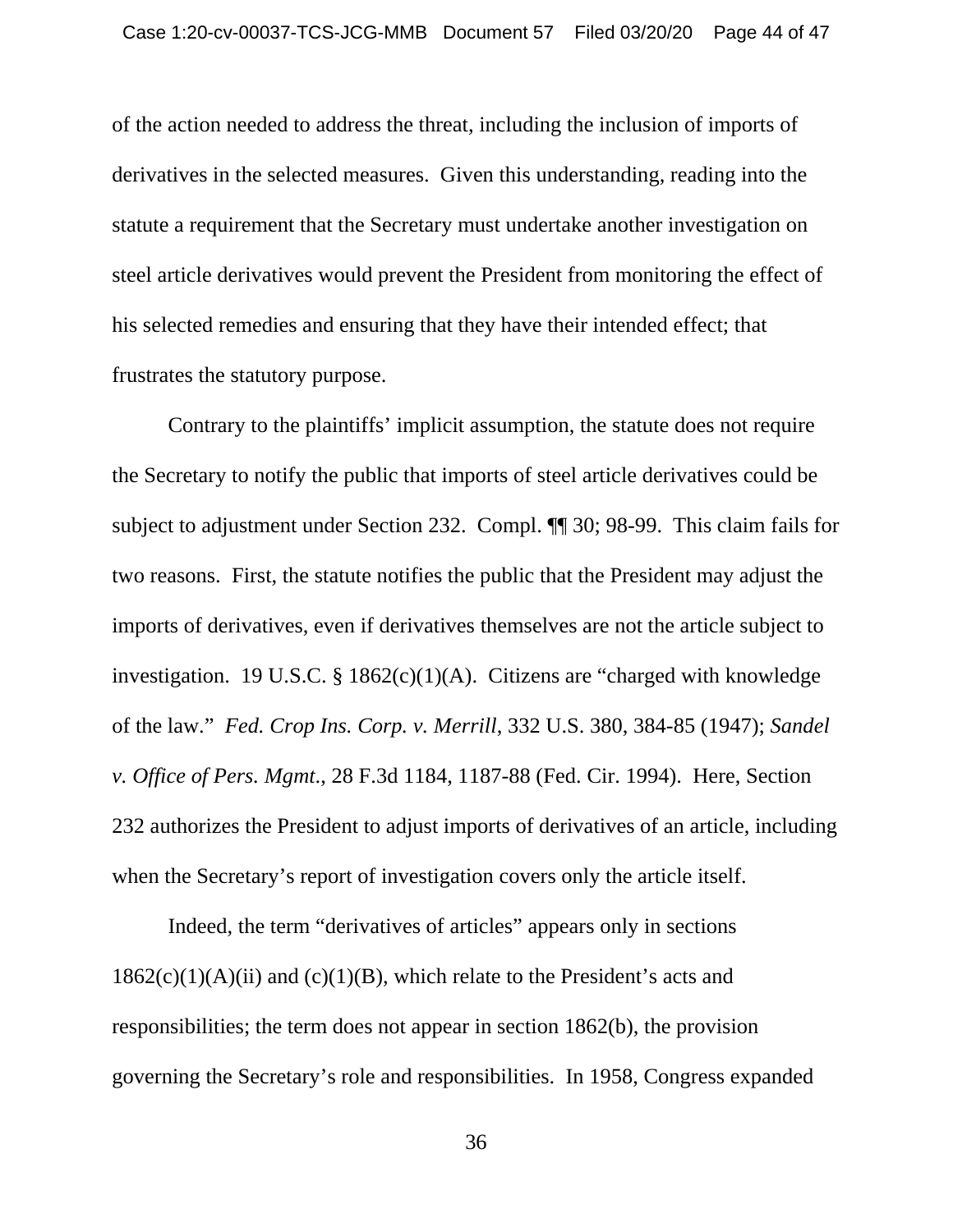the President's authority to include adjusting imports of derivatives of articles that were the subject of the investigation. The Committee Report explains, in relevant part:

> In order to further strengthen the section, the Finance Committee added language so that adjustments in imports which may threaten the security must be made in the derivatives of raw materials or products as well as the materials or products themselves. The need for such additional language is obvious, for a limitation of the materials alone would serve only to spur the importation of the finished or semi-finished products which are, in the final analysis, the very items most essential to the defense of the country.

S. Rep. No. 232, 84<sup>th</sup> Cong., 2d Sess. at 12 (1955).

In subsequent statutory amendments, Congress retained this language authorizing the President to adjust imports of "such article and its derivatives." Thus, the Secretary's investigation into steel articles was not required to encompass derivatives in order for the President to adjust the imports of steel article derivatives. The Secretary was not required to notify the public of the possibility that steel article derivatives might be included in the President's measures, nor was it required to hold a hearing or receive comments specifically on derivatives. The focus of the Secretary's investigation and report is the national security effects "of imports of articles." 19 U.S.C. § 1862(b).

For these reasons, plaintiffs' contention that the Secretary, in providing updated information to the President that imports of steel article derivatives were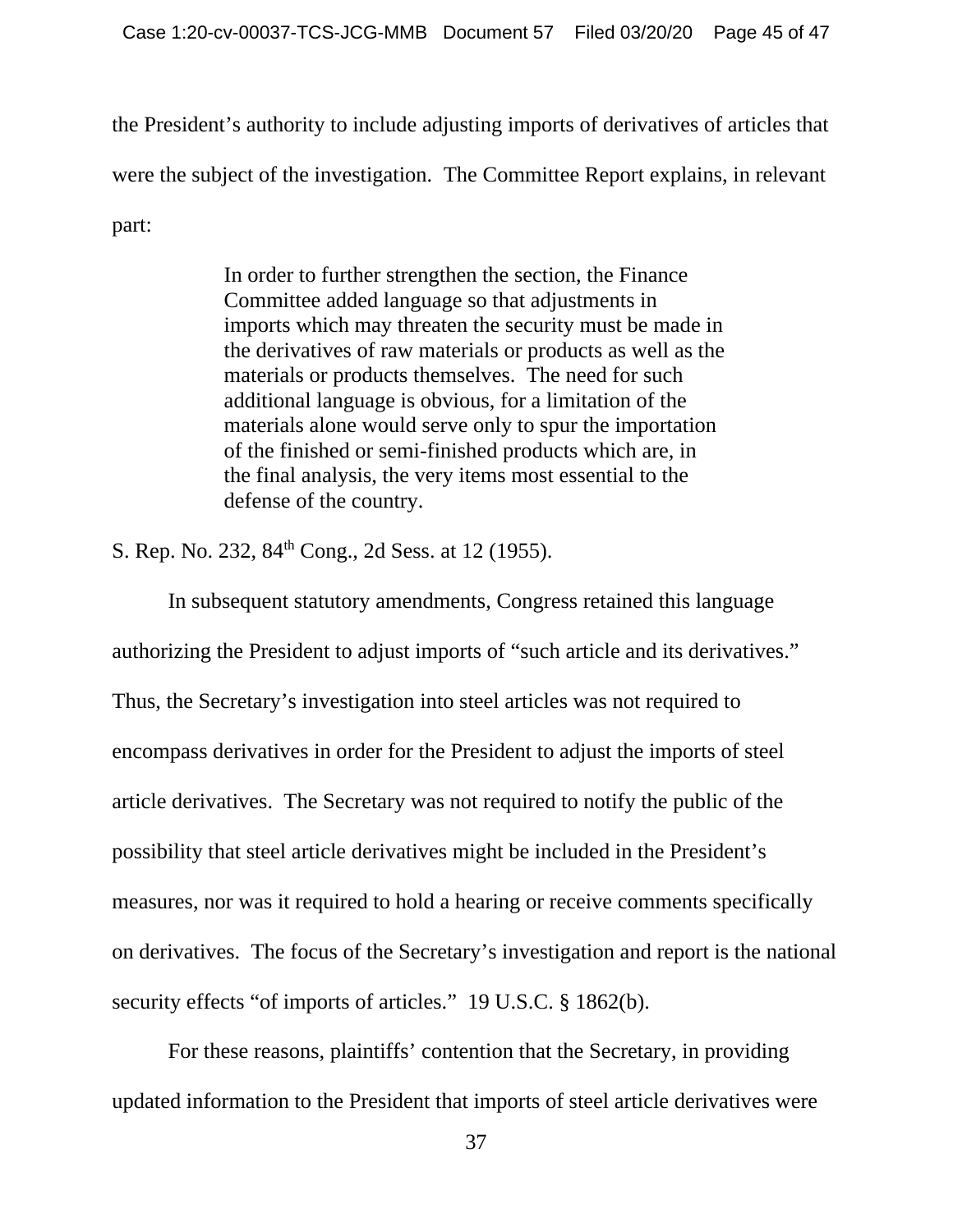having the effect of circumventing the measures selected by the President, did not comply with the statutory procedures for an investigation into an article, fails as a matter of law.

## **CONCLUSION**

 For these reasons, we respectfully request that the Court dismiss Count I of the plaintiffs' complaints.

Respectfully submitted,

 JOSEPH H. HUNT Assistant Attorney General

 JEANNE E. DAVIDSON **Director** 

 /s/Tara K. Hogan TARA K. HOGAN Assistant Director

 STEPHEN C. TOSINI Senior Trial Counsel

 MEEN GEU OH Trial Attorney Department of Justice Civil Division Commercial Litigation Branch P.O. Box 480, Ben Franklin Station Washington, D.C. 20044 Tel.: (202) 616-2228 Email: tara.hogan@usdoj.gov

March 20, 2020 Attorneys for Defendants